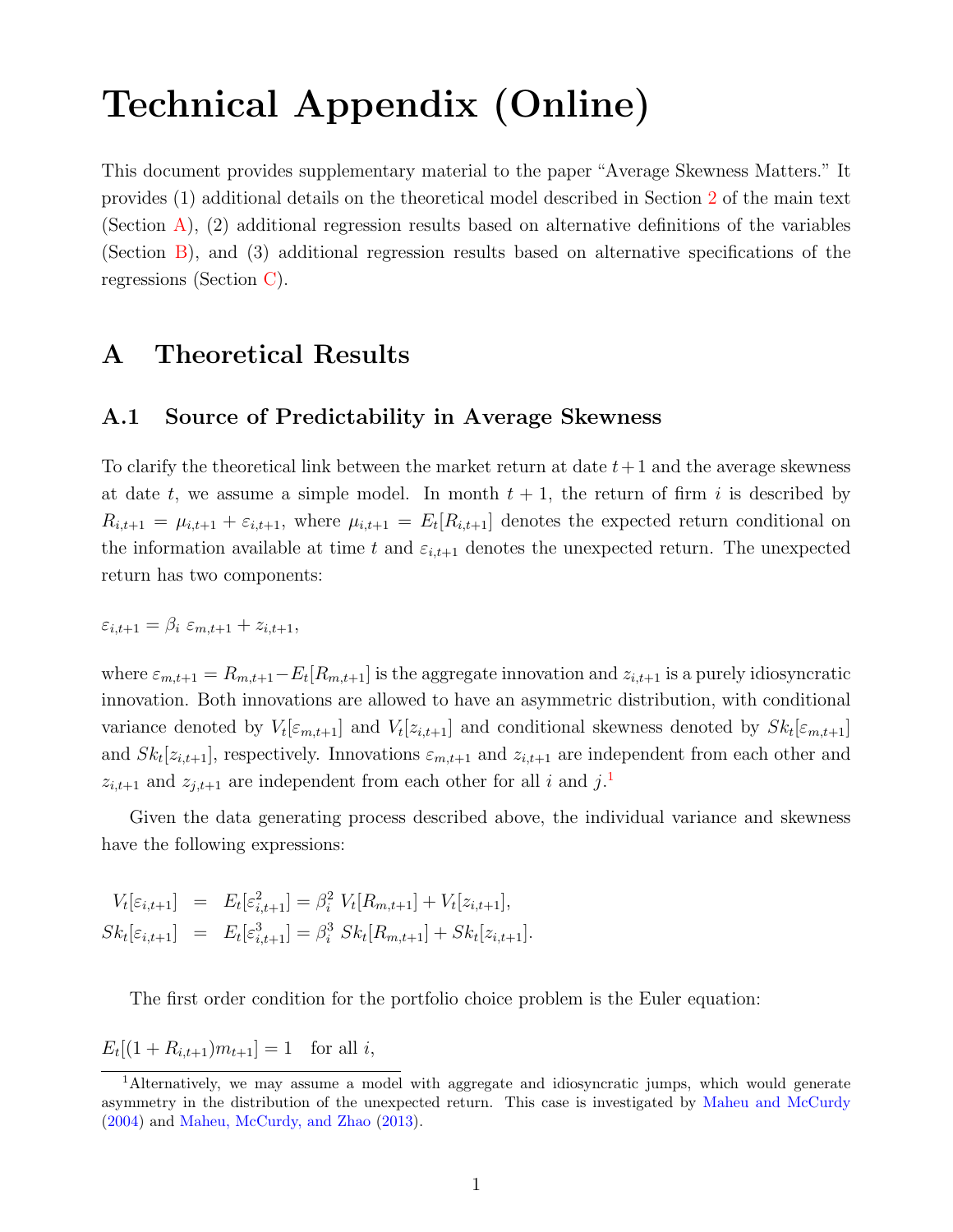where  $m_{t+1}$  is the intertemporal marginal rate of substitution between t and  $t + 1$ , which also represents the pricing kernel for risky assets.<sup>[2](#page-1-0)</sup> In the three-moment CAPM, the pricing kernel is quadratic in the market return [\(Harvey and Siddique,](#page-16-2) [2000;](#page-16-2) [Dittmar,](#page-15-0) [2002\)](#page-15-0):

$$
m_{t+1} = \Lambda_0 + \Lambda_m R_{m,t+1} + \Psi_m R_{m,t+1}^2,
$$

where the expression for parameters  $\Lambda_m$  and  $\Psi_m$  can be derived from a model of the investors' preferences. This pricing kernel yields the following expressions for the stock and market risk premia:

<span id="page-1-1"></span>
$$
E_t[R_{i,t+1}] - R_{f,t} = \tilde{\lambda}_{m,t} Cov_t[R_{i,t+1}, R_{m,t+1}] + \tilde{\psi}_{m,t} Cov_t[R_{i,t+1}, R_{m,t+1}^2],
$$
\n(A.1)

$$
E_t[R_{m,t+1}] - R_{f,t} = \tilde{\lambda}_{m,t} V_t[R_{m,t+1}] + \tilde{\psi}_{m,t} Sk_t[R_{m,t+1}]. \tag{A.2}
$$

The expressions for the market prices of risk  $\lambda_{m,t}$  and  $\psi_{m,t}$  are given for instance in [Harvey and](#page-16-2) [Siddique](#page-16-2) [\(2000\)](#page-16-2).

When investors have preference both for systematic and individual skewness, the pricing kernel depends on all sources of risk, including individual innovations. A typical approach consists in writing the pricing kernel as linear in the underlying sources of risk [\(A¨ıt-Sahalia](#page-15-1) [and Lo,](#page-15-1) [1998;](#page-15-1) [Bates,](#page-15-2) [2008;](#page-15-2) [Christoffersen, Jacobs, and Ornthanalai,](#page-15-3) [2012\)](#page-15-3). In our context with quadratic terms, the pricing kernel writes:

$$
m_{t+1} = \Lambda_0 + \Lambda_m R_{m,t+1} + \Psi_m R_{m,t+1}^2 + \sum_{i=1}^N \Lambda_i \varepsilon_{i,t+1} + \sum_{i=1}^N \Psi_i \varepsilon_{i,t+1}^2,
$$

where parameters  $\Lambda_i$  and  $\Psi_i$  reflect investors' aversion for individual variance and preference for individual skewness, respectively.

This pricing kernel gives the following expression for the expected excess return on asset  $i$ :

$$
\frac{E_t[R_{i,t+1}] - R_{f,t}}{1 + R_{f,t}} = -\Lambda_m Cov_t[R_{i,t+1}, R_{m,t+1}] - \Psi_m Cov_t[R_{i,t+1}, R_{m,t+1}^2] - \sum_{j=1}^N \Lambda_j Cov_t[R_{i,t+1}, \varepsilon_{j,t+1}] - \sum_{j=1}^N \Psi_j Cov_t[R_{i,t+1}, \varepsilon_{j,t+1}^2].
$$

<span id="page-1-0"></span><sup>2</sup>The Euler equation implies that  $1 + E_t[R_{i,t+1}] = \frac{1}{E_t[m_{t+1}]} - \frac{Cov_t[R_{i,t+1}, m_{t+1}]}{E_t[m_{t+1}]}$  $\frac{[R_{i,t+1},m_{t+1}]}{E_t[m_{t+1}]}$ . As this relation applies to the risk-free rate, we have:  $1+R_{f,t} = \frac{1}{E_t[m_{t+1}]}$ , so that the Euler equation can also be written as:  $E_t[R_{i,t+1}] - R_{f,t} =$  $-\frac{Cov_t[R_{i,t+1},m_{t+1}]}{E_{i,m_{t+1}}|}$  $\frac{E_t[n_{t,t+1},m_{t+1}]}{E_t[m_{t+1}]}$ .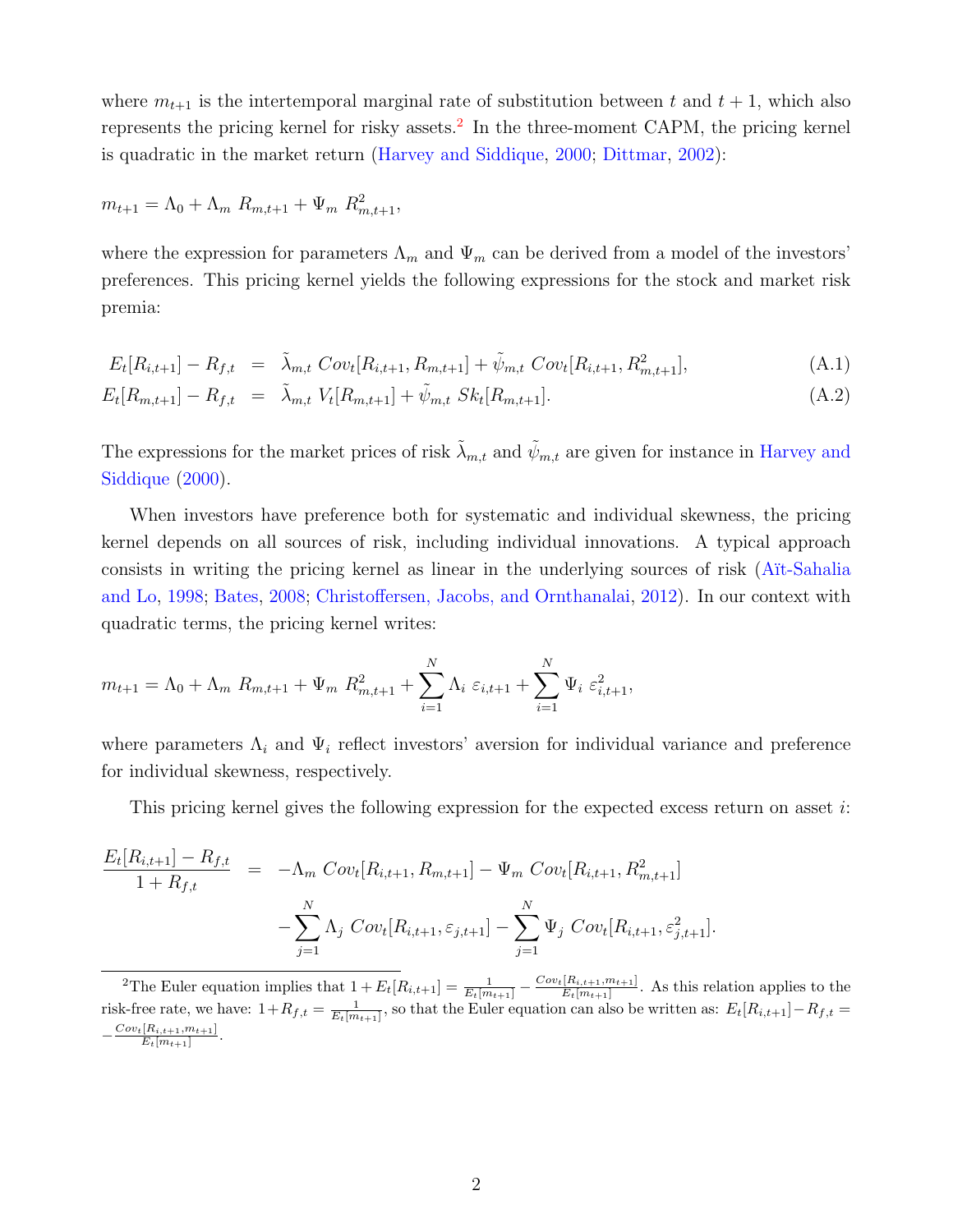This expression generalizes Equation [\(A.1\)](#page-1-1) with

$$
E_t[R_{i,t+1}] - R_{f,t} = \tilde{\lambda}_{m,t} Cov_t[R_{i,t+1}, R_{m,t+1}] + \tilde{\psi}_{m,t} Cov_t[R_{i,t+1}, R_{m,t+1}^2] + \sum_{j=1}^N \tilde{\lambda}_{j,t} Cov_t[R_{i,t+1}, \varepsilon_{j,t+1}] + \sum_{j=1}^N \tilde{\psi}_{j,t} Cov_t[R_{i,t+1}, \varepsilon_{j,t+1}^2],
$$
\n(A.3)

where  $\tilde{\lambda}_{m,t} = -(1 + R_{f,t})\Lambda_m$ ,  $\tilde{\psi}_{m,t} = -(1 + R_{f,t})\Psi_m$ ,  $\tilde{\lambda}_{j,t} = -(1 + R_{f,t})\Lambda_j$ , and  $\tilde{\psi}_{j,t} = -(1 + R_{f,t})\Lambda_m$  $R_{f,t}$ ) $\Psi_j$ .

We further assume that market prices of risk are the same across firms, i.e.,  $\Lambda_i = \Lambda_I$ , and  $\Psi_i = \Psi_I$  for all *i*. By aggregation we obtain the expected excess market return as:

$$
E_t[R_{m,t+1}] - R_{f,t} = \tilde{\lambda}_{m,t} V_t[R_{m,t+1}] + \tilde{\psi}_{m,t} Sk_t[R_{m,t+1}] + \tilde{\lambda}_{I,t} \sum_{i=1}^N w_i \sum_{j=1}^N Cov_t[R_{i,t+1}, \varepsilon_{j,t+1}] + \tilde{\psi}_{I,t} \sum_{i=1}^N w_i \sum_{j=1}^N Cov_t[R_{i,t+1}, \varepsilon_{j,t+1}^2],
$$

where  $w_i$  denotes the relative market capitalization of firm i. In our data generating process, we have the following equalities:  $\sum_{j=1}^{N} Cov_t[R_{i,t+1}, \varepsilon_{j,t+1}] = \sum_{j \neq i}^{N} \beta_i \beta_j V_t[R_{m,t+1}] + V_t[\varepsilon_{i,t+1}]$  and  $\sum_{j=1}^{N} Cov_t[R_{i,t+1}, \varepsilon_{j,t+1}^2] = \sum_{j \neq i}^{N} \beta_i \beta_j^2 Sk_t[R_{m,t+1}] + Sk_t[\varepsilon_{i,t+1}]$ . This relation simplifies to:

$$
E_t[R_{m,t+1}] - R_{f,t} = \lambda_{m,t} V_t[R_{m,t+1}] + \psi_{m,t} Sk_t[R_{m,t+1}] + \lambda_{I,t} V_{w,t} + \psi_{I,t} Sk_{w,t},
$$
\n(A.4)

where  $V_{w,t} = \sum_{i=1}^{N} w_i V_t[\varepsilon_{i,t+1}]$  and  $Sk_{w,t} = \sum_{i=1}^{N} w_i Sk_t[\varepsilon_{i,t+1}]$  denote the expected average variance and skewness across firms, respectively. Parameters are defined as  $\lambda_{m,t} = -(1 +$  $R_{f,t}\big)\left(\Lambda_{m}+\Lambda_{I}\sum_{i=1}^{N}\beta_{i}\left(\sum_{j=1}^{N}\beta_{j}-\beta_{i}\right)\right),\psi_{m,t}=-\left(1+R_{f,t}\right)\left(\Psi_{m}+\Psi_{I}\sum_{i=1}^{N}\beta_{i}\left(\sum_{j=1}^{N}\beta_{j}^{2}-\beta_{i}^{2}\right)\right),$  $\lambda_{I,t} = -(1 + R_{f,t})\Lambda_I$ , and  $\psi_{I,t} = -(1 + R_{f,t})\Psi_I$ . This relation corresponds to Equation [\(1\)](#page-0-2) in the main text.

The aggregate expected return is driven by the market variance and skewness but also by the cross-sectional average variance and skewness. The magnitude and significance of the parameters associated to these various predictors in principle depend on investors' preferences. We note that because investors have preference for individual skewness, they are likely to under-diversify their portfolio and therefore individual terms may not vanish in the expected excess market return. In the last equation, the role played by the individual variance and skewness can be decomposed into two components: (1) the idiosyncratic variance and skewness  $(V_t[z_{i,t+1}]$  and  $Sk_t[z_{i,t+1}]$  and (2) the covariance and coskewness terms  $(\sum_{j=1}^N \beta_i \beta_j V_t[R_{m,t+1}]$ and  $\sum_{j=1}^{N} \beta_i \beta_j^2 S k_t [R_{m,t+1}].$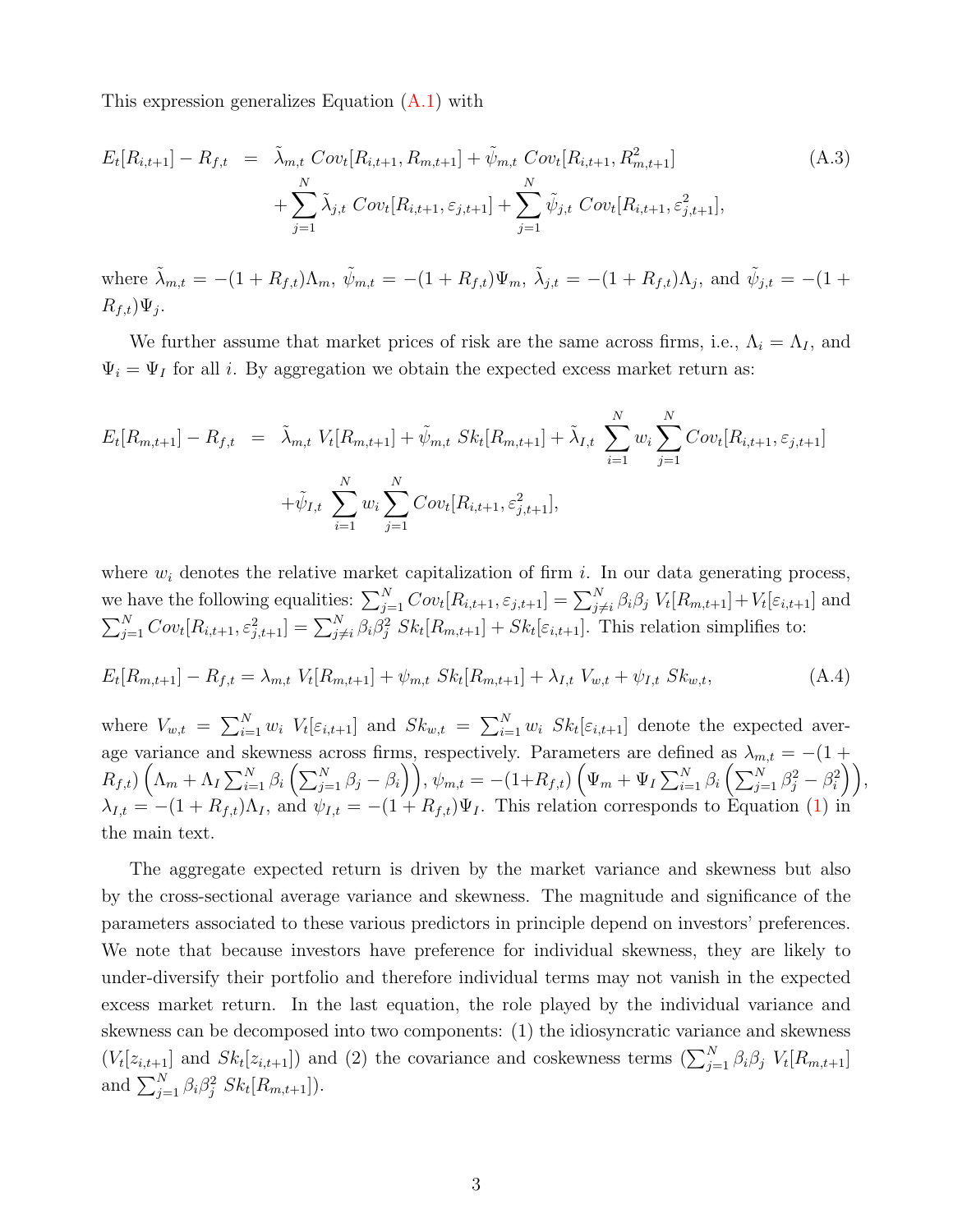#### A.2 Relation between Market Moments and Co-moments

Market moments and average moments convey different types of information about the dependencies between stock returns. It is well known that market variance is mainly driven by the average correlation. We consider N stocks in month t, with  $D_t$  trading days,  $d = 1, \dots, D_t$ . We denote by  $\tilde{r}_{m,d} = r_{m,d} - \bar{r}_{m,t}$  the centered daily market excess return and  $\tilde{r}_{i,d} = r_{i,d} - \bar{r}_{i,t}$ the centered daily excess stock return. The market variance in month  $t$  is given by:

$$
V_{m,t} = \frac{1}{D_t} \sum_{d=1}^{D_t} \tilde{r}_{m,d}^2 = \frac{1}{D_t} \sum_{d=1}^{D_t} \left( \frac{1}{N} \sum_{i=1}^N \tilde{r}_{i,d} \right)^2 = \frac{1}{D_t} \sum_{d=1}^{D_t} \sum_{i=1}^N \sum_{j=1}^N \left( \frac{1}{N^2} \tilde{r}_{i,d} \tilde{r}_{j,d} \right)
$$
  
= 
$$
\frac{1}{N^2} \sum_{i=1}^N \sigma_{ii,t} + \frac{1}{N^2} \sum_{i=1}^N \sum_{j \neq i,1}^N \sigma_{ij,t} = \frac{1}{N} \bar{\sigma}^2 + \frac{(N-1)}{N} c \bar{\sigma} v,
$$

where  $\bar{\sigma}^2$  and  $c\bar{\sigma}v$  denote the average variance and the average covariance, respectively. As the number of stocks N goes to infinity, the average variance does not play any role and only  $c\bar{o}v$ contributes to the market variance.

A similar result holds for skewness: for large  $N$ , the market skewness is not driven by the average skewness, but by the co-skewness terms (see [Conine and Tamarkin,](#page-15-4) [1981\)](#page-15-4):

$$
Sk_{m,t} = \frac{1}{D_t} \sum_{d=1}^{D_t} \tilde{r}_{m,d}^3 = \frac{1}{D_t} \sum_{d=1}^{D_t} \left( \frac{1}{N} \sum_{i=1}^N \tilde{r}_{i,d} \right)^3 = \frac{1}{D_t} \sum_{d=1}^{D_t} \sum_{i=1}^N \sum_{j=1}^N \sum_{k=1}^N \left( \frac{1}{N^3} \tilde{r}_{i,d} \tilde{r}_{j,d} \tilde{r}_{k,d} \right)
$$
  
\n
$$
= \frac{1}{N^3} \sum_{i=1}^N sk_{iii,t} + \frac{3}{N^3} \sum_{i=1}^N \sum_{j \neq i,1}^N sk_{ijj,t} + \frac{1}{N^3} \sum_{i=1}^N \sum_{j \neq i,1}^N \sum_{k \neq \{i,j\},1}^N sk_{ijk,t}
$$
  
\n
$$
= \frac{1}{N^2} \bar{sk} + \frac{3(N-1)}{N^2} \bar{c} \bar{c} \bar{s} \bar{k}_1 + \frac{(N-1)(N-2)}{N^2} \bar{c} \bar{s} \bar{k}_2,
$$

where  $sk_{ijk,t} = \frac{1}{D}$  $\frac{1}{D_t}\sum_{d=1}^{D_t}\tilde{r}_{i,d}\tilde{r}_{j,d}\tilde{r}_{k,d},\, \bar{sk}=\frac{1}{N}$  $\frac{1}{N}\sum_{i=1}^N sk_{iii,t},\ \bar{cosk_1} = \frac{1}{N(N)}$  $\frac{1}{N(N-1)}\sum_{i=1}^{N}\sum_{j\neq i,1}^{N}sk_{ijj,t}$ , and  $\bar{cosk_2} = \frac{1}{N(N-1)}$  $\frac{1}{N(N-1)(N-2)} \sum_{i=1}^{N} \sum_{j \neq i,1}^{N} \sum_{k \neq \{i,j\},1}^{N} sk_{ijk,t}.$ 

As N goes to infinity, the market skewness reflects the average co-skewness across three different firms  $(c \overline{c} s k_2)$ , which conveys a different type of information compared to the average skewness.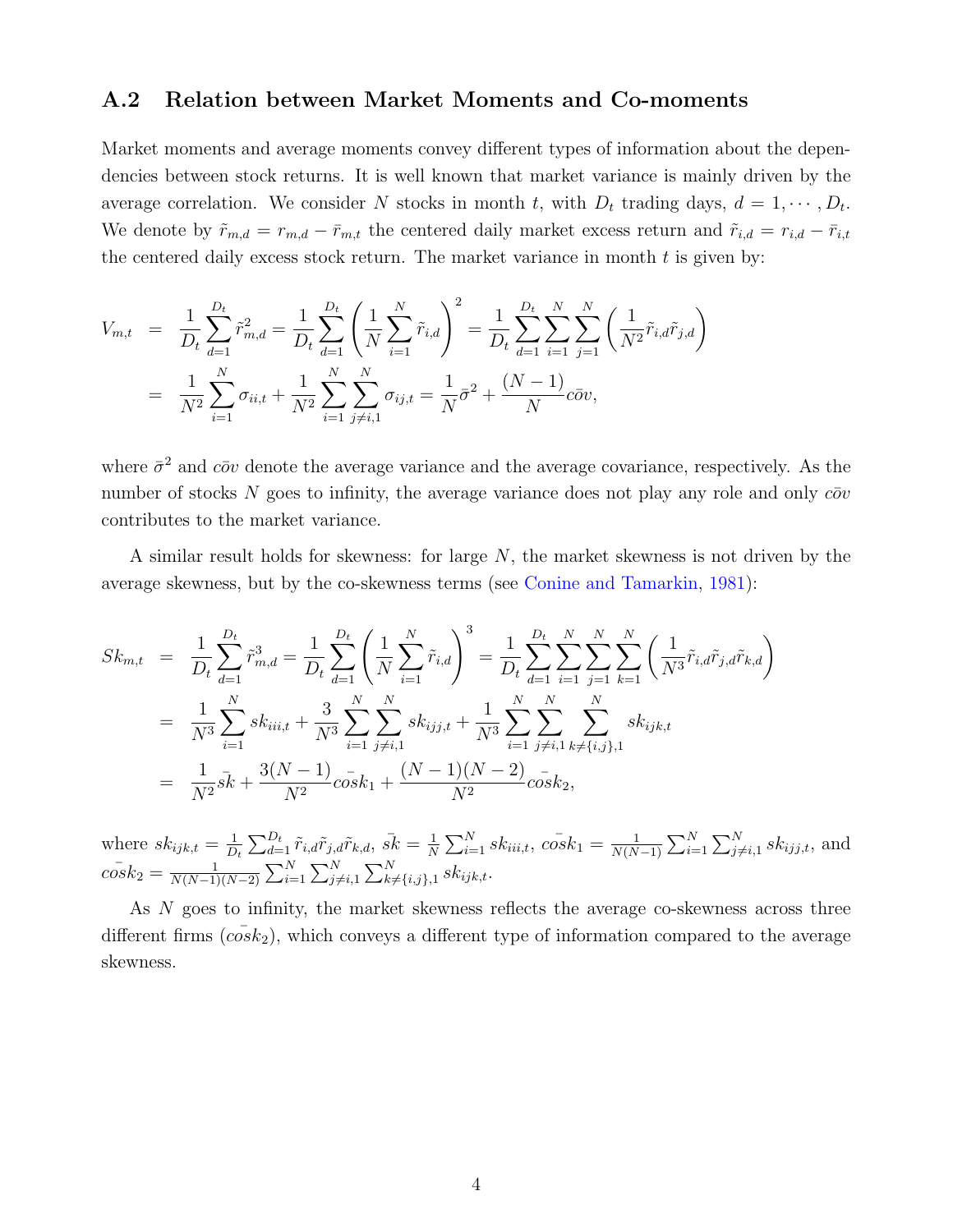# <span id="page-4-0"></span>B Additional Results Based on the Definition of the Variables

## <span id="page-4-1"></span>B.1 Demeaning of Daily Returns

#### B.1.1 Firm's Data

As directly posting the data would be a violation of the "WRDS Data User License Agreement", we describe the procedure of data request, with the following data cleaning process:

- 1. We download firm-level data for Price (PRC), Trading Volume (VOL), Shares outstanding (SHROUT), and Return (RET), for firms with a share code (SHRCD) equal to 10 or 11. Prices and Shares outstanding are used to compute the market value of the firms.
- 2. Prices equal to zero are treated as missing values.
- 3. All prices are converted to absolute values.
- 4. Negative trading volume values are treated as missing values.
- 5. Returns equal to  $-66$ ,  $-77$ ,  $-88$ , and  $-99$  are treated as missing values.

#### B.1.2 Demeaning Returns

In Equations [\(2\)](#page-0-2) and [\(3\)](#page-0-2) of the main text, we define the average stock variance and skewness using centered daily returns, which are obtained by subtracting the average daily return within each month t. It is usually assumed that demeaning daily returns has no material impact on predictability. In fact, the way that returns are centered is not necessarily innocuous because of the turn-of-the-month effect in stock returns identified by [Lakonishok and Smidt](#page-16-3) [\(1988\)](#page-16-3). They report that the four days at the turn of the month account for all of the positive return to the Dow Jones index over the period 1897–1986. [McConnell and Xu](#page-16-4) [\(2008\)](#page-16-4) confirm their results over the period 1987–2005 and find that the daily value-weighted CRSP market return is the highest during the last two days and the first two days of the month. In our sample (August 1963–December 2016), we obtain a similar result: the value-weighted CRSP daily market return for the last two days and the first two days of the month are equal to  $0.08\%$ ,  $0.064\%$ ,  $0.122\%$ , and 0.131%, while the average daily return for the other days is only0.027%. Using equal weights, the average daily market return for the same four days are equal to 0.16%, 0.424%, 0.173%, and 0.30%, while the average daily return for the other days is 0.11%.

This turn-of-the-month effect also affects the dynamics of the daily returns of individual firms, in particular, the correlation between consecutive days at the turn of the month: whereas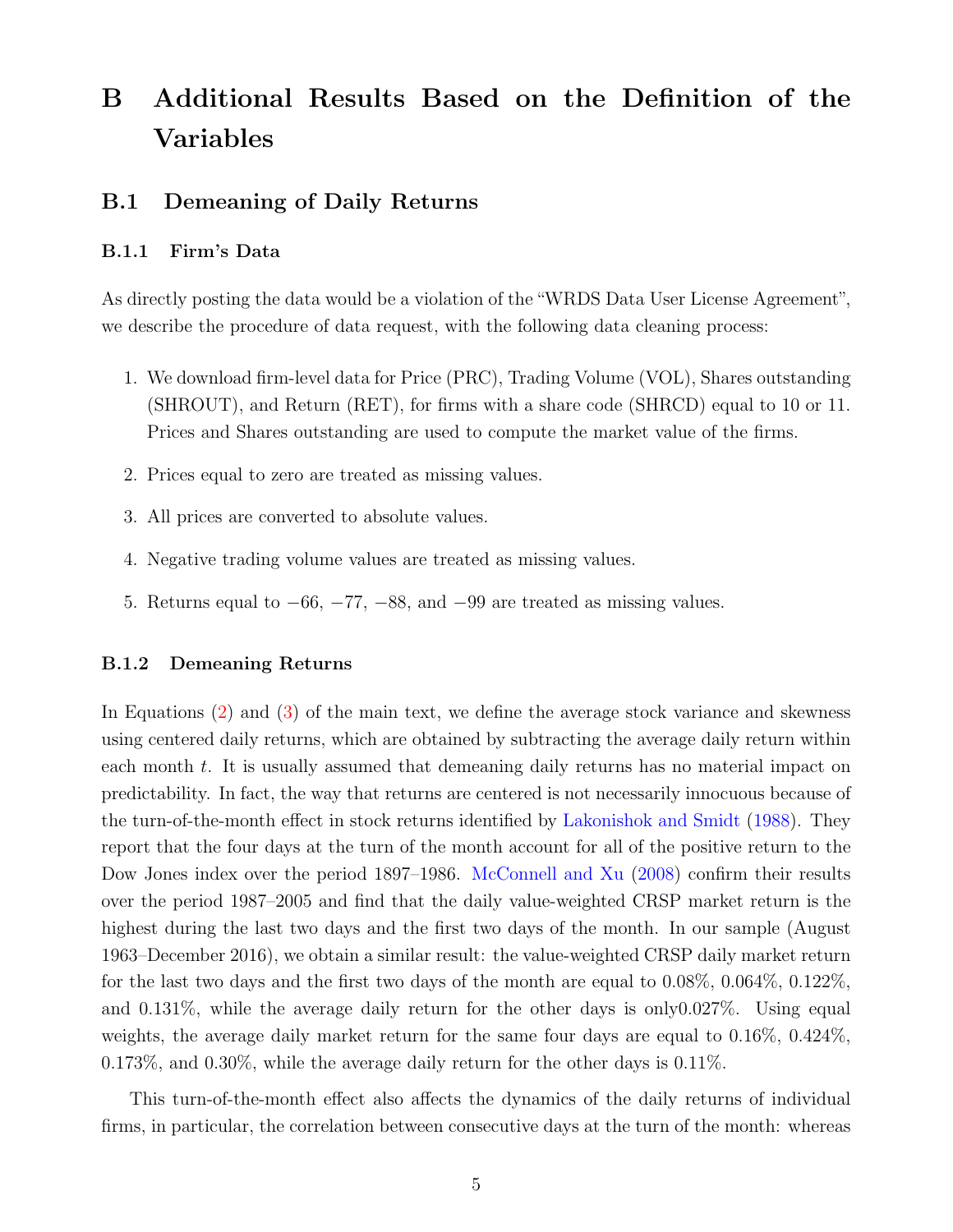the average correlation of order 1 is equal to  $-6\%$  when all days are considered, the average correlation between the return of the last day of the month and the return of the first day of the subsequent month is much larger in magnitude  $(-13\%)$ . This stronger correlation between daily returns at the turn of the month alters the correlation between monthly variables. When we center daily returns with the average return involving all the days of the month, the serial correlation of order 1 is equal to 6.6% and 41% for the value-weighted and the equal-weighted average skewness, respectively. When the average return excludes the last two days of the month, the correlation of order 1 is reduced to 5.3% and 25%, respectively. In contrast, when we center daily returns with the average return involving all the days of the month, the correlation with the market return in month  $t + 1$  is equal to  $-4.2\%$  and  $-4\%$  for the value-weighted and the equal-weighted average skewness, respectively. When the average return excludes the last two days of the month, the correlation with the market return in month  $t + 1$  almost decreases to  $-11.6\%$  and  $-9.7\%$ , respectively.

To avoid these issues related to the correlation between daily returns at the turn of the month, we center daily returns using  $\bar{r}_{i,t} = \sum_{d=1}^{D_t-2} r_{i,d}$ .

#### B.1.3 Alternative Demeaning of Daily Returns

To further investigate the impact of the average daily return on predictive regressions, we consider an alternative case in which, instead of subtracting the average daily stock return, we subtract the average daily market return. The intuition is that in measuring the idiosyncratic return with the market model, the estimation of the beta parameter is usually noisy. Imposing a sensitivity of the stock return to the market return equal to 1 introduces a bias but may render the demeaning more robust. In this case, the monthly variance and skewness of stock  $i$ in month t are defined as follows:

<span id="page-5-0"></span>
$$
V_{i,t}^{(\text{market})} = \sum_{d=1}^{D_t} (r_{i,d} - \bar{r}_{m,t})^2 + 2 \sum_{d=2}^{D_t} (r_{i,d} - \bar{r}_{m,t}) (r_{i,d-1} - \bar{r}_{m,t}), \tag{A.5}
$$

$$
Sk_{i,t}^{\text{(market)}} = \sum_{d=1}^{D_t} \tilde{r}_{i,d}^3,
$$
\n(A.6)

where  $\tilde{r}_{i,d} = (r_{i,d} - \bar{r}_{m,t})/\sigma_{i,t}$  with  $\sigma_{i,t}^2 = \sum_{d=1}^{D_t} (r_{i,d} - \bar{r}_{m,t})^2$  and  $\bar{r}_{m,t}$  is the average daily market excess return in month t (based on days  $d = 1, \dots, D_t - 2$ ). The value-weighted average of monthly skewness across firms is denoted by  $Sk_{vw,t}^{(market)} = \sum_{i=1}^{N_t} w_{i,t} S k_{i,t}^{(market)}$ .

Table [A1](#page-17-0) reports the results for the predictive regressions in which the average skewness are based on Equations  $(A.5)$  and  $(A.6)$ . The parameter estimate of the average skewness is equal to  $-0.124$  (p-value equal to  $0.1\%$ ) and the adjusted  $R^2$  is equal to 1.22%. For the 1990–2016 sample, the parameter estimate is equal to  $-0.126$  and the adjusted  $R^2$  is equal to 1.41%. As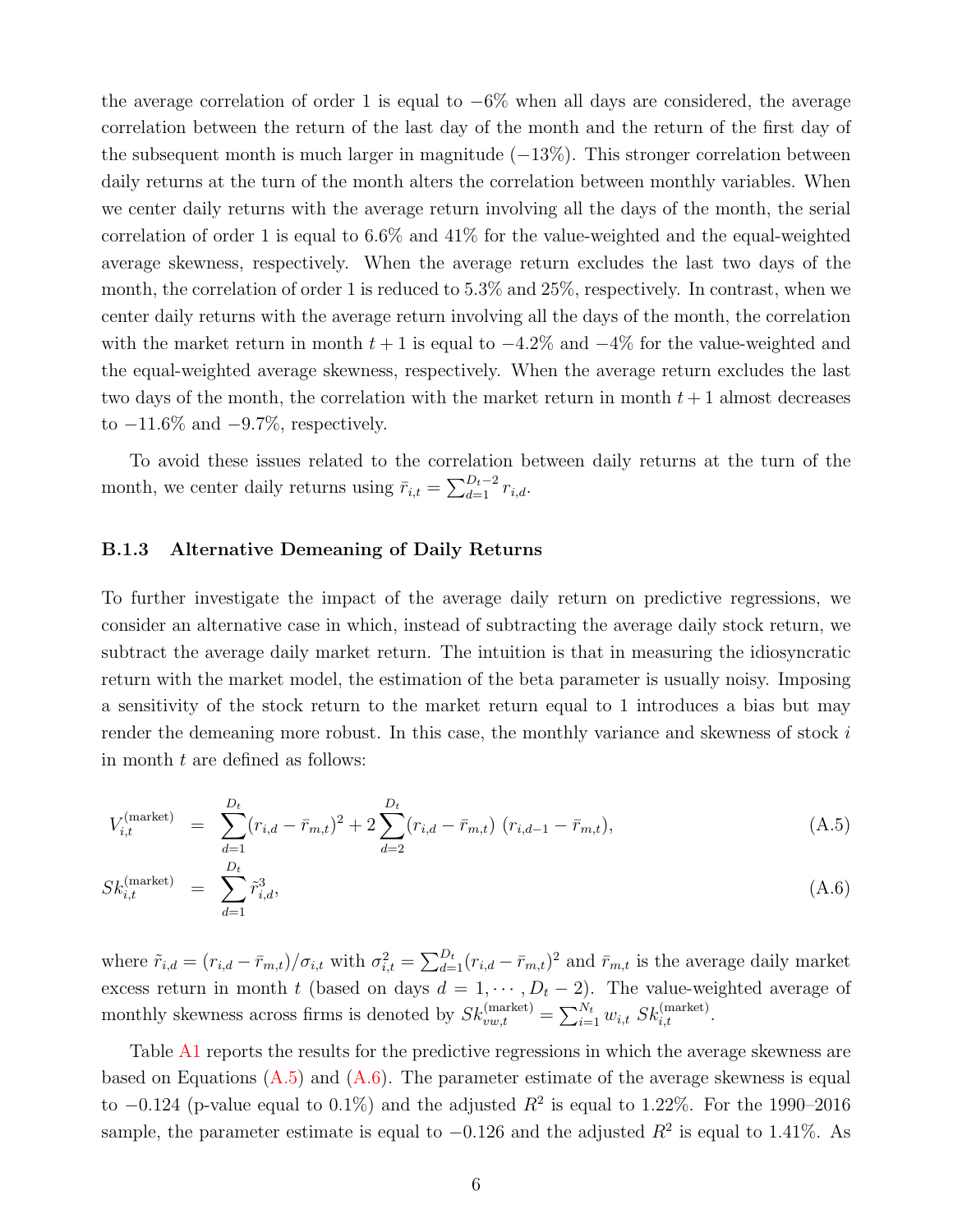in the baseline case, the equal-weighting scheme (not reported here) is associated with a weaker effect of the average skewness.

[Insert Table [A1](#page-17-0) here]

## B.2 Analysis of Market Conditions

In Section [4.1,](#page-0-2) we consider the case where future market excess return is driven by the combination of market excess return and average skewness. More precisely, we find that the market excess return is on average equal to 1.14% for the months following a month with a market excess return above its mean and an average skewness below its mean. The market excess return is on average equal to  $-0.19\%$  for the months following a month with a market excess return below its mean and an average skewness above its mean.

To characterize these market conditions, we have analyzed two particular cases: Does the case with high market return and low average skewness correspond to expansions or recessions? And does it correspond to liquid or illiquid market conditions? We proceed as follows: We take all the days corresponding to a recession (according to NBER) and compute the frequency of these days with (market return above its mean, skewness below its mean), with (market return below its mean, skewness above its mean), etc. For liquid market conditions, we take all the days corresponding to the aggregate measure of illiquidity being below its mean (and its unexpected component) and compute the frequency of these days with (market return above its mean, skewness below its mean), with (market return below its mean, skewness above its mean), etc.

Table [A2](#page-18-0) (Panel A) reports the probability of occurrence of each of the states and the average market return of the month after having been in a given state. Panel B reports the probability of a given event to occur in a given state. For instance, 32.2% of NBER recessions take place in the (Low return, High skewness) state but only 18.9% take place in the (High return, Low skewness) state. These results suggest that, compared to the case with low market return and high average skewness, the case with high market return and low average skewness correspond to expansionary conditions.

We also computed the probability of occurrence of an aggregate illiquidity measure above its mean in a given state. The construction of the aggregate illiquidity measure is described in Section [4.2.](#page-0-2) For instance, 31.8% of low aggregate illiquidity measure take place in the (High return, Low skewness) state but only 19.6% take place in the (Low return, High skewness) state. A similar result holds for the measure of unexpected illiquidity. This result suggests that on average, periods with high market return and low average skewness correspond to periods of relatively liquid market conditions.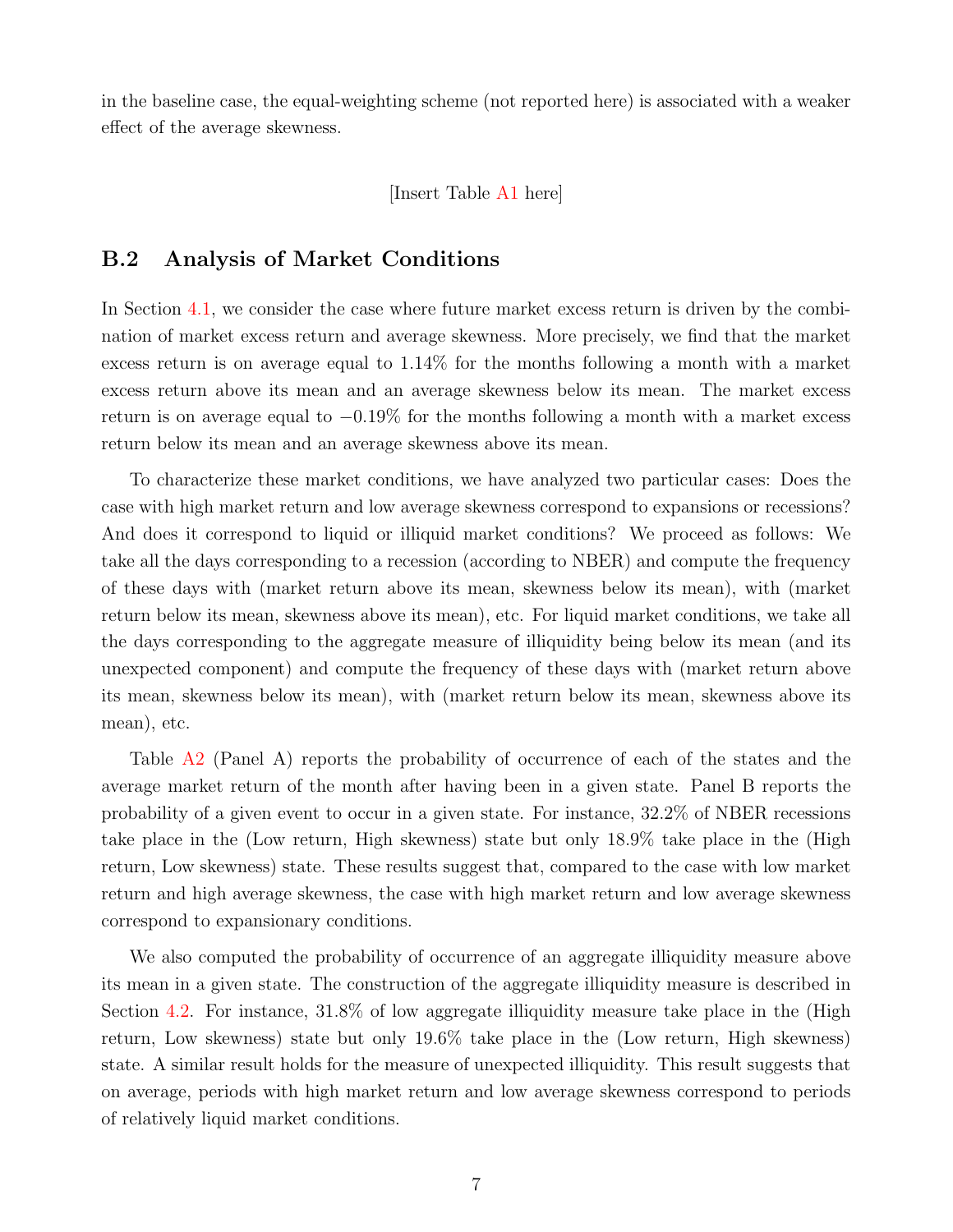[Insert Table [A2](#page-18-0) here]

#### B.3 Return on S&P 500 Index Futures Contracts

As our skewness measure is constructed using daily stock returns, one concern may be that the predictability of average skewness is due to lead-lag effects in the aggregation across stocks. To address this issue, we follow the approach of [Antonakakis, Floros, and Kizys](#page-15-5) [\(2016\)](#page-15-5) and use the monthly return from S&P 500 index futures contracts as the dependent variable in the predictive regressions. We test whether skewness still predicts the return on index futures contracts.

Returns are calculated as the continuously compounded day-to-day capital gain on the futures index. The sample spans the period from May 1982 to December 2016 (near-time delivery futures contracts are considered). The standard S&P 500 futures contract size is 250 US dollars per index point of the underlying. In their study on the relation between the S&P 500 stock index and futures markets, [In and Kim](#page-16-5) [\(2006\)](#page-16-5) provide details of the S&P 500 market characteristics. In particular, they argue that the stock index futures are heavily traded in the last three months before expiration. As a futures contract approaches its expiration, investors close their positions and open new positions in the next near contract. The S&P 500 stock index futures contracts have maturity dates in March, June, September, and December and are settled in cash.

Table [A3](#page-19-0) reveals that the predictive power of the average skewness in forecasting index future returns is still significant with p-values equal to 0.8% over the 1982–2016 sample and 2.9% over the 1990–2016 sample. The adjusted  $R^2$  values are equal to 1.17% and 1%, respectively.

[Insert Table [A3](#page-19-0) here]

## B.4 Square Root and Log of Variance

Table [A4](#page-20-0) reports regression results when we use the square root and the log transform of the average variance. The coefficients of the square root and log of the variance are insignificant for both samples. The significance of the average skewness is not affected by the transformation of the average variance.

[Insert Table [A4](#page-20-0) here]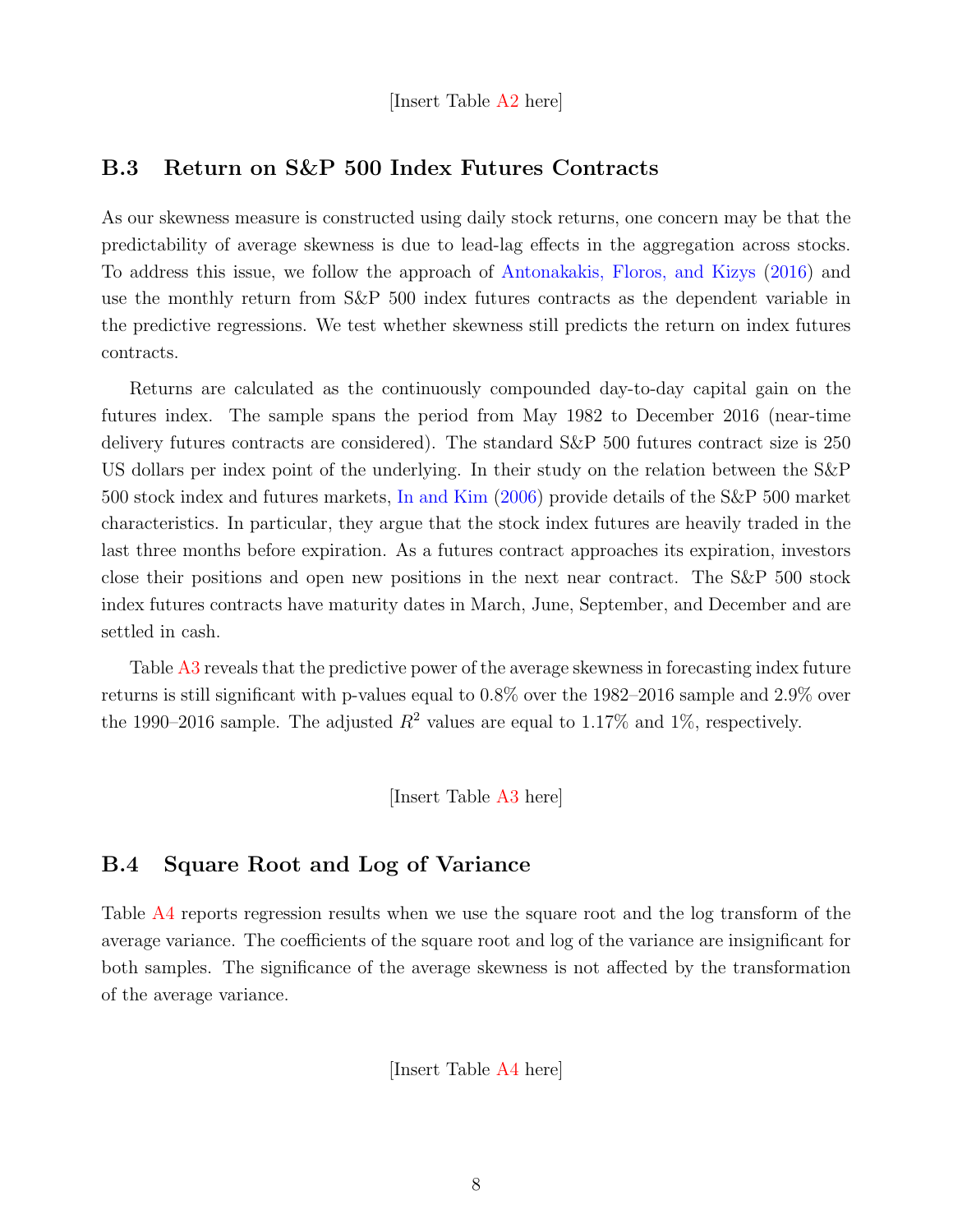#### B.5 Median Measures

Because the average skewness may be sensitive to outliers in the cross-sectional distribution of the monthly variance or skewness, we consider the median as a more robust estimator. It is defined as the monthly stock skewness such that 50% of the stocks have a smaller skewness and 50% of the stocks have a larger skewness. As is well known, the median is less sensitive to outliers than the average and can thus be viewed as a more robust estimator of aggregate risk.

Table [A5](#page-21-0) reports the regression results based on the median of the cross-sectional distribution of the variance and skewness. When the median skewness is introduced alone, its parameter estimate is highly significant, with a p-value equal to  $0.8\%$  and an adjusted  $R^2$  equal to  $0.83\%$ . When introduced with other predictors, the predictability of median skewness still remain significant. For instance in Column IV, the coefficient of the median skewness is significant with p-values equal to 0.6% for the 1963–2016 sample and 8% for the 1990–2016 sample.

[Insert Table [A5](#page-21-0) here]

#### B.6 Cross-sectional Measures

The monthly average variance and skewness used in the paper are based on the demeaned daily returns within a month. These measures may be sensitive to outliers in the time series of daily returns. As in [Goyal and Santa-Clara](#page-16-6) [\(2003\)](#page-16-6) and [Bali, Cakici, Yan, and Zhang](#page-15-6) [\(2005\)](#page-15-6), we also investigate average risk measures based on the cross-sectional distribution of monthly returns. For this purpose, we define the average variance as the cross-sectional variance of monthly excess returns as below:

$$
V_{ew,t}^{(CS)} = \frac{1}{N_t} \sum_{i=1}^{N_t} (r_{i,t} - r_{m,t})^2,
$$

where  $r_{i,t}$  is monthly excess return of firm i and  $r_{m,t}$  is the monthly market excess return. We define the cross-sectional skewness as

$$
Sk_{ew,t}^{(CS)} = \frac{1}{N_t} \sum_{i=1}^{N_t} \left( \frac{r_{i,t} - r_{m,t}}{\sqrt{V_{ew,t}^{(CS)}}} \right)^3.
$$

This definition of skewness based on the cross-sectional average also allows us to verify that measuring the monthly skewness using daily data does not generate any sizable finite-sample bias.

Table [A6](#page-22-0) reports the results for the predictive regressions with cross-sectional average variance and skewness. As we use the cross-section of monthly stock returns, we can use a longer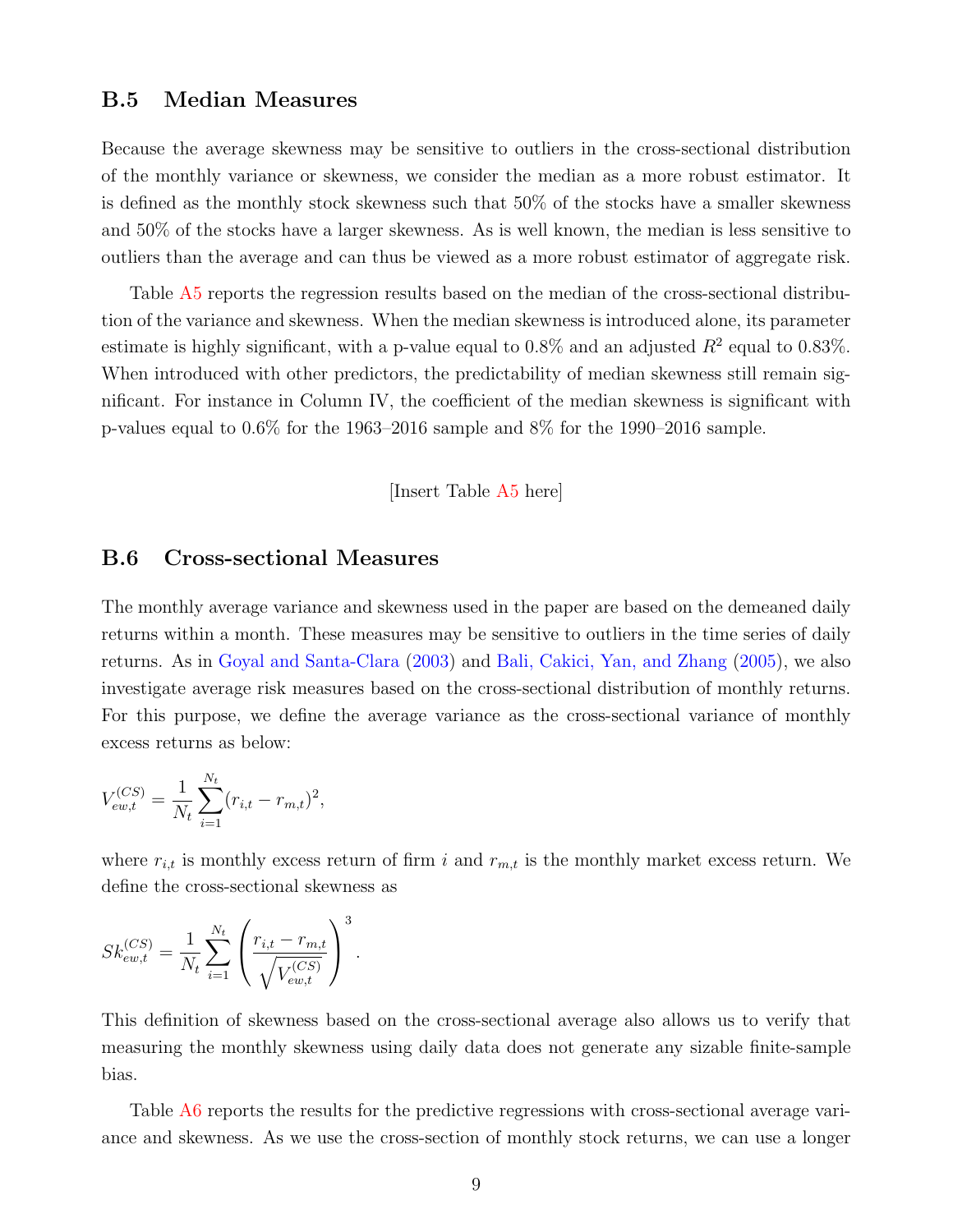sample of CRSP market return, starting in July 1926. We first note that the predictive power of the cross-sectional skewness is not substantially affected compared with the regression with the average skewness based on daily returns. For instance, for the regression based on 1963– 2016 sample, the adjusted  $R^2$  slightly decreases from 1.18% to 0.96% (average skewness alone) and decreases from 1.726% to 1.137% (with market return). In addition, the coefficients of the cross-sectional skewness are still highly significant, with p-values below 3%. For the longer sample, starting in 1926, the results are essentially unaltered: the skewness parameter is negative and highly significant, with p-values around 3%, even when skewness is introduced alone in the regression.

<span id="page-9-1"></span><span id="page-9-0"></span>[Insert Table [A6](#page-22-0) here]

#### B.7 Robust Skewness

Some recent papers [\(Garcia, Mantilla-Garcia, and Martellini,](#page-16-7) [2014,](#page-16-7) and [Ghysels, Plazzi, and](#page-16-8) [Valkanov,](#page-16-8) [2016\)](#page-16-8) consider alternative measures of skewness based on the quantiles of the cross-distribution of returns to circumvent the sensitivity of standard measures to outliers. [Hinkley](#page-16-9) [\(1975\)](#page-16-9)'s robust coefficient of asymmetry (see also [Groeneveld and Meeden,](#page-16-10) [1984\)](#page-16-10) is defined as

$$
RSk_t^{(H)} = \frac{q_t(1-\alpha) + q_t(\alpha) - 2q_t(0.5)}{q_t(1-\alpha) - q_t(\alpha)},
$$
\n(A.7)

where  $q_t(\alpha) = F_t^{-1}(\alpha)$  is the  $\alpha$ -quantile of the cross-sectional distribution of returns on month t and  $q_t(0.5)$  is the median of the cross-sectional distribution of the monthly return. The measure  $RSk_t^{(H)}$  is defined over  $(-1, 1)$ ; therefore, its magnitude is not directly comparable to the usual measure of standardized skewness. We select values of  $\alpha$  equal to 0.01 and 0.05, which satisfy [Groeneveld and Meeden](#page-16-10) [\(1984\)](#page-16-10)'s properties for reasonable skewness coefficients. We also define the average measure proposed by [Groeneveld and Meeden](#page-16-10) [\(1984\)](#page-16-10):

$$
RSk_t^{(GM)} = \frac{\int_0^{0.5} [q_t(1-\alpha) + q_t(\alpha) - 2q_t(0.5)]d\alpha}{\int_0^{0.5} [q_t(1-\alpha) - q_t(\alpha)]d\alpha} = \frac{r_{m,t} - q_t(0.5)}{E[|r_t - q_t(0.5)|]}.
$$
(A.8)

The numerator is the difference between the cross-sectional mean and median in month  $t$ , whereas the denominator is a measure of the dispersion.

Table [A7](#page-23-0) reports the results for the predictive regressions based on the robust measures of skewness. We observe that the robust skewness is still a significant predictor of the future market return, although we only use monthly data and trim the tails of the distribution. The parameter estimates of the robust skewness are all negative, with values between −0.08 and  $-0.038$ . The p-values of the skewness parameters range between 3.2% and 11.3% for the 1963– 2016 sample. These estimates contrast with the results reported by [Garcia, Mantilla-Garcia,](#page-16-7)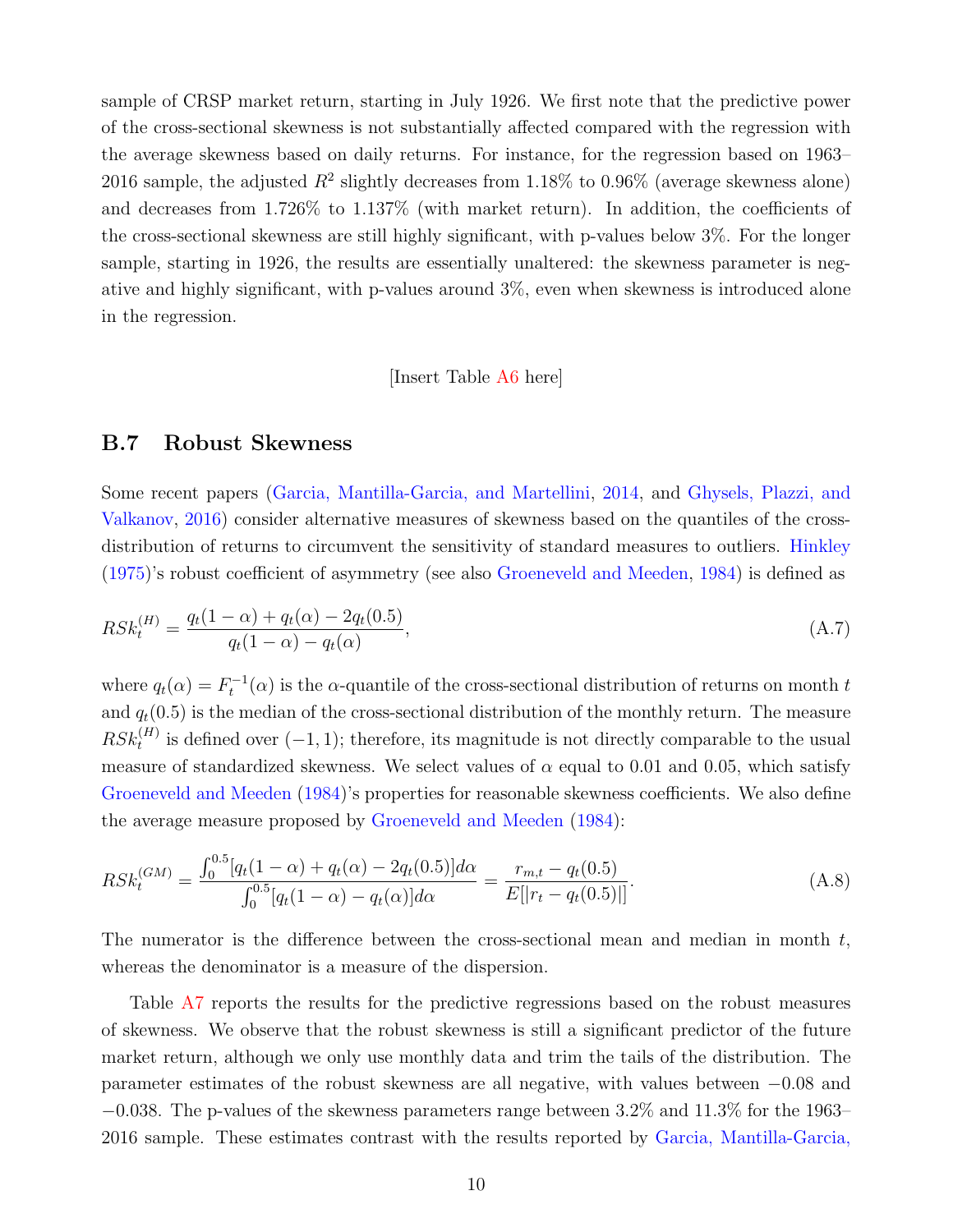[and Martellini](#page-16-7) [\(2014\)](#page-16-7), who find a positive, yet weakly significant, effect of the robust measure of skewness.<sup>[3](#page-10-1)</sup> We note however that, for the 1990–2016 sample, the robust measure of skewness fails to predict future market returns.

[Insert Table [A7](#page-23-0) here]

# <span id="page-10-0"></span>C Additional Regression Results

## <span id="page-10-2"></span>C.1 Controlling for Firm Size and Liquidity

To determine whether the significance of the average skewness is driven by small or illiquid stocks, we report in Table [A8](#page-24-0) the results of the predictive regression of the CRSP market excess return on the average skewness computed using NYSE/AMEX, NYSE, and NASDAQ stocks separately. Over the 1963–2016 period (Panel A), the effect of average skewness on future market return is as strong as previously reported when average skewness is based on NYSE/AMEX stocks or NYSE stocks (p-values below 0.5%) and slightly weaker when it is based on NASDAQ stocks (p-value equal to 2.5%). Over the recent 1990–2016 period (Panel B), average skewness is also significant for most stock exchanges used to measure average skewness. These results clearly indicate that the predictability of average skewness is not only driven by small firms.

The use of all of the stocks traded on the NYSE, AMEX, and NASDAQ to measure average skewness may also generate some bias due to outliers. In particular, firms with small market capitalization, low price, or large bid-ask spread may generate microstructure noise in individual skewness measures, thus affecting the aggregate skewness. To control for these possible biases, we measure skewness using an additional filter for size, liquidity, and price. We exclude the smallest firms (firms with a market capitalization smaller than the smallest NYSE size decile), the least liquid stocks (firms with a number of shares traded lower than the smallest NYSE decile for the number of shares traded), and the lowest-priced stocks (stocks with a price less than \$5).

Columns VII and VIII present the predictive regressions when firms are selected based on a screen for size, liquidity, and price. The estimates are similar to those reported in Table [2.](#page-18-0) The average skewness has highly significant parameter estimates, with adjusted  $R^2$  values equal to 1.21% and 1.16% for the 1963–2016 and 1990–2016 samples, respectively. These results confirm that the significance of the average skewness is not due to small and illiquid firms but that it

<span id="page-10-1"></span><sup>&</sup>lt;sup>3</sup>It should be noted that they use a non-conventional definition of [Hinkley](#page-16-9) [\(1975\)](#page-16-9)'s robust coefficient of asymmetry, with  $q_t(1 - \alpha) + q_t(\alpha)$  in the denominator of Equation [\(A.7\)](#page-9-0).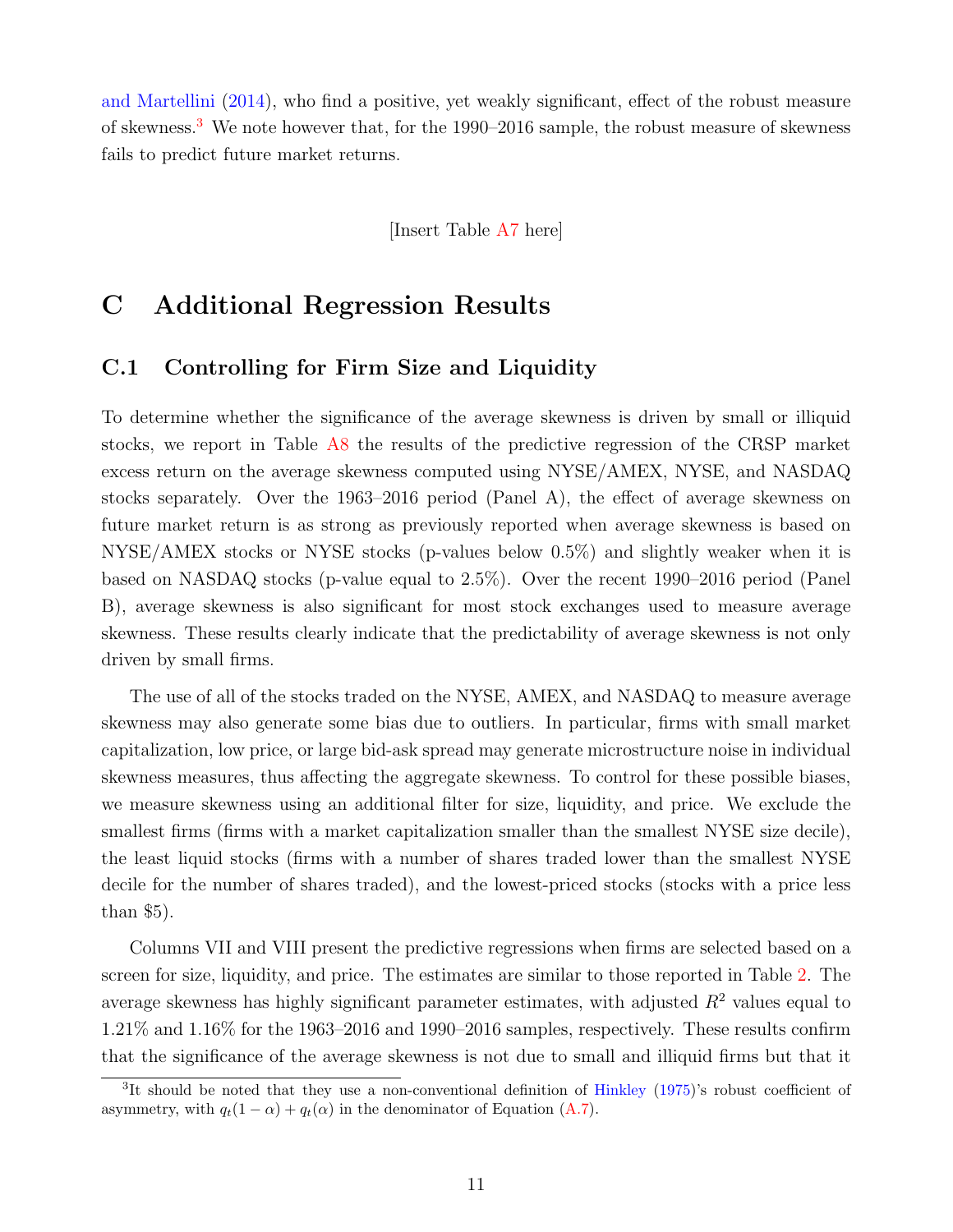is mostly driven by medium and large firms.[4](#page-11-0)

[Insert Table [A8](#page-24-0) here]

### C.2 Results with a Dummy for Economic Conditions

We know from Figures [1](#page-0-2) and [2](#page-0-2) that the average variance and skewness are affected by economic recessions as identified by the NBER. To test whether our main results are robust to controlling for economic recessions, we added to the baseline regression a dummy variable equal to 1 for NBER-dated economic recessions and 0 otherwise. As Table [A9](#page-25-0) demonstrates, after introducing the recession variable, the coefficients of average skewness still remain highly significant with p-values below 0.3% in the 1963–2016 sample and below 4.2% in the 1990–2016 sample. We also added a dummy variable for economic expansion, and the results remain similar. These results suggest that the strong predictive power of average skewness is not due to specific economic conditions.

[Insert Table [A9](#page-25-0) here]

#### <span id="page-11-1"></span>C.3 Results with Longer Investment Horizons

In all our estimates, we report one month ahead predictive regressions. Several previous papers have identified variables with a substantial predictive ability for longer horizons. For instance, [Moskowitz, Ooi, and Pedersen](#page-16-11) [\(2012\)](#page-16-11) find that most financial markets exhibit persistence in returns for horizons up to 12 months. For equity index futures, they obtain the highest abnormal performance for horizons 9 and 12 months.

In Tables [A10](#page-26-0) and [A11,](#page-27-0) we report additional regression results with horizons equal to 1, 3, and 6 months, respectively. Table [A10](#page-26-0) corresponds to (value-weighted and equal-weighted) average variance and skewness. We find that for all the horizons the average skewness measures are the best predictors of future market excess returns. For the 1-month horizon, the value-weighted measure performs the best: for the 3-month horizon, the value-weighted and equal-weighted measures have similar performance; for the 6-month horizon, the equal-weighted measure dominates. We also note that for the recent period (1990–2016), the adjusted  $R^2$  values are usually higher than for the whole period (1963–2016).

Table [A11](#page-27-0) corresponds to financial competitors, including average correlation  $(AC)$ , tail risk measure  $(TR)$ , the aggregate short interest index  $(SII)$ , the  $VIX$ , and the variance  $(VRP)$  and

<span id="page-11-0"></span><sup>&</sup>lt;sup>4</sup>In Technical Appendix [C.5,](#page-12-0) we report results for the case where skewness is measured using firms sorted into terciles based on their market capitalization. Again, the average skewness remains highly significant for the tercile corresponding to large firms.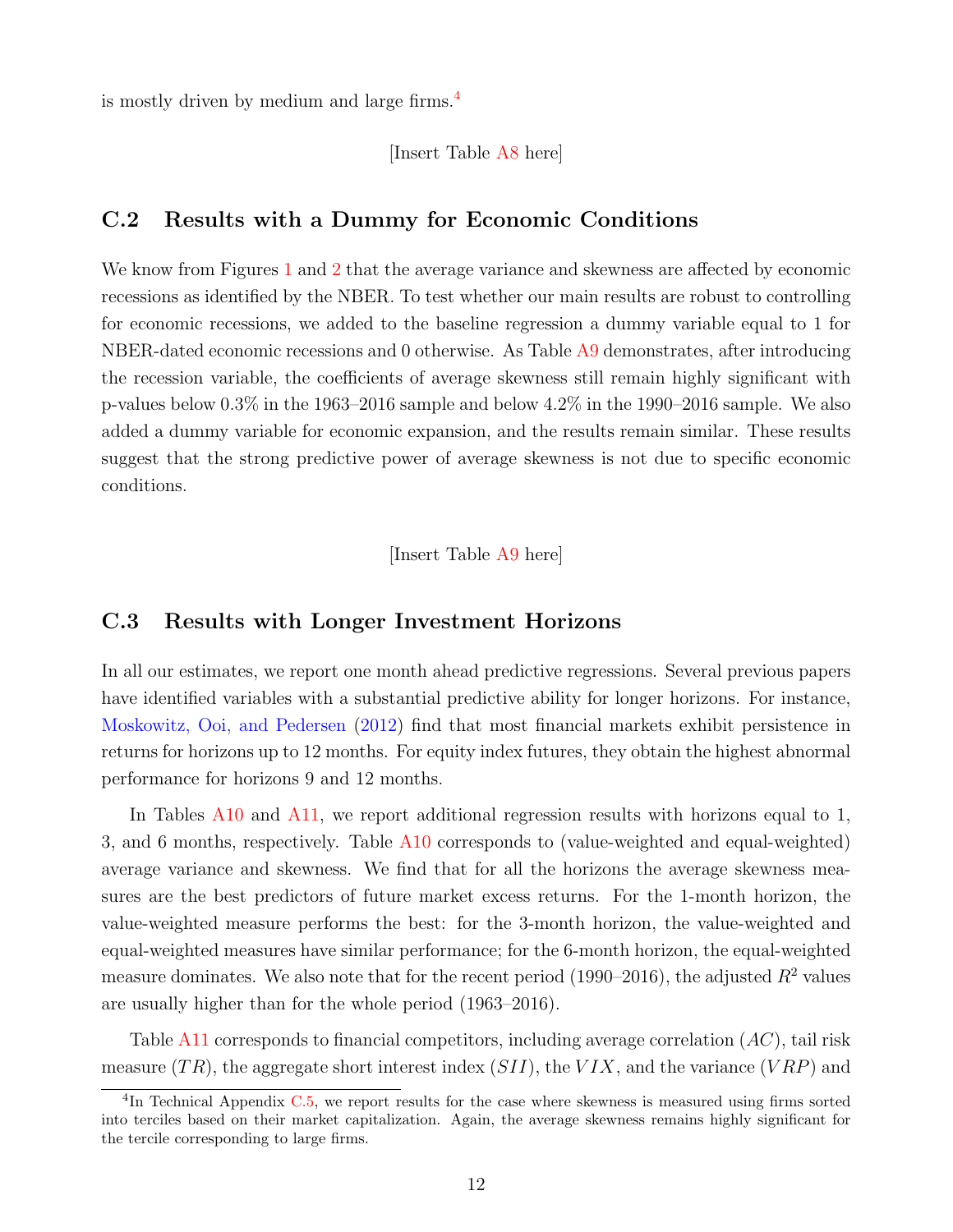tail  $(TRP)$  risk premia. The table reveals that the average skewness is a significant predictor of market excess returns for all horizons and all samples that we consider. The p-values usually increase and the adjusted  $R^2$  values decrease for the 6-month horizons. Average skewness dominates the tail risk measure, the  $VIX$  and the tail risk premium for the one-month and three-month horizons. However, the average correlation, short interest index, and the variance risk premium generate higher adjusted  $R^2$  values for the three-month and six-month horizons.

[Insert Tables [A10](#page-26-0) and [A11](#page-27-0) here]

# C.4 Contemporaneous and Lagged Relation between Market Return and Average Skewness

Figure [A1](#page-34-0) displays the scatterplot of the contemporaneous relation between market return and value-weighted average skewness. Figure  $A2$  displays the same relation when market returns below −15% and value-weighted average skewness below −10% are winsorized. As Table [A12](#page-28-0) (Panel A) reports, winsorization has limited impact on the contemporaneous relation between market return and average skewness.

Figures [A3](#page-35-0) and [A4](#page-35-1) display the scatterplot of the lagged relation between market return and value-weighted average skewness, without and with winsorization, respectively. Figure [A3](#page-35-0) corresponds precisely to the regression reported in Column V on Table 2 of the paper. Panel B of Table [A12](#page-28-0) reports the correlation, parameter estimates, and adjusted  $R^2$  corresponding to Figures [A3](#page-35-0) and [A4.](#page-35-1) Figure [A5](#page-36-0) plots the time series of market return and its prediction when only value-weighted average skewness is used as a predictor. Again, winsorization barely affects the relation between current market return and lagged average skewness.

[Insert Table [A12](#page-28-0) and Figures [A1](#page-34-0) to [A5](#page-36-0) here]

## <span id="page-12-0"></span>C.5 Results with Firm Size Terciles

Table [A13](#page-29-0) reports regression results when firms are sorted into terciles according to their market capitalization (size) from small (Tercile 1) to large firms (Tercile 3). The average skewness significantly predicts next-month market returns for firms with different market capitalization. For the whole sample period 1963-2016, the parameter associated with the average skewness has a low p-value (below 2.3%) for the three size terciles. The adjusted  $R^2$  is also high for all firm-size categories. As in Section  $C.1$ , these results confirm that the predictive ability of average skewness is not driven by small firms.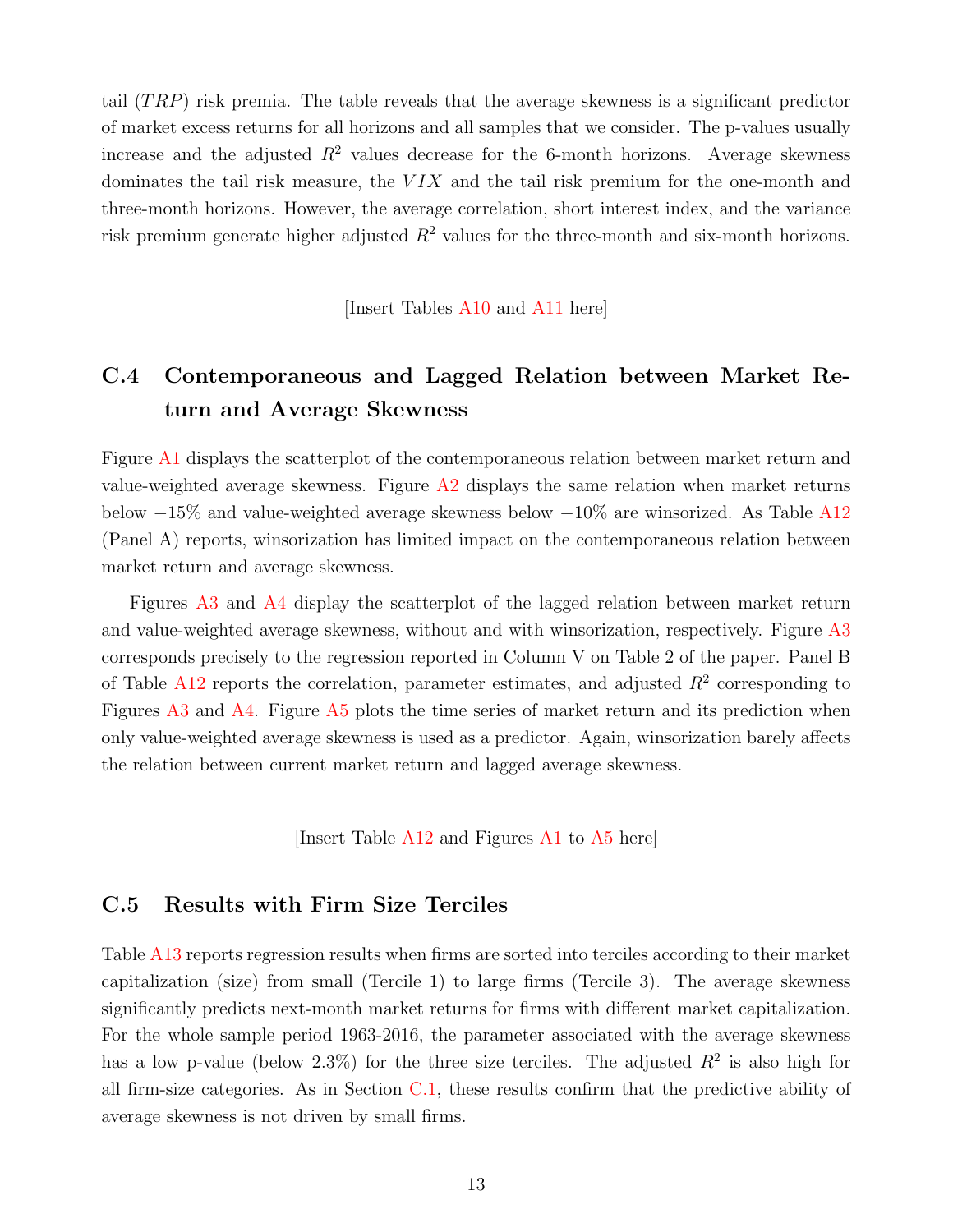[Insert Table [A13](#page-29-0) here]

#### C.6 Skewness Factor Model Estimates

Following the approach of [Herskovic, Kelly, Lustig, and Van Nieuwerburgh](#page-16-12) [\(2016\)](#page-16-12) for idiosyncratic volatility, we estimate factor regression models of firm-level skewness. For both individual skewness and standardized skewness, we regress the skewness on alternative skewness factors:  $Sk_{i,t} = \phi_0 + \phi_1 Sk_{\text{factor},t} + e_{i,t}, t = 1, \cdots, T$ . We consider three definitions of factors: the equalweighted average skewness  $(Sk_{ew})$ , the principal component of individual skewness  $(Sk_{PC})$ , and the principal component of standardized skewness  $(Sk_{PC}^{(Std)})$ . Specifically, we estimate the average of the first three principal components of the individual skewness and the standardized individual skewness. Then, we estimate the individual and standardized individual skewness exposure to these common factors.

Table [A14](#page-30-0) (Panel A) reports parameter estimates of the skewness factor model for monthly individual skewness. Columns correspond to the various form of common factors. The average univariate time-series adjusted  $R^2$  ranges from 11.62% for the factor defined as the equalweighted average skewness to 12.26% for the principal component of individual and standardize individual skewness. This evidence suggests that there is a common factor in firm-level skewness values.

Panel B reports results of predictive regressions using the average of the first three principal components of individual skewness and standardized skewness as predictors. The average of the first three principal components of individual skewness and standardized skewness has significant predictive power for market risk premium. When the skewness factor is considered alone, the p-values are equal to 3.2% and 2.5%, with adjusted  $R^2$  values equal to 0.50% and 0.52%, respectively. In combination with market return, the p-values are equal to 0.3% and 0.1%, with adjusted  $R^2$  values equal to 1.39% and 1.49%, respectively.

[Insert Table [A14](#page-30-0) here]

## C.7 Time Series Momentum Strategy

In Section [4.1](#page-0-2) of the main text, we report that at the market level, a combination of high return and low skewness in month t is, on average, followed by a high market return in month  $t + 1$ . Conversely, a combination of low return and high skewness in month  $t$  is, on average, followed by a low market return in month  $t + 1$ . This result is akin to the time series momentum, as illustrated by [Moskowitz, Ooi, and Pedersen](#page-16-11) [\(2012\)](#page-16-11), who show that most financial markets exhibit persistence in returns for horizons up to 12 months. As we discuss in Technical Appendix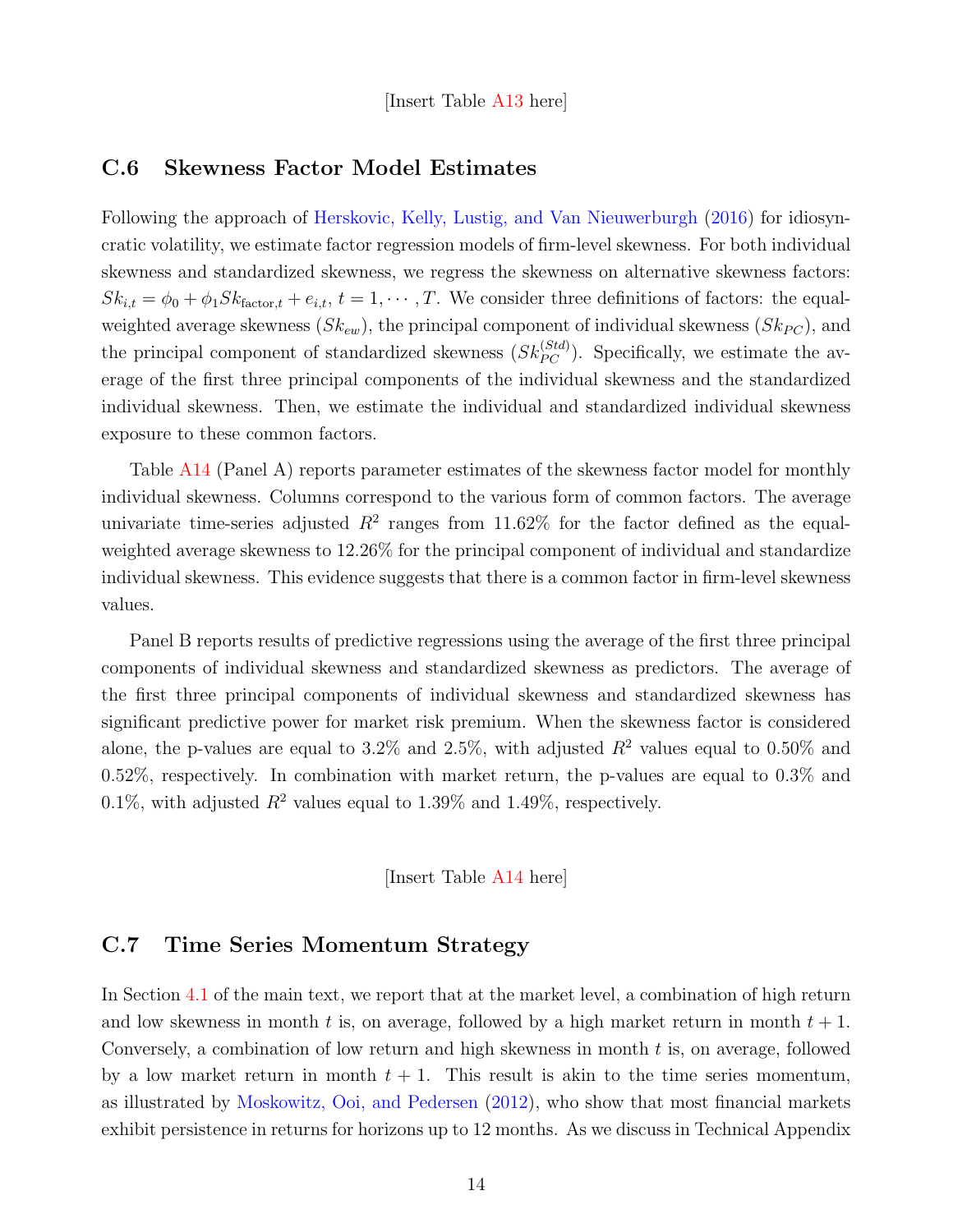[C.3,](#page-11-1) when value-weighted average skewness is used as a predictor of market returns, the best performance is obtained for a horizon of one to three months. We follow this result and design a trading strategy based on a one-month horizon.

We investigate whether a simple trading strategy with both a time series momentum and skewness effects can generate superior performance at the market level. The strategy is designed as follows: when the market return is above its mean and the average skewness is below its mean, the investor borrows and invests in the stock market (2 dollars in the stock market, −1 dollar in the risk-free asset); when the market return is below its mean and the average skewness is above its mean, the investor shorts the stock market (−1 dollar in the stock market, 2 dollars in the risk-free asset); and otherwise, the investor only invests in the stock market (1 dollar in the stock market). We compare this strategy with the strategy considering only the time series momentum effect, which is designed as follows: when the market return is above its mean, the investor invests 1 dollar in the stock market; when the market return is below its mean, the investor invests 1 dollar in the risk-free asset.

In Table [A15,](#page-31-0) we report some summary statistics on the three time series momentum strategies over the sample August 1963 to December 2016. Figure [A6](#page-37-0) shows the cumulative return of these strategies. The strategy that combines both market return and (value- or equalweighted) skewness dominates the one that considers only the time series momentum effect. With the combined strategy, the annualized average return over the period is 14.6% (with a Sharpe ratio of 0.57) for value-weighted average skewness and 13.3% (with a Sharpe ratio of 0.52) for equal-weighted average skewness. With the pure time series momentum strategy, the annualized return is 9.5% (with a Sharpe ratio of 0.52). In addition, the number of rebalancing trades is similar under the combined strategy and the pure momentum strategy (389 vs. 309 trades over 641 months). Taking transaction fees into account would not substantially alter the difference between the performances of these strategies.

[Insert Table [A15](#page-31-0) and Figure [A6](#page-37-0) here]

## C.8 One-day Regressions

Instead of forecasting market returns using end-of-month data, we also investigate the impact of cumulating daily returns starting on a different day in the month. To do so, we forecast monthly market returns on each of trading days in the month using the information available up to that trading day. For instance, for "Day 2", we define  $r_{m,t}$  from day 2 of month t to day 1 of month  $t + 1$ , we define  $r_{m,t+1}$  from day 2 of month  $t + 1$  to day 1 of month  $t + 2$ , etc.

Results reported in Table [A16](#page-32-0) indicate that there is some heterogeneity (maybe seasonality related to the turn-of-the-month discussed in Technical Appendix [B.1\)](#page-4-1) in the parameter estimates and adjusted  $R^2$  of the regression. The parameter associated with market return is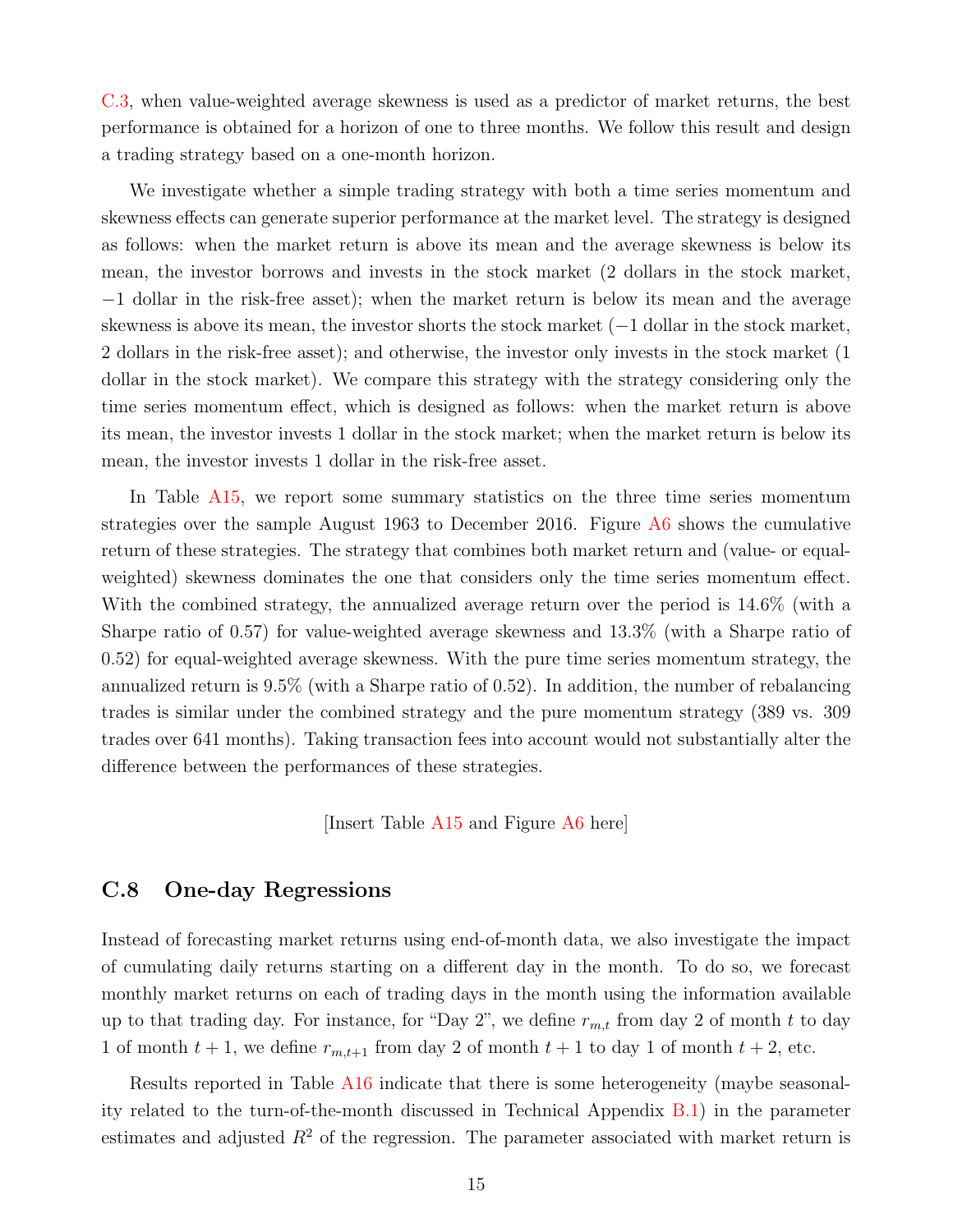in general positive and at best weakly significant. The average skewness parameter is almost always negative. It is statistically significant at the beginning of the month (Days 1 to 6) and at the end of the month (Days 20 to 21). The adjusted  $R^2$  is usually large for the same days. It is the highest on Day 2 with average skewness alone (1.19%) and on Day 1 in combination with market return  $(1.73\%)$ .

Similarly, in Table [A17,](#page-33-0) the out-of-sample allocation analysis demonstrates that strategies based on average skewness or on market return and average skewness perform better when "months" are constructed close to the usual way (Days 1 to 2 and 20 to 21).

[Insert Tables [A16](#page-32-0) and [A17](#page-33-0) here]

## References

- <span id="page-15-1"></span>Aït-Sahalia, Yacine, and Andrew W. Lo, 1998, Nonparametric estimation of state-price densities implicit in financial asset prices, Journal of Finance 53, 499–547.
- <span id="page-15-5"></span>Antonakakis, Nikolaos, Christos Floros, and Renatas Kizys, 2016, Dynamic spillover effects in futures markets: UK and US evidence, International Review of Financial Analysis 48, 406–418.
- <span id="page-15-6"></span>Bali, Turan G., Nusret Cakici, Xuemin Sterling Yan, and Zhe Zhang, 2005, Does idiosyncratic risk really matter?, Journal of Finance 60, 905–929.
- <span id="page-15-2"></span>Bates, David S., 2008, The market for crash risk, *Journal of Economic Dynamics and Control* 32, 2291–2321.
- <span id="page-15-3"></span>Christoffersen, Peter, Kris Jacobs, and Chayawat Ornthanalai, 2012, Dynamic jump intensities and risk premiums: Evidence from S&P 500 returns and options, Journal of Financial Economics 106, 447–472.
- <span id="page-15-7"></span>Clark, Todd E., and Michael W. McCracken, 2001, Tests of equal forecast accuracy and encompassing for nested models, Journal of Econometrics 105, 85–110.
- <span id="page-15-4"></span>Conine, Thomas E., and Maurry J. Tamarkin, 1981, On diversification given asymmetry in returns, Journal of Finance 36, 1143–1155.
- <span id="page-15-8"></span>DeMiguel, Victor, Lorenzo Garlappi, and Raman Uppal, 2009, Optimal versus naive diversification: How inefficient is the  $1/N$  portfolio strategy?, Review of Financial Studies 22, 889–908.
- <span id="page-15-0"></span>Dittmar, Robert F., 2002, Nonlinear pricing kernels, kurtosis preference, and evidence from the cross-section of equity returns, Journal of Finance 57, 369–403.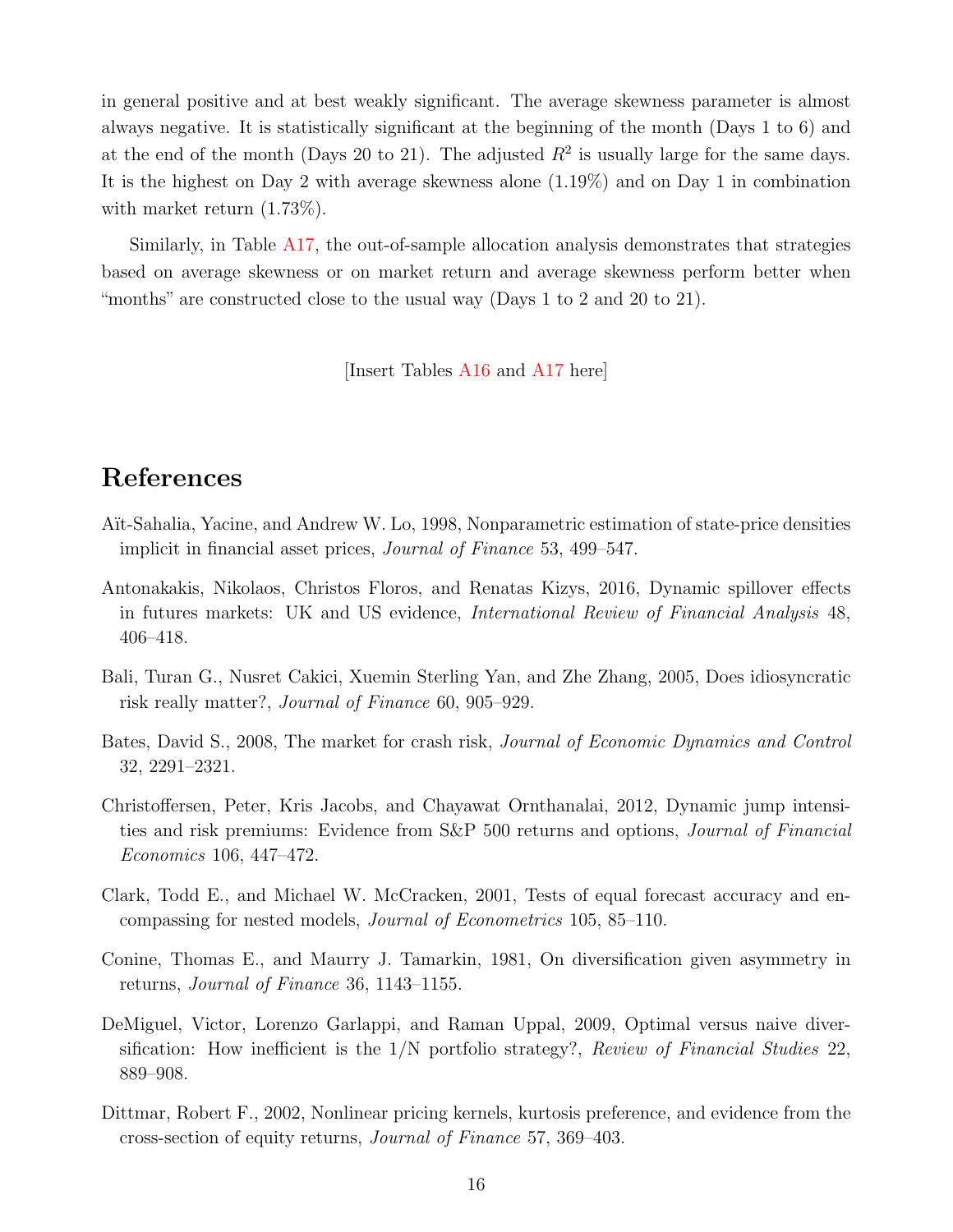- <span id="page-16-7"></span>Garcia, René, Daniel Mantilla-Garcia, and Lionel Martellini, 2014, A model-free measure of aggregate idiosyncratic volatility and the prediction of market returns, *Journal of Financial* and Quantitative Analysis 49, 1133–1165.
- <span id="page-16-8"></span>Ghysels, Eric, Alberto Plazzi, and Rossen Valkanov, 2016, Why invest in emerging markets? the role of conditional return asymmetry, Journal of Finance 71, 2145–2192.
- <span id="page-16-6"></span>Goyal, Amit, and Pedro Santa-Clara, 2003, Idiosyncratic risk matters!, Journal of Finance 58, 975–1008.
- <span id="page-16-10"></span>Groeneveld, Richard A., and Glen Meeden, 1984, Measuring skewness and kurtosis, The Statistician 33, 391–399.
- <span id="page-16-2"></span>Harvey, Campbell R., and Akhtar Siddique, 2000, Conditional skewness in asset pricing tests, Journal of Finance 55, 1263–1295.
- <span id="page-16-14"></span>Harvey, David I., Stephen J. Leybourne, and Paul Newbold, 1998, Tests for forecast encompassing, Journal of Business and Economic Statistics 16, 254–259.
- <span id="page-16-12"></span>Herskovic, Bernard, Bryan Kelly, Hanno Lustig, and Stijn Van Nieuwerburgh, 2016, The common factor in idiosyncratic volatility: Quantitative asset pricing implications, Journal of Financial Economics 119, 249–283.
- <span id="page-16-9"></span>Hinkley, David V., 1975, On power transformations to symmetry, *Biometrika* 62, 101–111.
- <span id="page-16-5"></span>In, Francis, and Sangbae Kim, 2006, The hedge ratio and the empirical relationship between the stock and futures markets: A new approach using wavelet analysis, Journal of Business 79, 799–820.
- <span id="page-16-3"></span>Lakonishok, Josef, and Seymour Smidt, 1988, Are seasonal anomalies real? A ninety-year perspective, Review of Financial Studies 1, 403–425.
- <span id="page-16-13"></span>Lo, A.W., 2002, The statistics of Sharpe ratios, *Financial Analysts Journal* 58, 36–52.
- <span id="page-16-0"></span>Maheu, John M., and Thomas H. McCurdy, 2004, News arrival, jump dynamics, and volatility components for individual stock returns, Journal of Finance 59, 755–794.
- <span id="page-16-1"></span>, and Xiaofei Zhao, 2013, Do jumps contribute to the dynamics of the equity premium?, Journal of Financial Economics 110, 457–477.
- <span id="page-16-4"></span>McConnell, John J., and Wei Xu, 2008, Equity returns at the turn of the month, Financial Analysts Journal 64, 49–64.
- <span id="page-16-11"></span>Moskowitz, Tobias J., Yao Hua Ooi, and Lasse Heje Pedersen, 2012, Time series momentum, Journal of Financial Economics 104, 228–250.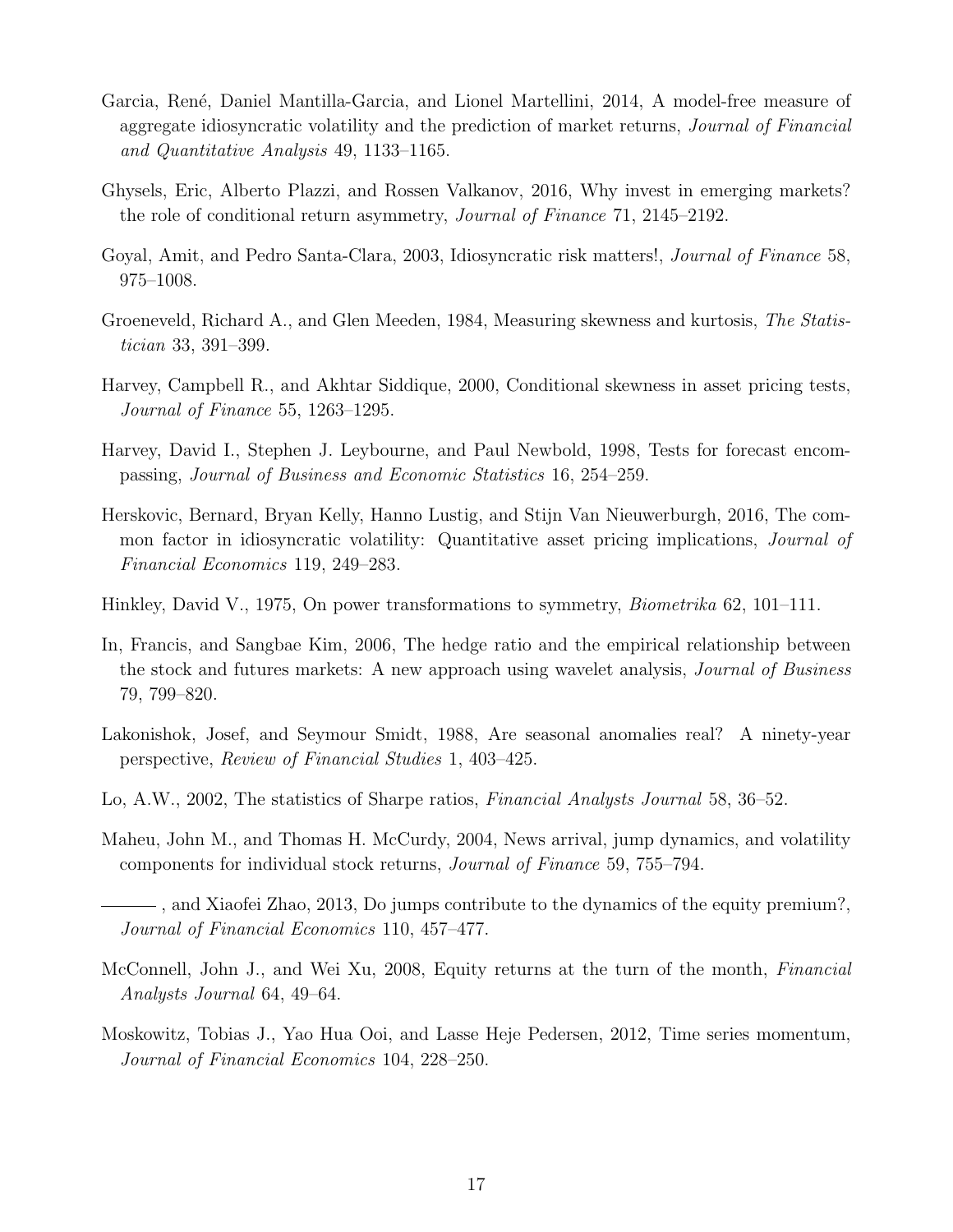### <span id="page-17-0"></span>Table A1: Predictive Regressions of Market Return – Demeaning Daily Returns with Monthly Market Return

This table reports results of the one-month-ahead predictive regressions of the value-weighted CRSP market excess return  $r_{m,t+1}$ .  $V_{vw,t}^{(market)}$  and  $Sk_{vw,t}^{(market)}$  are the value-weighted average variance and skewness when daily stock returns are demeaned by the average daily excess market return.  $V_{m,t}$  and  $Sk_{m,t}$  are market variance and skewness. Rows without brackets show the parameter estimates. Rows with brackets show the two-sided p-values based on Newey-West adjusted t-statistics. The last row presents the adjusted  $R^2$  values. Sample periods: August 1963 to December 2016 (Panel A) and January 1990 to December 2016 (Panel B).

|                               | Ι         | $\rm II$  | III       | IV        | $\rm V$    | VI         | <b>VII</b> |
|-------------------------------|-----------|-----------|-----------|-----------|------------|------------|------------|
| Panel A: 1963-2016            |           |           |           |           |            |            |            |
| Constant                      | 0.0047    | 0.0095    | 0.0109    | 0.0141    | 0.0145     | 0.014      | 0.0105     |
|                               | (0.011)   | (0.001)   | (0.001)   | (0.001)   | (0.001)    | (0.001)    | (0.001)    |
| $r_{m,t}$                     | 0.0725    |           |           |           |            | 0.0458     | 0.0738     |
|                               | (0.089)   |           |           |           |            | (0.242)    | (0.077)    |
| $V_{m,t}$                     |           |           |           |           | $-20.3819$ | $-15.4904$ |            |
|                               |           |           |           |           | (0.334)    | (0.471)    |            |
| $Sk_{m,t}$                    |           |           |           |           | 0.0039     | 0.0035     |            |
|                               |           |           |           |           | (0.256)    | (0.307)    |            |
| $V_{vw,t}^{(market)}$         |           | $-0.4799$ |           | $-0.4058$ | $-0.0207$  | $-0.0595$  |            |
|                               |           | (0.024)   |           | (0.063)   | (0.963)    | (0.892)    |            |
| $Sk_{vw,t}^{\text{(market)}}$ |           |           | $-0.1240$ | $-0.1131$ | $-0.1506$  | $-0.1475$  | $-0.1249$  |
|                               |           |           | (0.001)   | (0.006)   | (0.001)    | (0.001)    | (0.001)    |
| Adj. $R^2$                    | 0.370%    | 0.694%    | 1.222\%   | 1.665%    | 1.782%     | 1.813\%    | 1.613\%    |
| Panel B: 1990-2016            |           |           |           |           |            |            |            |
| Constant                      | 0.0060    | 0.0124    | 0.0116    | 0.0151    | 0.0151     | 0.0147     | 0.0110     |
|                               | (0.020)   | (0.001)   | (0.001)   | (0.001)   | (0.001)    | (0.001)    | (0.002)    |
| $r_{m,t}$                     | 0.0730    |           |           |           |            | 0.0222     | 0.0637     |
|                               | (0.260)   |           |           |           |            | (0.708)    | (0.314)    |
| $V_{m,t}$                     |           |           |           |           | $-20.2300$ | $-18.1914$ |            |
|                               |           |           |           |           | (0.410)    | (0.470)    |            |
| $Sk_{m,t}$                    |           |           |           |           | 0.0028     | 0.0025     |            |
|                               |           |           |           |           | (0.539)    | (0.594)    |            |
| $V_{vw,t}^{(market)}$         |           | $-0.5370$ |           | $-0.4184$ | $-0.0619$  | $-0.0769$  |            |
|                               |           | (0.038)   |           | (0.137)   | (0.896)    | (0.869)    |            |
| $Sk_{vw,t}^{\text{(market)}}$ |           |           | $-0.1255$ | $-0.0995$ | $-0.1299$  | $-0.1258$  | $-0.1209$  |
|                               |           |           | (0.009)   | (0.085)   | (0.029)    | (0.034)    | (0.016)    |
| Adj. $R^2$                    | $0.230\%$ | 1.324%    | 1.406%    | 2.020%    | 1.917%     | 1.650%     | 1.508%     |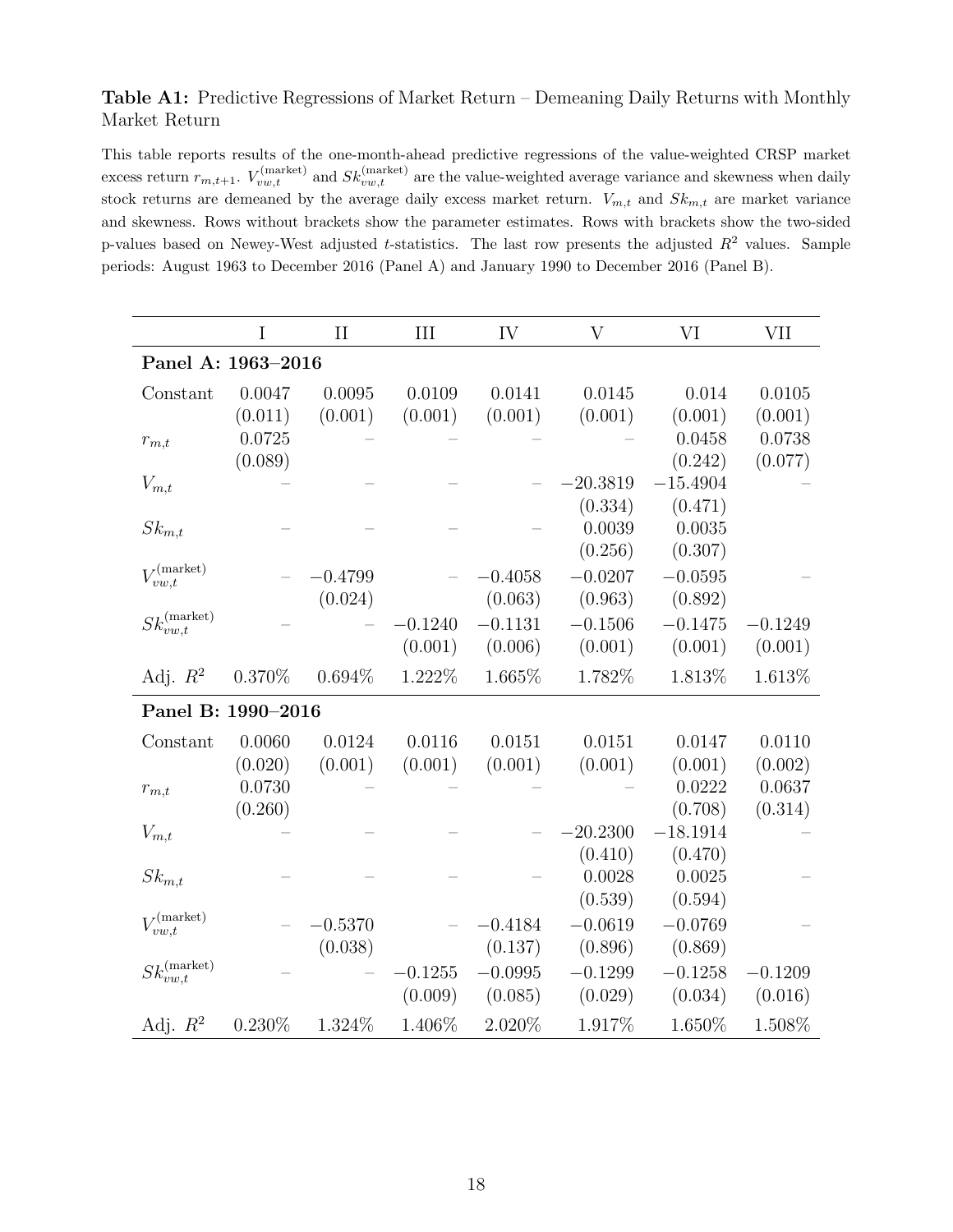#### Table A2: Characterization of Market Return and Average Skewness Conditions

<span id="page-18-0"></span>This table provides information about the market conditions, corresponding to different states defined by the value of market return and average skewness. For instance, (High return, Low skewness) corresponds to months when the market excess return is above its mean and average skewness is below its mean. Panel A reports the probability of occurrence of each of the four states and the average mean market return of the month after having been in a given state. Panel B reports the probability of a given event (for instance, an NBER recession) when the market is in a given state (for instance, (High return, Low skewness)).

|                                                                 |                          | Н                                  | Ш          | IV                        |  |  |  |  |
|-----------------------------------------------------------------|--------------------------|------------------------------------|------------|---------------------------|--|--|--|--|
|                                                                 | High return<br>Low skew. | Low return<br>High skew. Low skew. | Low return | High return<br>High skew. |  |  |  |  |
| Panel A: Information about each state                           |                          |                                    |            |                           |  |  |  |  |
| Probability of occurrence                                       | 27.10\%                  | 21.34\%                            | 23.68\%    | 27.88\%                   |  |  |  |  |
| Average return of next month                                    | $1.14\%$                 | $-0.19\%$                          | $0.64\%$   | $0.33\%$                  |  |  |  |  |
| Panel B: Probability of a given event to occur in a given state |                          |                                    |            |                           |  |  |  |  |
| NBER recession                                                  | 18.89%                   | 32.22\%                            | 25.56%     | 23.33%                    |  |  |  |  |
| NBER expansion                                                  | 25.21\%                  | 22.06\%                            | 22.06\%    | 30.67%                    |  |  |  |  |
| Aggregate illiquidity high                                      | 20.45\%                  | 23.86\%                            | 26.52\%    | 29.17%                    |  |  |  |  |
| Aggregate illiquidity low                                       | 31.75%                   | 19.58%                             | 21.69%     | 26.98%                    |  |  |  |  |
| Unexpected illiquidity high                                     | 20.75\%                  | 26.18\%                            | 28.54\%    | 24.53%                    |  |  |  |  |
| Unexpected illiquidity low                                      | 32.50%                   | 18.13%                             | 21.46\%    | 27.92%                    |  |  |  |  |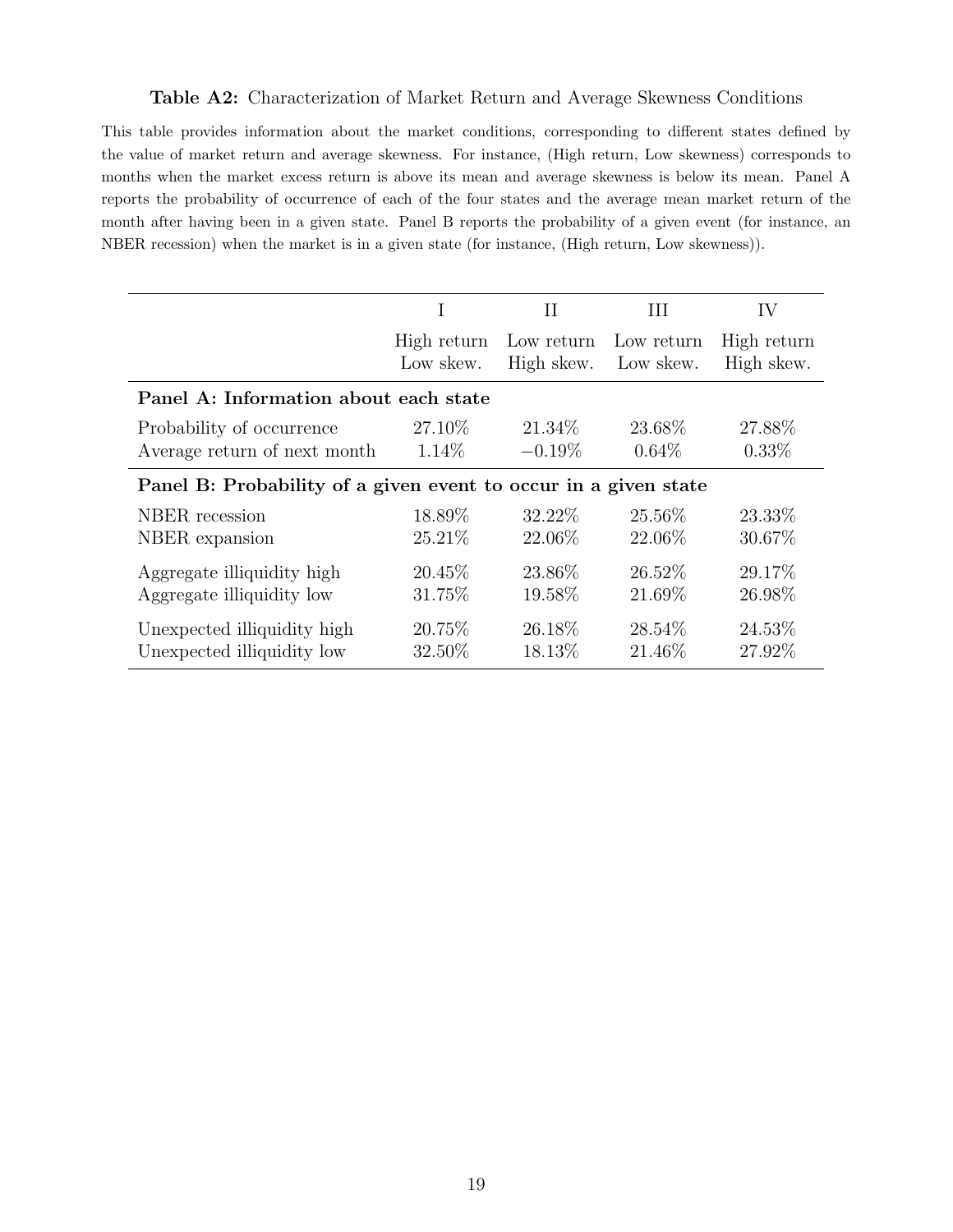#### Table A3: Predictive Regressions of S&P 500 Index Futures Return

<span id="page-19-0"></span>This table reports results of the one-month-ahead predictive regressions of the excess market return  $r_{m,t+1}^{(Fut)}$ . The market return is the monthly return from S&P 500 index futures contracts.  $V_{vw,t}$  and  $Sk_{vw,t}$  are the value-weighted average variance and skewness.  $V_{m,t}^{(Fut)}$  and  $Sk_{m,t}^{(Fut)}$  are market variance and skewness based on futures index. Rows without brackets show the parameter estimates. Rows with brackets show the two-sided p-values based on Newey-West adjusted t-statistics. The last row presents the adjusted  $R^2$  values. Sample periods: May 1982 to December 2016 (Panel A) and January 1990 to December 2016 (Panel B).

|                               | I       | $\rm II$  | III       | IV        | $\rm V$   | VI        | VII       |
|-------------------------------|---------|-----------|-----------|-----------|-----------|-----------|-----------|
| Panel A: 1982-2016            |         |           |           |           |           |           |           |
| Constant                      | 0.0067  | 0.0129    | 0.0107    | 0.0157    | 0.0142    | 0.0136    | 0.0105    |
|                               | (0.006) | (0.001)   | (0.001)   | (0.001)   | (0.001)   | (0.001)   | (0.001)   |
| $r_{m,t}^{\left( Fut\right)}$ | 0.0530  |           |           |           |           | 0.0393    | 0.0752    |
|                               | (0.389) |           |           |           |           | (0.471)   | (0.206)   |
| $V_{vw,t}$                    |         | $-0.6089$ |           | $-0.5622$ | $-0.2760$ | $-0.2643$ |           |
|                               |         | (0.008)   |           | (0.014)   | (0.439)   | (0.461)   |           |
| $Sk_{vw,t}$                   |         |           | $-0.1254$ | $-0.1137$ | $-0.1074$ | $-0.1092$ | $-0.1385$ |
|                               |         |           | (0.008)   | (0.035)   | (0.075)   | (0.074)   | (0.005)   |
| $V_{m,t}^{(Fut)}$             |         |           |           |           | $-9.0383$ | $-7.8269$ |           |
|                               |         |           |           |           | (0.125)   | (0.173)   |           |
| $Sk_{m,t}^{(Fut)}$            |         |           |           |           | $-0.0020$ | $-0.0025$ |           |
|                               |         |           |           |           | (0.527)   | (0.425)   |           |
| Adj. $R^2$                    | 0.032%  | 1.440\%   | 1.171%    | 2.357%    | 2.269%    | 2.155%    | 1.470%    |
| Panel B: 1990-2016            |         |           |           |           |           |           |           |
| Constant                      | 0.0058  | 0.0118    | 0.0094    | 0.0135    | 0.0133    | 0.0128    | 0.0092    |
|                               | (0.028) | (0.001)   | (0.002)   | (0.001)   | (0.001)   | (0.001)   | (0.003)   |
| $r_{m,t}^{(Fut)}$             | 0.0599  |           |           |           |           | 0.0487    | 0.0755    |
|                               | (0.404) |           |           |           |           | (0.450)   | (0.255)   |
| $V_{vw,t}$                    |         | $-0.5578$ |           | $-0.4714$ | $-0.3378$ | $-0.3544$ |           |
|                               |         | (0.043)   |           | (0.103)   | (0.440)   | (0.405)   |           |
| $Sk_{vw,t}$                   |         |           | $-0.1170$ | $-0.0952$ | $-0.1050$ | $-0.1068$ | $-0.1263$ |
|                               |         |           | (0.029)   | (0.132)   | (0.124)   | (0.120)   | (0.017)   |
| $V_{m,t}^{(Fut)}$             |         |           |           |           | $-6.5235$ | $-3.0715$ |           |
|                               |         |           |           |           | (0.727)   | (0.871)   |           |
| $Sk_{m,t}^{(Fut)}$            |         |           |           |           | 0.0009    | 0.0003    |           |
|                               |         |           |           |           | (0.807)   | (0.945)   |           |
| Adj. $R^2$                    | 0.034%  | 1.214%    | 1.004\%   | 1.742%    | 1.197%    | $1.076\%$ | 1.236%    |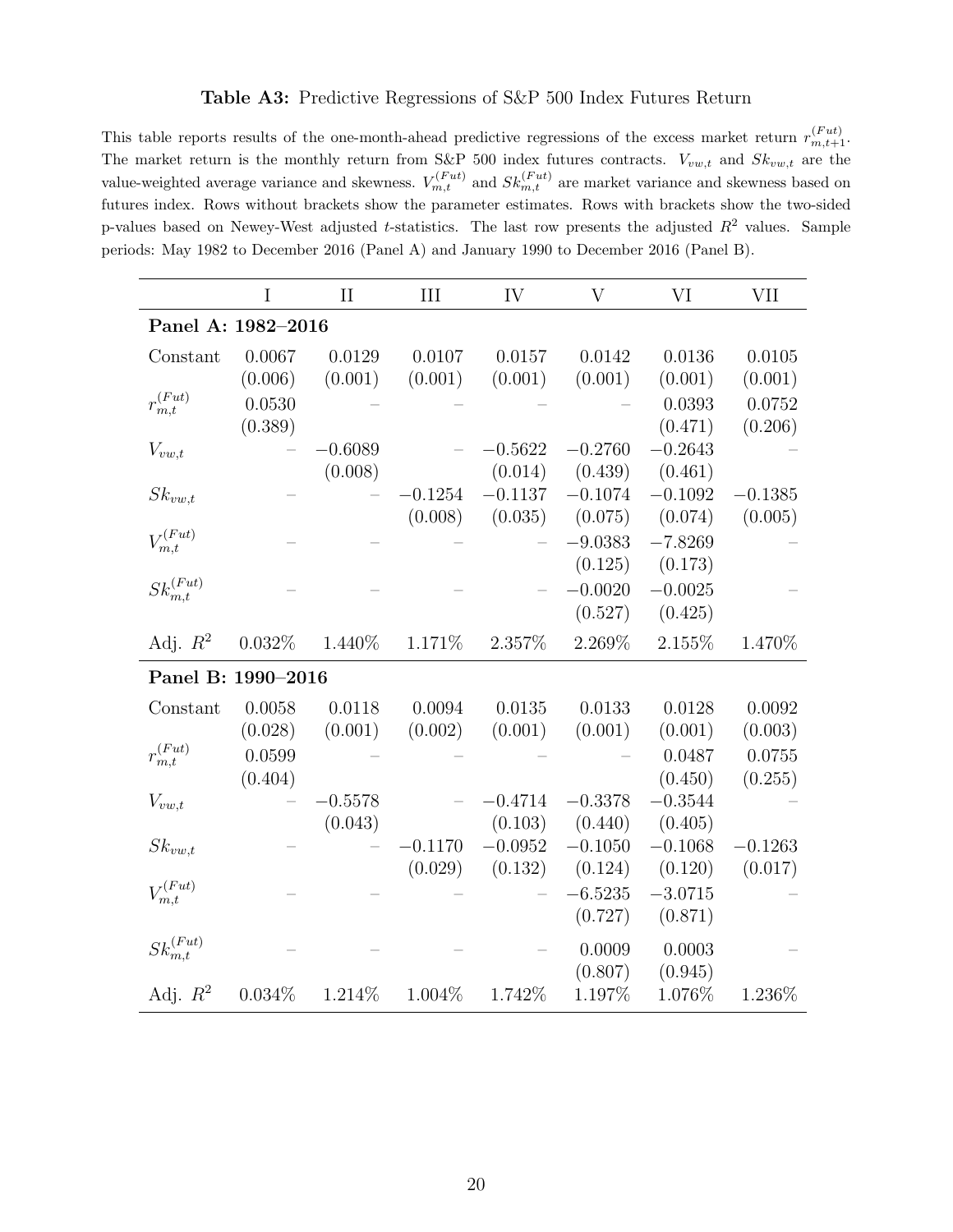### <span id="page-20-0"></span>Table A4: Predictive Regressions of Value-Weighted Market Return – Square Root of Variance and Log Variance

This table reports results of the one-month-ahead predictive regressions of the value-weighted CRSP market excess return  $r_{m,t+1}$ .  $V_{vw}^{1/2}$  and log  $V_{vw}$  are the square root and log of the value-weighted variance, respectively.  $Sk_{vw}$  is the value-weighted skewness.  $V_{m,t}$  and  $Sk_{m,t}$  are market variance and skewness. Rows without brackets show the parameter estimates. Rows with brackets show the two-sided p-values based on Newey-West adjusted t-statistics. The last row presents the adjusted  $R^2$  values. Sample periods: August 1963 to December 2016 (Panel A) and January 1990 to December 2016 (Panel B).

|                    | I         | $\prod$   | III       | IV        | V                    | VI         | <b>VII</b>           | <b>VIII</b> | $\text{IX}$          |
|--------------------|-----------|-----------|-----------|-----------|----------------------|------------|----------------------|-------------|----------------------|
| Panel A: 1963-2016 |           |           |           |           |                      |            |                      |             |                      |
| Constant           | 0.0140    | $-0.0147$ | 0.0091    | 0.0167    | $-0.0078$            | 0.0101     | 0.0221               | 0.0100      | 0.0204               |
|                    | (0.010)   | (0.441)   | (0.000)   | (0.002)   | (0.687)              | (0.153)    | (0.301)              | (0.148)     | (0.321)              |
| $r_{m,t}$          |           |           |           |           |                      |            |                      | 0.0568      | 0.0567               |
|                    |           |           |           |           |                      |            |                      | (0.157)     | (0.158)              |
| $V_{vw,t}^{1/2}$   | $-0.1029$ |           |           | $-0.0900$ |                      | 0.0286     |                      | 0.0217      |                      |
|                    | (0.134)   |           |           | (0.189)   |                      | (0.769)    |                      | (0.818)     |                      |
| $\log V_{vw,t}$    |           | $-0.0040$ |           |           | $-0.0034$            |            | 0.0019               |             | 0.0017               |
|                    |           | (0.275)   | $-0.1259$ | $-0.1206$ | (0.354)<br>$-0.1226$ | $-0.1536$  | (0.629)<br>$-0.1533$ | $-0.1569$   | (0.654)<br>$-0.1569$ |
| $Sk_{vw,t}$        |           |           | (0.002)   | (0.004)   | (0.003)              | (0.001)    | (0.002)              | (0.001)     | (0.001)              |
| $V_{m,t}$          |           |           |           |           |                      | $-25.4251$ | $-25.6273$           | $-20.3084$  | $-20.9516$           |
|                    |           |           |           |           |                      | (0.095)    | (0.026)              | (0.194)     | (0.083)              |
| $Sk_{m,t}$         |           |           |           |           |                      | 0.0034     | 0.0034               | 0.0032      | 0.0031               |
|                    |           |           |           |           |                      | (0.319)    | (0.327)              | (0.349)     | (0.356)              |
| Adj. $R^2$         | $0.339\%$ | $0.105\%$ | $1.179\%$ | 1.402\%   | 1.212%               | 1.778%     | 1.797%               | 1.910%      | 1.929%               |
| Panel B: 1990-2016 |           |           |           |           |                      |            |                      |             |                      |
| Constant           | 0.0192    | $-0.0259$ | 0.0097    | 0.0200    | $-0.0178$            | 0.0141     | 0.0116               | 0.0136      | 0.0109               |
|                    | (0.005)   | (0.308)   | (0.002)   | (0.002)   | (0.502)              | (0.097)    | (0.667)              | (0.109)     | (0.675)              |
| $r_{m,t}$          |           |           |           |           |                      |            |                      | 0.0467      | 0.0465               |
|                    |           |           |           |           |                      |            |                      | (0.439)     | (0.443)              |
| $V_{vw,t}^{1/2}$   | $-0.1367$ |           |           | $-0.1153$ |                      | $-0.0134$  |                      | $-0.0153$   |                      |
|                    | (0.109)   |           |           | (0.187)   |                      | (0.905)    |                      | (0.889)     |                      |
| $\log V_{vw,t}$    |           | $-0.0067$ |           |           | $-0.0056$            |            | $-0.0003$            |             | $-0.0003$            |
|                    |           | (0.175)   |           |           | (0.263)              |            | (0.954)              |             | (0.952)              |
| $Sk_{vw,t}$        |           |           | $-0.1168$ | $-0.0995$ | $-0.1041$            | $-0.1241$  | $-0.1251$            | $-0.1279$   | $-0.1291$            |
|                    |           |           | (0.029)   | (0.103)   | (0.076)              | (0.074)    | (0.074)              | (0.067)     | (0.067)              |
| $V_{m,t}$          |           |           |           |           |                      | $-22.2080$ | $-23.2246$           | $-18.6153$  | $-19.8593$           |
|                    |           |           |           |           |                      | (0.260)    | (0.150)              | (0.366)     | (0.249)              |
| $Sk_{m,t}$         |           |           |           |           |                      | 0.0024     | 0.0024               | 0.0021      | 0.0021               |
|                    |           |           |           |           |                      | (0.619)    | (0.616)              | (0.664)     | (0.660)              |
| Adj. $R^2$         | $0.959\%$ | $0.635\%$ | 1.016%    | 1.584%    | $1.356\%$            | 1.640%     | 1.635%               | 1.520%      | 1.513%               |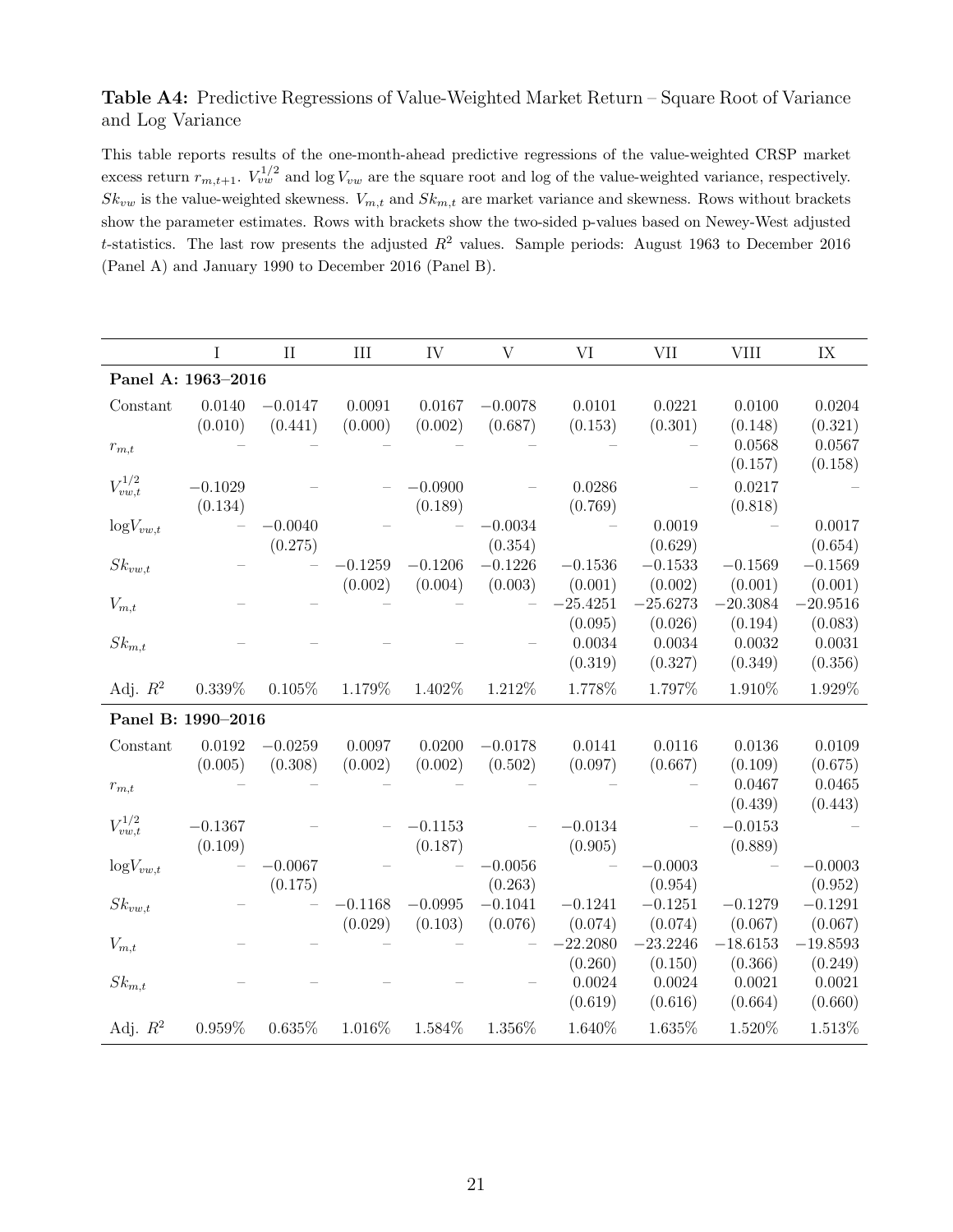#### <span id="page-21-0"></span>Table A5: Predictive Regressions of Market Return – Median Variance and Skewness

This table reports results of the one-month-ahead predictive regressions of the value-weighted CRSP market excess return  $r_{m,t+1}$ .  $V_{md,t}$  and  $Sk_{md,t}$  are the median variance and skewness.  $V_{m,t}$  and  $Sk_{m,t}$  are market variance and skewness. Rows without brackets show the parameter estimates. Rows with brackets show the two-sided p-values based on Newey-West adjusted t-statistics. The last row presents the adjusted  $R^2$  values. Sample periods: August 1963 to December 2016 (Panel A) and January 1990 to December 2016 (Panel B).

|                    | I         | $\rm II$  | III       | IV         | V          | VI        |
|--------------------|-----------|-----------|-----------|------------|------------|-----------|
| Panel A: 1963-2016 |           |           |           |            |            |           |
| Constant           | 0.0085    | 0.0127    | 0.0145    | 0.0108     | 0.0107     | 0.0127    |
|                    | (0.001)   | (0.000)   | (0.000)   | (0.022)    | (0.021)    | (0.000)   |
| $r_{m,t}$          |           |           |           |            | 0.0508     | 0.0799    |
|                    |           |           |           |            | (0.197)    | (0.050)   |
| $V_{md,t}$         | $-0.3818$ |           | $-0.2729$ | 0.7962     | 0.7303     |           |
|                    | (0.191)   |           | (0.362)   | (0.262)    | (0.297)    |           |
| $Sk_{md,t}$        |           | $-0.1600$ | $-0.1461$ | $-0.1792$  | $-0.1829$  | $-0.1691$ |
|                    |           | (0.008)   | (0.026)   | (0.006)    | (0.004)    | (0.004)   |
| $V_{m,t}$          |           |           |           | $-46.0602$ | $-40.0073$ |           |
|                    |           |           |           | (0.083)    | (0.141)    |           |
| $Sk_{m,t}$         |           |           |           | 0.0000     | $-0.0002$  |           |
|                    |           |           |           | (0.989)    | (0.949)    |           |
| Adj. $R^2$         | $0.230\%$ | $0.834\%$ | $0.869\%$ | 1.519%     | 1.591%     | 1.316%    |
| Panel B: 1990-2016 |           |           |           |            |            |           |
| Constant           | 0.0109    | 0.0122    | 0.0142    | 0.0106     | 0.0104     | 0.0122    |
|                    | (0.001)   | (0.003)   | (0.000)   | (0.059)    | (0.065)    | (0.003)   |
| $r_{m,t}$          |           |           |           |            | 0.0354     | 0.0814    |
|                    |           |           |           |            | (0.540)    | (0.176)   |
| $V_{md,t}$         | $-0.4322$ |           | $-0.3168$ | 0.9363     | 0.8980     |           |
|                    | (0.243)   |           | (0.448)   | (0.336)    | (0.351)    |           |
| $Sk_{md,t}$        |           | $-0.1390$ | $-0.1073$ | $-0.1690$  | $-0.1721$  | $-0.1499$ |
|                    |           | (0.067)   | (0.271)   | (0.080)    | (0.075)    | (0.045)   |
| $V_{m,t}$          |           |           |           | $-53.3251$ | $-49.4766$ |           |
|                    |           |           |           | (0.147)    | (0.189)    |           |
| $Sk_{m,t}$         |           |           |           | 0.0001     | $-0.0001$  |           |
|                    |           |           |           | (0.977)    | (0.975)    |           |
| Adj. $R^2$         | 0.421%    | 0.503%    | 0.544%    | 1.707%     | 1.505%     | 0.861%    |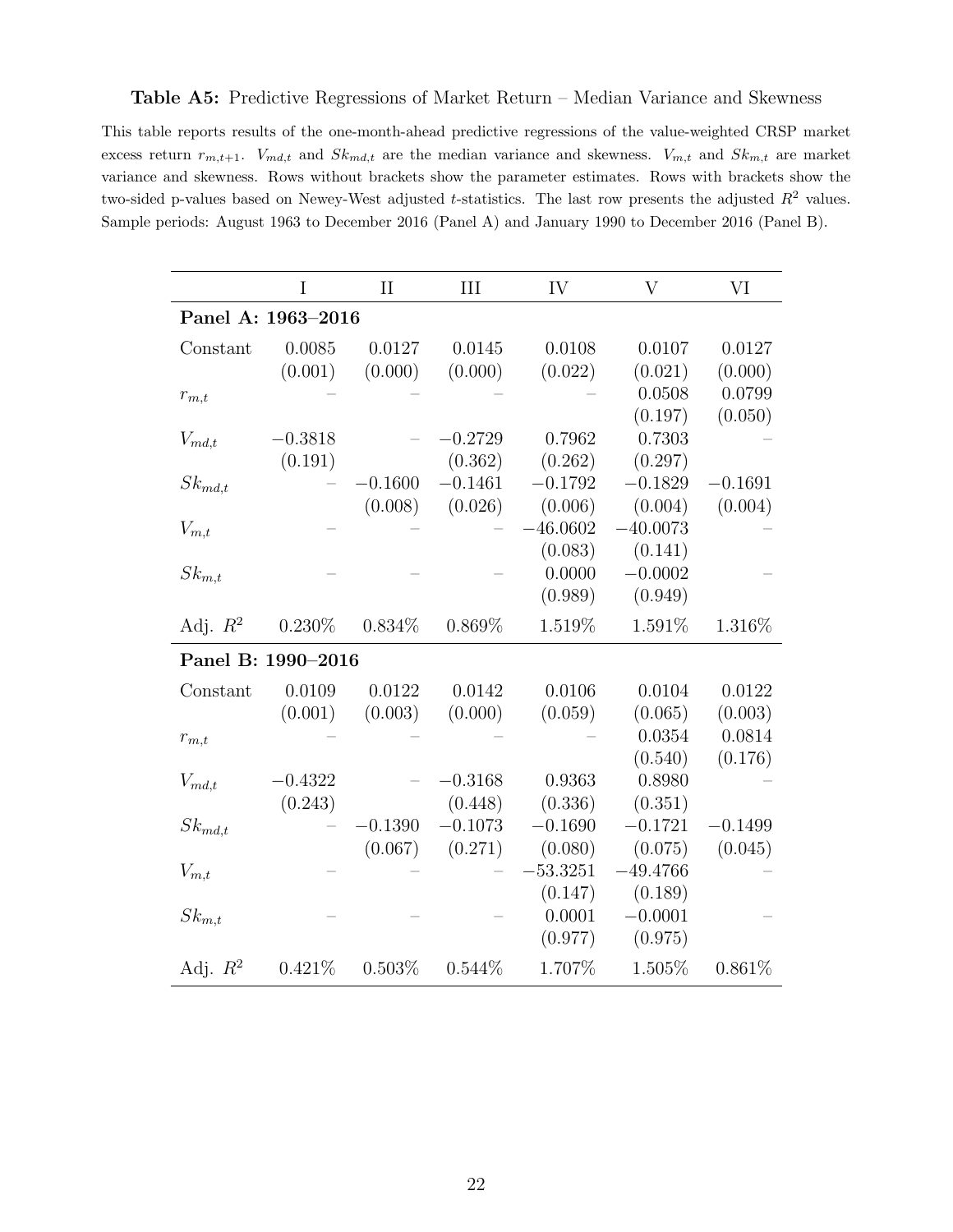## <span id="page-22-0"></span>Table A6: Predictive Regressions of Value-Weighted Market Return – Cross-sectional Measures

This table reports results of the one-month-ahead predictive regressions of the value-weighted CRSP market excess return  $r_{m,t+1}$ .  $V_{ew,t}^{(CS)}$  and  $Sk_{ew,t}^{(CS)}$  are the cross-sectional equal-weighted average variance and skewness.  $V_{m,t}$  and  $Sk_{m,t}$  are market variance and skewness. Rows without brackets show the parameter estimates. Rows with brackets show the two-sided p-values based on Newey-West adjusted t-statistics. The last row presents the adjusted  $R^2$  values. Sample periods: July 1926 to December 2016 (Panel A), August 1963 to December 2016 (Panel B) and January 1990 to December 2016 (Panel C).

|                      | I         | $\rm II$   | III       | IV        | $\bar{V}$  | VI         | VII       |
|----------------------|-----------|------------|-----------|-----------|------------|------------|-----------|
| Panel A: 1926-2016   |           |            |           |           |            |            |           |
| Constant             | 0.0058    | 0.0046     | $-0.0024$ | $-0.0037$ | $-0.0020$  | $-0.0029$  | $-0.0022$ |
|                      | (0.000)   | (0.031)    | (0.595)   | (0.426)   | (0.665)    | (0.521)    | (0.592)   |
| $r_{m,t}$            | 0.1098    |            |           |           |            | 0.0961     | 0.1060    |
|                      | (0.051)   |            |           |           |            | (0.100)    | (0.057)   |
| $V_{ew,t}^{(CS)}$    |           | 2.7175     |           | 2.5617    | 4.9164     | 3.4828     |           |
|                      |           | (0.335)    |           | (0.354)   | (0.048)    | (0.113)    |           |
| $Sk_{ew,t}^{(CS)}$   |           |            | $-0.0278$ | $-0.0263$ | $-0.0223$  | $-0.0221$  | $-0.0250$ |
|                      |           |            | (0.031)   | (0.053)   | (0.091)    | (0.075)    | (0.032)   |
| $V_{m,t}$            |           |            |           |           | 20.3356    | $-8.9997$  |           |
|                      |           |            |           |           | (0.300)    | (0.683)    |           |
| $Sk_{m,t}$           |           |            |           |           | $-0.0024$  | $-0.0034$  |           |
|                      |           |            |           |           | (0.418)    | (0.229)    |           |
| Adj. $R^2$           | 1.114%    | 0.341%     | 0.357%    | 0.649%    | 0.969%     | 1.654%     | 1.386%    |
| Panel A: 1963-2016   |           |            |           |           |            |            |           |
| Constant             | 0.0047    | 0.0048     | $-0.0065$ | $-0.0076$ | $-0.0045$  | $-0.0044$  | $-0.0058$ |
|                      | (0.011)   | (0.060)    | (0.276)   | (0.207)   | (0.460)    | (0.452)    | (0.299)   |
| $r_{m,t}$            | 0.0725    |            |           |           |            | 0.0338     | 0.0582    |
|                      | (0.089)   |            |           |           |            | (0.381)    | (0.157)   |
| $V_{ew,t}^{(CS)}$    |           | 0.2810     |           | 1.1608    | 3.9532     | 3.5091     |           |
|                      |           | (0.934)    |           | (0.709)   | (0.144)    | (0.180)    |           |
| $Sk_{ew,t}^{(CS)}$   |           |            | $-0.0369$ | $-0.0379$ | $-0.0289$  | $-0.0282$  | $-0.0339$ |
|                      |           |            | (0.025)   | (0.020)   | (0.074)    | (0.077)    | (0.032)   |
| $V_{m,t}$            |           |            |           |           | 23.8098    | $-20.4969$ |           |
|                      |           |            |           |           | (0.025)    | (0.062)    |           |
| $\mathcal{S}k_{m,t}$ |           |            |           |           | $-0.0013$  | $-0.0016$  |           |
|                      |           |            |           |           | (0.669)    | (0.613)    |           |
| Adj. $R^2$           | $0.370\%$ | $-0.154\%$ | $0.960\%$ | 0.843%    | 1.277%     | 1.219%     | 1.137%    |
| Panel B: 1990-2016   |           |            |           |           |            |            |           |
| Constant             | 0.0058    | 0.0088     | $-0.0095$ | $-0.0086$ | $-0.0060$  | $-0.0058$  | $-0.0088$ |
|                      | (0.026)   | (0.030)    | (0.244)   | (0.287)   | (0.458)    | (0.460)    | (0.249)   |
| $r_{m,t}$            | 0.0723    |            |           |           |            | 0.0167     | 0.0421    |
|                      | (0.265)   |            |           |           |            | (0.762)    | (0.477)   |
| $V_{ew,t}^{(CS)}$    |           | $-2.3141$  |           | $-0.5395$ | 1.6383     | 1.4220     |           |
|                      |           | (0.585)    |           | (0.888)   | (0.614)    | (0.646)    |           |
| $Sk_{ew,t}^{(CS)}$   |           |            | 0.0498    | $-0.0490$ | $-0.0405$  | $-0.0398$  | $-0.0468$ |
|                      |           |            | (0.022)   | (0.018)   | (0.038)    | (0.039)    | (0.022)   |
| $V_{m,t}$            |           |            |           |           | $-19.3836$ | $-17.9296$ |           |
|                      |           |            |           |           | (0.200)    | (0.272)    |           |
| $Sk_{m,t}$           |           |            |           |           | $-0.0014$  | $-0.0016$  |           |
|                      |           |            |           |           | (0.732)    | (0.697)    |           |
| Adj. $R^2$           | $0.213\%$ | $-0.102\%$ | 1.956%    | 1.661\%   | 1.782%     | 1.495%     | 1.821\%   |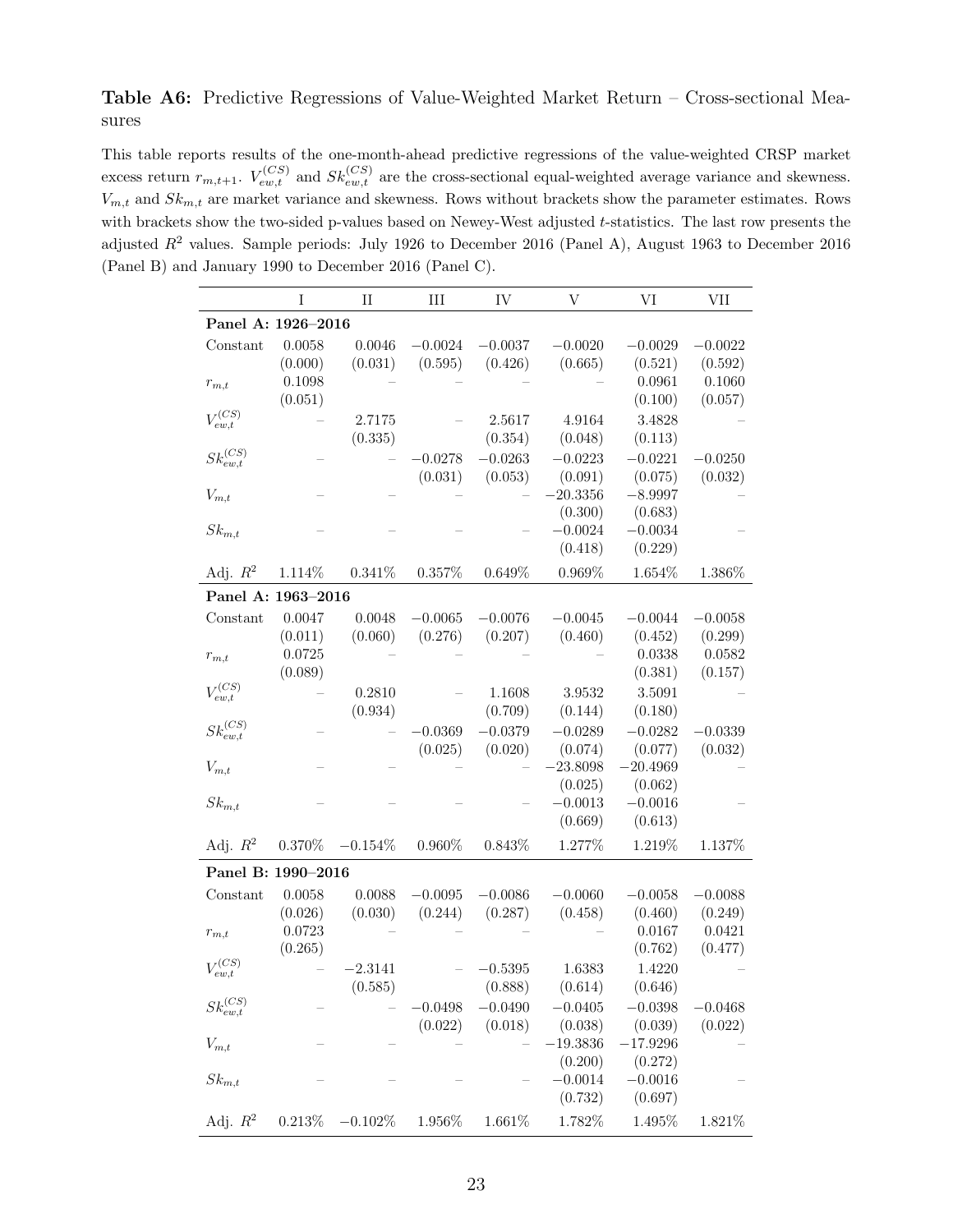#### Table A7: Predictive Regressions of Market Return – Robust Skewness

<span id="page-23-0"></span>This table reports results of the one-month-ahead predictive regressions of the excess value-weighted market return  $r_{m,t+1}$ . Value-weighted market return is calculated based on AMEX, NYSE and NASDAQ stocks.  $RSk_t^{(H1)}$  and  $RSk_t^{(H2)}$  are the [Hinkley](#page-16-9) [\(1975\)](#page-16-9) robust measures of skewness (Equation [\(A.7\)](#page-9-0)) defined with  $\alpha = 0.01$  and 0.05, respectively.  $RSk_t^{(GM)}$  is the [Groeneveld and Meeden](#page-16-10) [\(1984\)](#page-16-10) robust measure of skewness (Equation [\(A.8\)](#page-9-1)). Rows without brackets show the parameter estimates. Rows with brackets show the twosided p-values based on Newey-West adjusted t-statistics. The last row presents the adjusted  $R^2$  values. Sample periods: August 1963 to December 2016 (Panel A) and January 1990 to December 2016 (Panel B).

|                                                        | I         | $\rm II$            | III                             | IV        | V          | VI         |
|--------------------------------------------------------|-----------|---------------------|---------------------------------|-----------|------------|------------|
| Panel A: 1963-2016                                     |           |                     |                                 |           |            |            |
| Constant                                               | $-0.0642$ | $-0.0548$           | $-0.0341$                       | $-0.0280$ | $-0.0241$  | $-0.0196$  |
|                                                        | (0.053)   | (0.088)             | (0.130)                         | (0.189)   | (0.152)    | (0.222)    |
| $r_{m,t}$                                              |           | 0.0554              |                                 | 0.0587    |            | 0.0598     |
|                                                        |           | (0.185)             |                                 | (0.155)   |            | (0.153)    |
| $\mathit{RSk}^{(H1)}_t$                                | $-0.0803$ | $-0.0691$           |                                 |           |            |            |
|                                                        | (0.032)   | (0.059)             |                                 |           |            |            |
| $\mathit{RSk}^{(\mathit{H2})}_t$                       |           |                     | $-0.0540$                       | $-0.0452$ |            |            |
|                                                        |           |                     | (0.071)                         | (0.113)   |            |            |
| $\mathit{RSk}^{(\mathit{GM})}_{\scriptscriptstyle{t}}$ |           |                     |                                 |           | $-0.0456$  | $-0.0381$  |
|                                                        |           |                     |                                 |           | (0.068)    | (0.113)    |
| Adj. $R^2$ 0.616\% 0.753\%                             |           |                     | 0.425%                          | $0.599\%$ | $0.381\%$  | $0.569\%$  |
| Panel B: 1990-2016                                     |           |                     |                                 |           |            |            |
| Constant                                               | $-0.0629$ | $-0.0459$           | $-0.0184$                       | $-0.0087$ | $-0.0164$  | $-0.0089$  |
|                                                        |           | $(0.369)$ $(0.483)$ | (0.676)                         | (0.824)   | (0.631)    | (0.772)    |
| $r_{m,t}$                                              |           | 0.0562              |                                 | 0.0658    |            | 0.0644     |
|                                                        |           | (0.353)             |                                 | (0.263)   |            | (0.285)    |
| $RSk_t^{(H1)}$                                         | $-0.0785$ | $-0.0588$           |                                 |           |            |            |
|                                                        | (0.315)   | (0.421)             |                                 |           |            |            |
| $RSk_t^{(H2)}$                                         |           |                     | $-0.0332$                       | $-0.0196$ |            |            |
|                                                        |           |                     | (0.565)                         | (0.703)   |            |            |
| $RSk^{(GM)}$                                           |           |                     |                                 |           | $-0.0340$  | $-0.0221$  |
|                                                        |           |                     |                                 |           | (0.490)    | (0.618)    |
| Adj. $R^2$ 0.171\%                                     |           |                     | $0.147\%$ $-0.134\%$ $-0.040\%$ |           | $-0.087\%$ | $-0.008\%$ |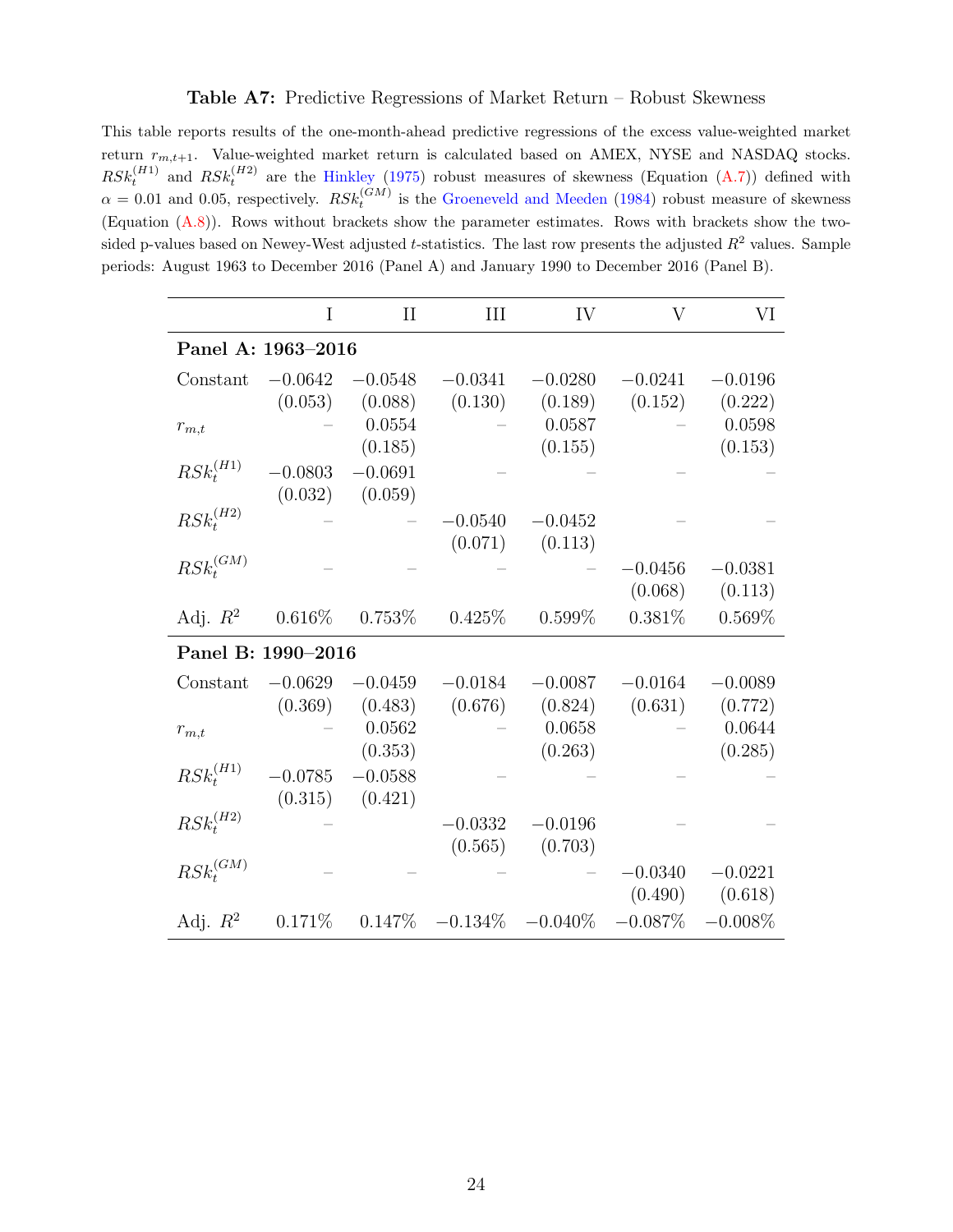#### Table A8: Predictive Regressions of Market Return – Firm's Size and Liquidity

<span id="page-24-0"></span>This table reports results of the one-month-ahead predictive regressions of the value-weighted CRSP market excess return  $r_{m,t+1}$ .  $Sk_{vw,t}$  is the value-weighted average skewness. In Columns I to VI, the average skewness is calculated based on NYSE/AMEX stocks, NYSE stocks, and NASDAQ stocks, respectively. In Columns VII and VIII, the average skewness is calculated based on stocks excluding the smallest firms, the least liquid stocks, and the lowest-priced stocks. Rows without brackets show the parameter estimates. Rows with brackets show the two-sided p-values based on Newey-West adjusted t-statistics. The last row presents the adjusted  $R^2$ values. Sample periods: August 1963 to December 2016 (Panel A) and January 1990 to December 2016 (Panel B).

|                    | T                  | $_{\rm II}$ | III       | IV          | $\rm V$   | VI            | VІІ       | VIII           |
|--------------------|--------------------|-------------|-----------|-------------|-----------|---------------|-----------|----------------|
|                    |                    | NYSE/AMEX   |           | <b>NYSE</b> |           | <b>NASDAQ</b> |           | With screening |
| Panel A: 1963-2016 |                    |             |           |             |           |               |           |                |
| Constant           | 0.0084             | 0.0082      | 0.0083    | 0.0081      | 0.0086    | 0.0084        | 0.0079    | 0.0077         |
|                    | (0.000)            | (0.000)     | (0.000)   | (0.000)     | (0.001)   | (0.001)       | (0.000)   | (0.000)        |
| $R_{m,t}$          |                    | 0.0819      |           | 0.0817      |           | 0.0800        |           | 0.0812         |
|                    |                    | (0.050)     |           | (0.051)     |           | (0.050)       |           | (0.053)        |
| $Sk_{vw,t}$        | $-0.1095$          | $-0.1167$   | $-0.1085$ | $-0.1156$   | $-0.0908$ | $-0.0963$     | $-0.1069$ | $-0.1122$      |
|                    | (0.003)            | (0.002)     | (0.004)   | (0.002)     | (0.025)   | (0.017)       | (0.002)   | (0.001)        |
| Adj. $R^2$         | $0.953\%$          | 1.466\%     | $0.944\%$ | 1.454\%     | 0.774\%   | 1.257\%       | 1.212\%   | 1.716%         |
|                    | Panel B: 1990-2016 |             |           |             |           |               |           |                |
| Constant           | 0.0087             | 0.0083      | 0.0087    | 0.0083      | 0.0113    | 0.0112        | 0.0089    | 0.0085         |
|                    | (0.003)            | (0.004)     | (0.003)   | (0.004)     | (0.002)   | (0.002)       | (0.002)   | (0.003)        |
| $R_{m,t}$          |                    | 0.0820      |           | 0.0820      |           | 0.0917        |           | 0.0858         |
|                    |                    | (0.175)     |           | (0.176)     |           | (0.121)       |           | (0.150)        |
| $Sk_{vw,t}$        | $-0.0903$          | $-0.0973$   | $-0.0904$ | $-0.0974$   | $-0.1263$ | $-0.1386$     | $-0.1064$ | $-0.1140$      |
|                    | (0.057)            | (0.041)     | (0.057)   | (0.041)     | (0.035)   | (0.019)       | (0.025)   | (0.016)        |
| Adj. $R^2$         | 0.579%             | 0.948\%     | $0.584\%$ | $0.953\%$   | 1.310\%   | 1.843\%       | 1.156\%   | 1.589%         |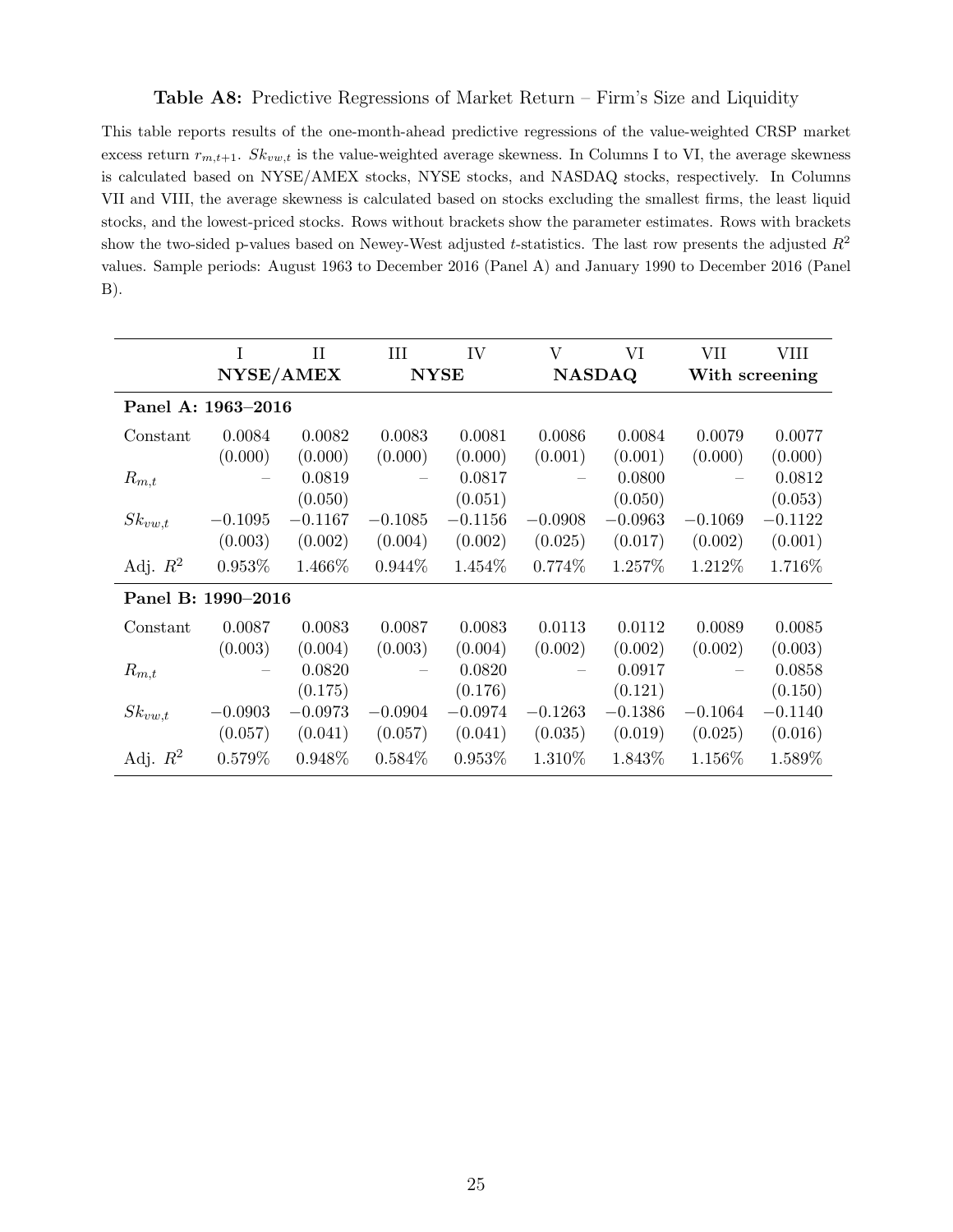#### <span id="page-25-0"></span>Table A9: Predictive Regressions of Market Return – Baseline Case with Recession (Expansion) Dummy

This table reports results of the one-month-ahead predictive regressions of the value-weighted CRSP market excess return  $r_{m,t+1}$ .  $Sk_{vw,t}$  is the value-weighted average skewness. Recession (Expansion) is a monthly dummy variable that equals 1 when the current month is an NBER-dated economic recession (expansion) and equals to 0 otherwise. Rows without brackets show the parameter estimates. Rows with brackets show the two-sided p-values based on Newey-West adjusted t-statistics. The last row presents the adjusted  $R^2$  values. Sample periods: August 1963 to December 2016 (Panel A) and January 1990 to December 2016 (Panel B).

|                    | I         | $\rm II$  | III       | IV        |
|--------------------|-----------|-----------|-----------|-----------|
| Panel A: 1963-2016 |           |           |           |           |
| Constant           | 0.0101    | 0.0098    | 0.0094    | 0.0093    |
|                    | (0.000)   | (0.000)   | (0.048)   | (0.037)   |
| $r_{m,t}$          |           | 0.0762    |           | 0.0840    |
|                    |           | (0.059)   |           | (0.043)   |
| $Sk_{vw,t}$        | $-0.1199$ | $-0.1285$ | $-0.1254$ | $-0.1337$ |
|                    | (0.003)   | (0.002)   | (0.002)   | (0.001)   |
| Recession          | $-0.0088$ | $-0.0076$ |           |           |
|                    | (0.280)   | (0.325)   |           |           |
| Expanion           |           |           | $-0.0004$ | $-0.0006$ |
|                    |           |           | (0.929)   | (0.895)   |
| Adj. $R^2$         | 1.502\%   | 1.917\%   | 1.026\%   | 1.575%    |
| Panel B: 1990-2016 |           |           |           |           |
| Constant           | 0.0112    | 0.0108    | 0.0103    | 0.0099    |
|                    | (0.000)   | (0.000)   | (0.046)   | (0.046)   |
| $r_{m,t}$          |           | 0.0716    |           | 0.0862    |
|                    |           | (0.187)   |           | (0.150)   |
| $Sk_{vw,t}$        | $-0.1120$ | $-0.1204$ | $-0.1150$ | $-0.1247$ |
|                    | (0.042)   | (0.030)   | (0.030)   | (0.019)   |
| Recession          | $-0.0142$ | $-0.0127$ |           |           |
|                    | (0.305)   | (0.335)   |           |           |
| Expansion          |           |           | $-0.0010$ | $-0.0009$ |
|                    |           |           | (0.856)   | (0.869)   |
| Adj. $R^2$         | 1.826\%   | $2.023\%$ | 0.719%    | 1.157%    |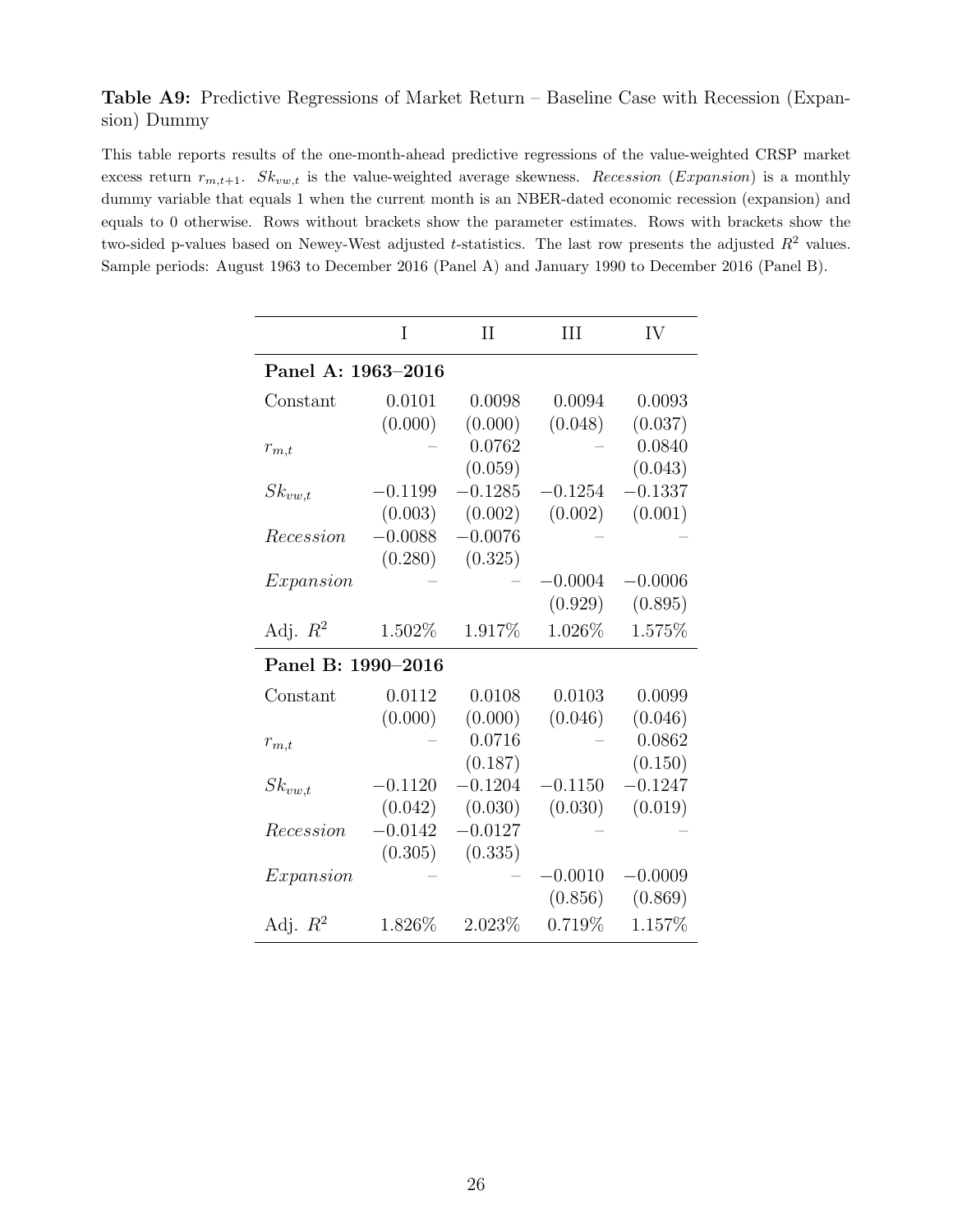<span id="page-26-0"></span>This table reports results of the one-month, three-month, and six-month ahead predictive regressions of the value-weighted CRSP market excess return  $r_{m,t+1}$ . Predictors are: the value-weighted average variance  $V_{vw,t}$ and skewness  $Sk_{vw,t}$ , and the equal-weighted average variance  $V_{ew,t}$  and skewness  $Sk_{ew,t}$ . Rows without brackets show the parameter estimates. Rows with brackets show the two-sided p-values based on Newey-West adjusted t-statistics. The last row presents the adjusted  $R^2$  values. Sample periods: August 1963 to December 2016 (Panels A to C) and January 1990 to December 2016 (Panels D to F).

|                  | I                   | $\mathbf{II}$ | III           | IV          | $\overline{V}$ |
|------------------|---------------------|---------------|---------------|-------------|----------------|
|                  | $\mathcal{R}_{m,t}$ | $V_{vw,t}$    | $V_{ew,t}$    | $Sk_{vw,t}$ | $Sk_{ew,t}$    |
|                  |                     |               | $1963 - 2016$ |             |                |
| Panel A: 1 month |                     |               |               |             |                |
| Constant         | 0.0047              | 0.0093        | 0.0075        | 0.0091      | 0.0135         |
|                  | (0.011)             | (0.000)       | (0.025)       | (0.000)     | (0.000)        |
| $X_t$            | 0.0725              | $-0.5044$     | $-0.1156$     | $-0.1259$   | $-0.1559$      |
|                  | (0.089)             | (0.023)       | (0.487)       | (0.002)     | (0.008)        |
| Adj. $R^2$       | 0.370%              | 0.676%        | $-0.008\%$    | 1.179%      | 0.792%         |
|                  | Panel B: 3 months   |               |               |             |                |
| Constant         | 0.0148              | 0.0209        | 0.0189        | 0.0226      | 0.0339         |
|                  | (0.005)             | (0.001)       | (0.038)       | (0.000)     | (0.000)        |
| $X_t$            | 0.0553              | $-0.6932$     | $-0.1827$     | $-0.2353$   | $-0.3459$      |
|                  | (0.474)             | (0.327)       | (0.676)       | (0.002)     | (0.008)        |
| Adj. $R^2$       | $-0.062\%$          | $0.332\%$     | $-0.042%$     | 1.291%      | 1.288%         |
|                  | Panel C: 6 months   |               |               |             |                |
| Constant         | 0.0297              | 0.0343        | 0.0294        | 0.0375      | 0.0576         |
|                  | (0.002)             | (0.001)       | (0.030)       | (0.000)     | (0.000)        |
| $X_t$            | 0.0771              | $-0.4996$     | 0.0314        | $-0.2309$   | $-0.5032$      |
|                  | (0.448)             | (0.611)       | (0.958)       | (0.061)     | (0.019)        |
| Adj. $R^2$       | $-0.069%$           | $-0.037%$     | $-0.156\%$    | 0.503%      | 1.287%         |
|                  |                     |               | 1990-2016     |             |                |
| Panel D: 1 month |                     |               |               |             |                |
| Constant         | 0.0060              | 0.0121        | 0.0116        | 0.0097      | 0.0134         |
|                  | (0.020)             | (0.000)       | (0.007)       | (0.002)     | (0.002)        |
| $X_t$            | 0.0730              | $-0.5690$     | $-0.1966$     | $-0.1168$   | $-0.1432$      |
|                  | (0.261)             | (0.038)       | (0.310)       | (0.029)     | (0.055)        |
| Adj. $R^2$       | $0.230\%$           | 1.293%        | 0.339%        | 1.016%      | 0.527%         |
|                  | Panel E: 3 months   |               |               |             |                |
| Constant         | 0.0187              | 0.0339        | 0.0352        | 0.0288      | 0.0417         |
|                  | (0.010)             | (0.000)       | (0.001)       | (0.000)     | (0.000)        |
| $X_t$            | 0.0843              | $-1.4753$     | $-0.6097$     | $-0.3516$   | $-0.4643$      |
|                  | (0.501)             | (0.038)       | (0.196)       | (0.000)     | (0.007)        |
| Adj. $R^2$       | $-0.093%$           | 3.002\%       | 1.611%        | 3.370%      | 2.374%         |
|                  | Panel F: 6 months   |               |               |             |                |
| Constant         | 0.0380              | 0.0546        | 0.0514        | 0.0475      | 0.0661         |
|                  | (0.004)             | (0.000)       | (0.003)       | (0.000)     | (0.000)        |
| $X_t$            | 0.0372              | $-1.636$      | $-0.5024$     | $-0.3350$   | $-0.5699$      |
|                  | (0.811)             | (0.130)       | (0.438)       | (0.015)     | (0.026)        |
| Adj. $R^2$       | $0.296\%$           | 1.618\%       | $0.305\%$     | 1.249\%     | 1.574\%        |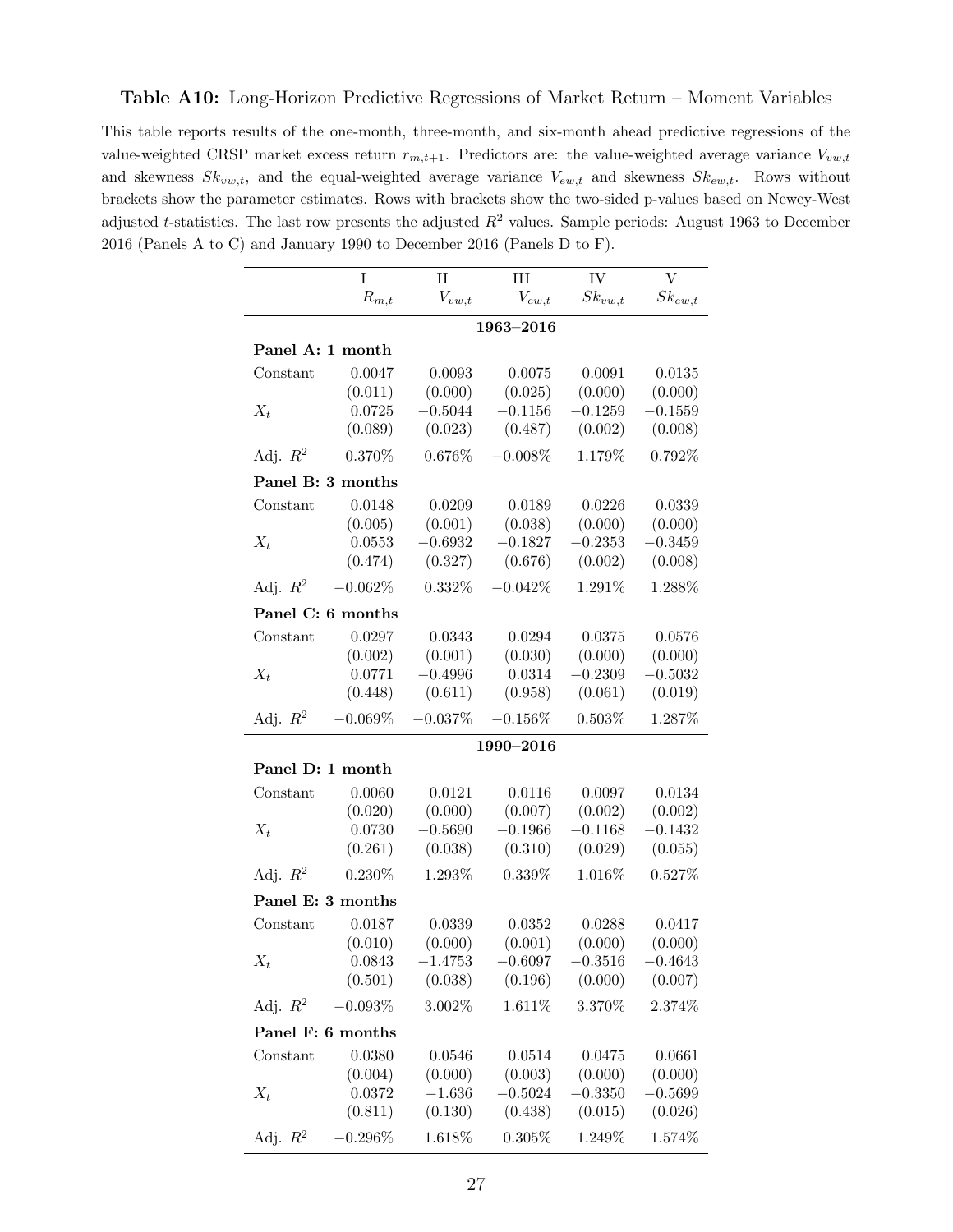#### <span id="page-27-0"></span>Table A11: Long-Horizon Predictive Regressions of Market Return – Financial Variables

This table reports results of the one-month, three-month, and six-month ahead predictive regressions of the value-weighted CRSP market excess return  $r_{m,t+1}$ . Predictors are: the value-weighted average skewness  $Sk_{vw,t}$ , the average correlation  $AC$ , the tail risk measure TR, the aggregate short interest index  $SII$ , the  $VIX$ , the variance risk premium  $VRP$  and the tail risk premium  $TRP$ . Rows without brackets show the parameter estimates. Rows with brackets show the two-sided p-values based on Newey-West adjusted t-statistics. The last row presents the adjusted  $R^2$  values. Sample periods are in bold.

|                   | I                 | $\rm II$        | III       | IV          | $\overline{V}$  | VI              |  |  |
|-------------------|-------------------|-----------------|-----------|-------------|-----------------|-----------------|--|--|
|                   | $Sk_{vw,t}$       | $AC_t$          | $TR_t$    |             | $Sk_{vw,t}$     | $SII_t$         |  |  |
|                   |                   | 1963:08-2016:12 |           |             |                 | 1973:01-2014:12 |  |  |
| Panel A: 1 month  |                   |                 |           |             |                 |                 |  |  |
| Constant          | 0.0091            | $-0.0006$       | $-0.0258$ |             | 0.0090          | 0.0053          |  |  |
|                   | (0.000)           | (0.890)         | (0.061)   |             | (0.000)         | (0.013)         |  |  |
| $X_t$             | $-0.1259$         | 0.0225          | 0.0723    |             | $-0.1257$       | 0.0052          |  |  |
|                   | (0.002)           | (0.213)         | (0.019)   |             | (0.004)         | (0.011)         |  |  |
| Adj. $R^2$        | 1.179%            | 0.231%          | 0.648%    |             | 1.078%          | 1.058%          |  |  |
|                   | Panel B: 3 months |                 |           |             |                 |                 |  |  |
| Constant          | 0.0226            | $-0.0100$       | $-0.0400$ |             | 0.0238          | 0.0162          |  |  |
|                   | (0.000)           | (0.314)         | (0.280)   |             | (0.000)         | (0.006)         |  |  |
| $X_t$             | $-0.2353$         | 0.1002          | 0.1290    |             | $-0.2651$       | 0.0173          |  |  |
|                   | (0.002)           | (0.012)         | (0.122)   |             | (0.001)         | (0.005)         |  |  |
| Adj. $R^2$        | 1.291%            | 2.236%          | 0.639%    |             | 1.581%          | 4.194%          |  |  |
| Panel C: 6 months |                   |                 |           |             |                 |                 |  |  |
| Constant          | 0.0375            | $-0.0161$       | $-0.0858$ |             | 0.0405          | 0.0332          |  |  |
|                   | (0.000)           | (0.292)         | (0.205)   |             | (0.000)         | (0.002)         |  |  |
| $X_t$             | $-0.2309$         | 0.1844          | 0.2716    |             | $-0.2590$       | 0.0337          |  |  |
|                   | (0.060)           | (0.001)         | (0.073)   |             | (0.049)         | (0.004)         |  |  |
| Adj. $R^2$        | 0.503%            | 3.697%          | 1.524%    |             | $0.617\%$       | $7.805\%$       |  |  |
|                   | $Sk_{vw,t}$       | $VIX_t$         |           | $Sk_{vw,t}$ | $VRP_t$         | $TRP_t$         |  |  |
|                   |                   | 1990:01-2015:12 |           |             | 1996:01-2013:08 |                 |  |  |
| Panel D: 1 month  |                   |                 |           |             |                 |                 |  |  |
| Constant          | 0.0097            | 0.0035          |           | 0.0080      | 0.0000          | 0.0040          |  |  |
|                   | (0.002)           | (0.714)         |           | (0.058)     | (0.997)         | (0.348)         |  |  |
| $X_t$             | $-0.1168$         | 0.0005          |           | $-0.1010$   | 0.0561          | 0.0328          |  |  |
|                   | (0.029)           | (0.814)         |           | (0.105)     | (0.088)         | (0.785)         |  |  |
| Adj. $R^2$        | 1.016%            | $-0.271%$       |           | 0.471%      | 2.109%          | $-0.414\%$      |  |  |
|                   | Panel E: 3 months |                 |           |             |                 |                 |  |  |
| Constant          | 0.0288            | 0.0010          |           | 0.0274      | $-0.0001$       | 0.0072          |  |  |
|                   | (0.000)           | (0.966)         |           | (0.005)     | (0.992)         | (0.602)         |  |  |
| $X_t$             | $-0.3516$         | 0.0030          |           | $-0.4224$   | 0.1676          | 0.2362          |  |  |
|                   | (0.000)           | (0.512)         |           | (0.000)     | (0.000)         | (0.539)         |  |  |
| Adj. $R^2$        | 3.370%            | $0.396\%$       |           | 4.430\%     | 6.310%          | $0.506\%$       |  |  |
|                   | Panel F: 6 months |                 |           |             |                 |                 |  |  |
| Constant          | 0.0475            | $-0.0036$       |           | 0.0418      | 0.0054          | $-0.0007$       |  |  |
|                   | (0.000)           | (0.893)         |           | (0.029)     | (0.769)         | (0.976)         |  |  |
| $X_t$             | $-0.3350$         | 0.0071          |           | $-0.3998$   | 0.2626          | 0.8752          |  |  |
|                   | (0.015)           | (0.190)         |           | (0.020)     | (0.000)         | (0.033)         |  |  |
| Adj. $R^2$        | 1.249%            | 1.554%          |           | 1.501%      | 7.133%          | 5.759%          |  |  |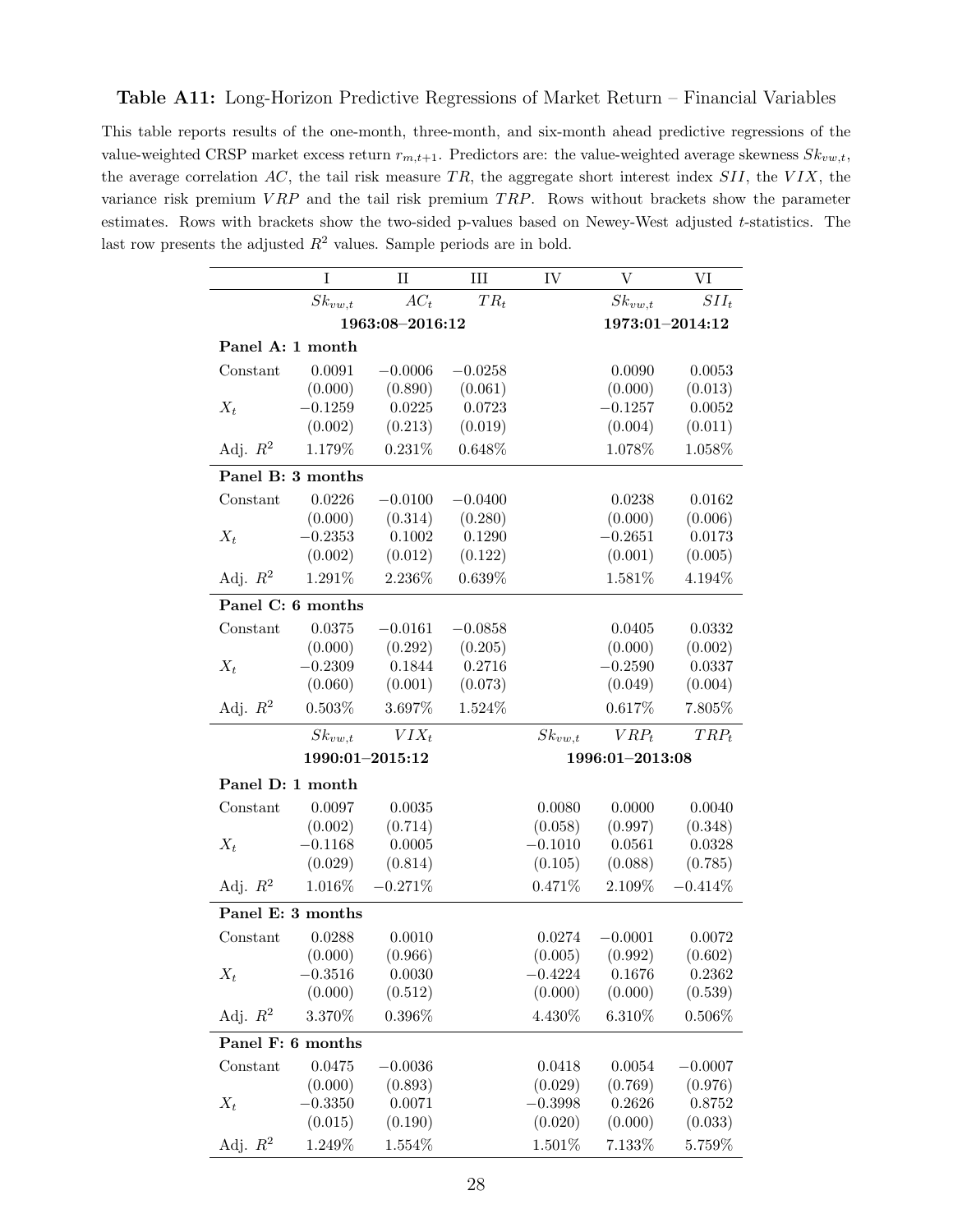## Table A12: Relation between Market Return and Average Skewness

<span id="page-28-0"></span>Market return is the value-weighted CRSP market excess return  $r_{m,t}$ . Average skewness is the value-weighted average stock skewness  $Sk_{vw,t}$ . "Winsorization" corresponds to the case when market returns below  $-15\%$  and value-weighted average skewness below −10% are winsorized. Sample period: August 1963 to December 2016.

|                                   | Correlation | Constant | β                       | Adj. $R^2$ |  |  |  |  |  |
|-----------------------------------|-------------|----------|-------------------------|------------|--|--|--|--|--|
|                                   |             |          | $(p-value)$ $(p-value)$ |            |  |  |  |  |  |
| Panel A: Contemporaneous relation |             |          |                         |            |  |  |  |  |  |
| No winsorization                  | 0.0927      | 0.0018   | 0.1000                  | 0.703%     |  |  |  |  |  |
|                                   |             | (0.452)  | (0.079)                 |            |  |  |  |  |  |
| Winsorization                     | 0.0774      | 0.0025   | 0.0861                  | $0.443\%$  |  |  |  |  |  |
|                                   |             | (0.286)  | (0.109)                 |            |  |  |  |  |  |
| Panel B: Lagged relation          |             |          |                         |            |  |  |  |  |  |
| No winsorization                  | $-0.1155$   | 0.0091   | $-0.1259$               | 1.179%     |  |  |  |  |  |
|                                   |             | (0.000)  | (0.002)                 |            |  |  |  |  |  |
| Winsorization                     | $-0.1154$   | 0.0094   | $-0.1266$               | 1.142\%    |  |  |  |  |  |
|                                   |             | (0.000)  | (0.002)                 |            |  |  |  |  |  |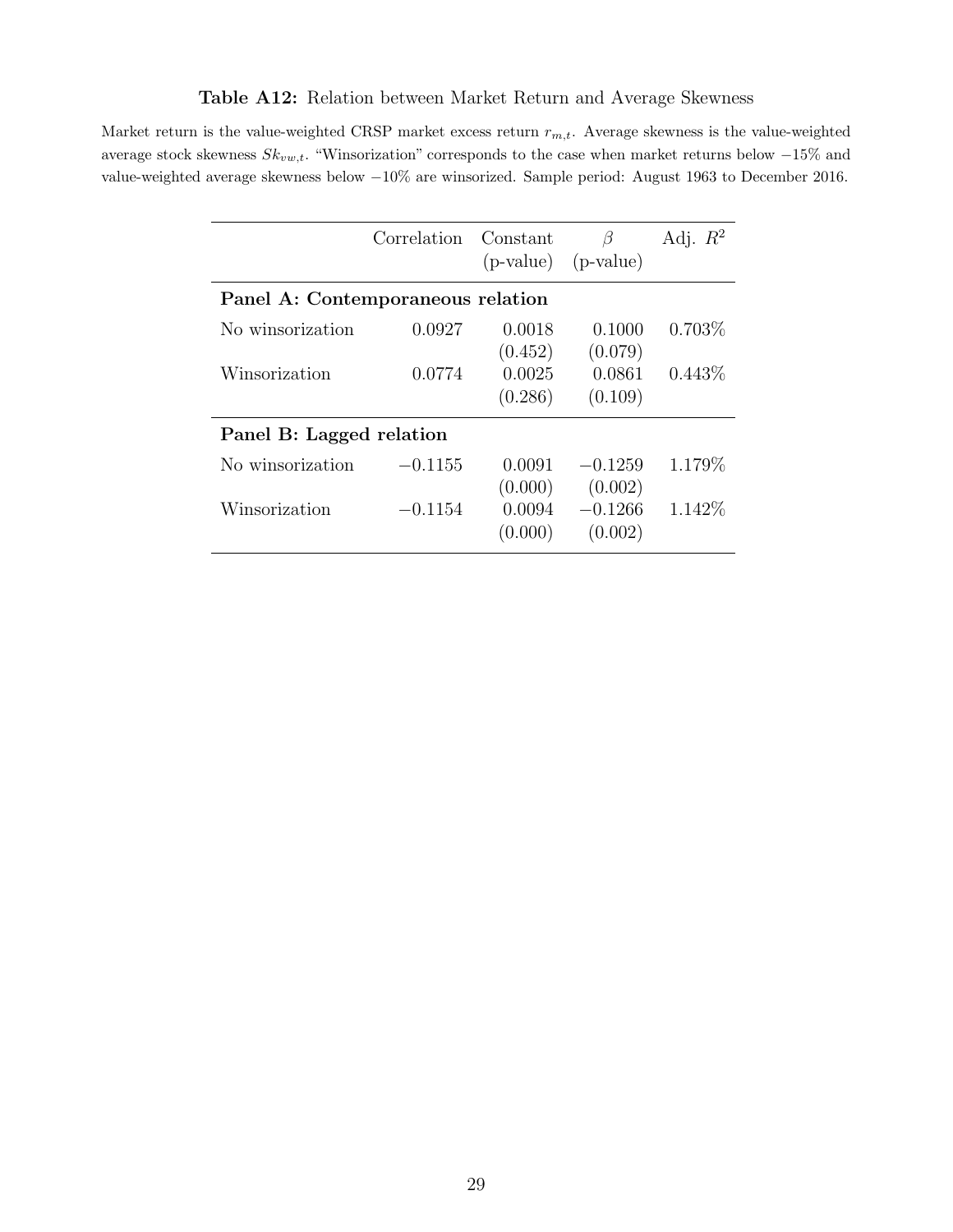#### <span id="page-29-0"></span>Table A13: Predictive Regressions of Market Return – Baseline Case within Firm Size Terciles

This table reports results of the one-month-ahead predictive regressions of the value-weighted CRSP market excess return  $r_{m,t+1}$ . To compute the average skewness, firms are sorted according to their market capitalization into terciles from small to large, i.e., denoted by Terciles 1, 2, and 3 (with thresholds corresponding to 30th and 70th percentiles) above the column. Within each size tercile,  $Sk_{vw,t}^{(tercile)}$  is the value-weighted average skewness. In each panel, rows without brackets show the parameter estimates. Rows with brackets show the two-sided p-values based on Newey-West adjusted t-statistics. The last row presents the adjusted  $R^2$  values. Sample periods: August 1963 to December 2016 (Panel A) and January 1990 to December 2016 (Panel B).

|                         | Н<br>T             |           | Ш         | IV        | V         | VI        |  |  |  |
|-------------------------|--------------------|-----------|-----------|-----------|-----------|-----------|--|--|--|
|                         | Tercile 1          |           |           | Tercile 2 | Tercile 3 |           |  |  |  |
|                         | Panel A: 1963-2016 |           |           |           |           |           |  |  |  |
| Constant                | 0.0142             | 0.0148    | 0.0110    | 0.0114    | 0.0087    | 0.0085    |  |  |  |
|                         | (0.001)            | (0.000)   | (0.001)   | (0.000)   | (0.000)   | (0.000)   |  |  |  |
| $r_{m,t}$               |                    | 0.0847    |           | 0.0839    |           | 0.0832    |  |  |  |
|                         |                    | (0.042)   |           | (0.040)   |           | (0.046)   |  |  |  |
| $Sk_{vw,t}^{(tercile)}$ | $-0.1472$          | $-0.1640$ | $-0.1159$ | $-0.1304$ | $-0.1201$ | $-0.1279$ |  |  |  |
|                         | (0.020)            | (0.007)   | (0.022)   | (0.009)   | (0.002)   | (0.001)   |  |  |  |
| Adj. $R^2$              | $0.659\%$          | 1.214\%   | $0.530\%$ | 1.070\%   | 1.146\%   | 1.681\%   |  |  |  |
|                         | Panel B: 1990-2016 |           |           |           |           |           |  |  |  |
| Constant                | 0.0195             | 0.0209    | 0.0099    | 0.0100    | 0.0095    | 0.0092    |  |  |  |
|                         | (0.000)            | (0.000)   | (0.006)   | (0.006)   | (0.002)   | (0.002)   |  |  |  |
| $r_{m,t}$               |                    | 0.0989    |           | 0.0816    |           | 0.0861    |  |  |  |
|                         |                    | (0.108)   |           | (0.183)   |           | (0.148)   |  |  |  |
| $Sk_{vw,t}^{(tercile)}$ | 0.2261             | $-0.2610$ | $-0.0780$ | $-0.0904$ | $-0.1140$ | $-0.1230$ |  |  |  |
|                         | (0.016)            | (0.004)   | (0.205)   | (0.132)   | (0.029)   | (0.018)   |  |  |  |
| Adj. $R^2$              | 1.145\%            | 1.798\%   | $0.068\%$ | $0.423\%$ | 1.024\%   | 1.460\%   |  |  |  |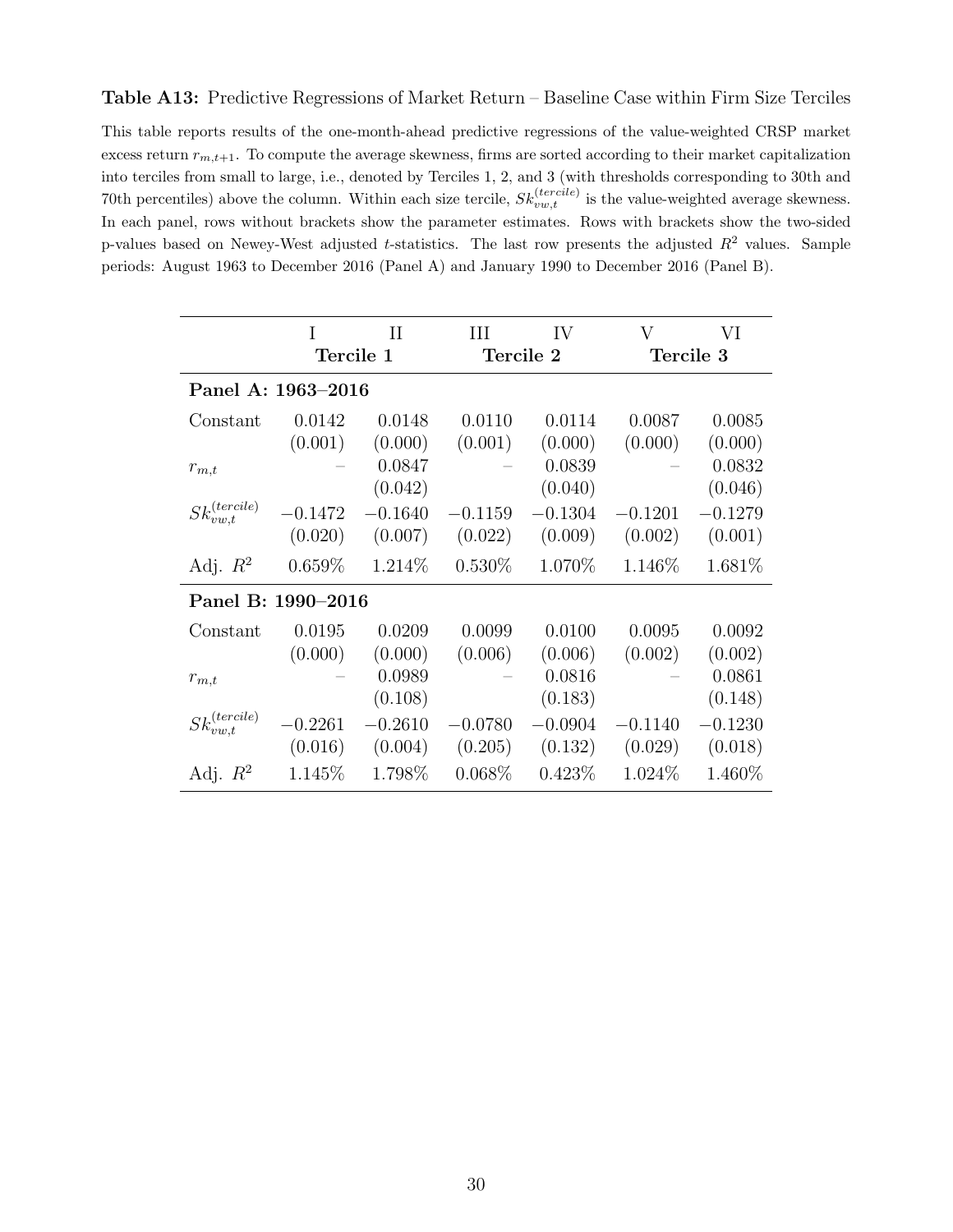#### Table A14: Skewness Factor Estimates and Predictive Regressions

<span id="page-30-0"></span>This table reports annual skewness one-factor regression models and the results of predictive regression using skewness factor as predictor for the one-month-ahead predictive regressions of the value-weighted CRSP market excess return  $r_{m,t+1}$ . In Panel A, skewness factor models are estimated as:  $Sk_{i,t} = \phi_0 + \phi_1 Sk_{\text{factor},t} + e_{i,t}$ . Columns from left to right report various forms of skewness common factor: the equal-weighted cross-sectional average of firm skewness  $Sk_{ew,t}$ ; the average of the first three principal components of individual skewness  $Sk_{PC,t}$ ; and the average of the first three principal components of standardized skewness  $Sk_{PC,t}^{(Std)}$ . In Panel B, the regressors correspond to  $Sk_{PC,t}$  and  $Sk_{PC,t}^{(Std)}$ . Rows without brackets show the parameter estimates. Rows with brackets show the two-sided p-values based on Newey-West adjusted t-statistics. The last row presents the adjusted  $R^2$  values. Sample period: August 1963 to December 2016.

|                                           | T         | Н                   | Ш                  | IV        |  |  |  |  |  |
|-------------------------------------------|-----------|---------------------|--------------------|-----------|--|--|--|--|--|
| Panel A: Individual skewness factor model |           |                     |                    |           |  |  |  |  |  |
|                                           | $Sk_{ew}$ | $Sk_{PC,t}$         | $Sk_{PCL}^{(Std)}$ |           |  |  |  |  |  |
| Constant                                  | 0.0023    | 0.0558              | 0.0558             |           |  |  |  |  |  |
| Std. dev.                                 | (0.005)   | $(0.011)$ $(0.011)$ |                    |           |  |  |  |  |  |
| $Sk_{\text{factor},t}$                    | 0.9563    | 0.0013              | 0.0199             |           |  |  |  |  |  |
| Std. dev.                                 | (0.081)   | (0.001)             | (0.011)            |           |  |  |  |  |  |
| Adj. $R^2$                                | 11.615%   | 12.262\%            | 12.262\%           |           |  |  |  |  |  |
| Panel B: Predictive regression            |           |                     |                    |           |  |  |  |  |  |
| Constant                                  | 0.0051    | 0.0045              | 0.0051             | 0.0045    |  |  |  |  |  |
|                                           | (0.007)   | (0.012)             | (0.007)            | (0.012)   |  |  |  |  |  |
| $r_{m,t}$                                 |           | 0.1070              |                    | 0.1124    |  |  |  |  |  |
|                                           |           | (0.009)             |                    | (0.007)   |  |  |  |  |  |
| $Sk_{PC,t}$                               | $-0.0332$ | $-0.0465$           |                    |           |  |  |  |  |  |
|                                           | (0.032)   | (0.003)             |                    |           |  |  |  |  |  |
| $Sk_{PCL}^{(Std)}$                        |           |                     | $-0.6521$          | $-0.9510$ |  |  |  |  |  |
|                                           |           |                     | (0.025)            | (0.001)   |  |  |  |  |  |
| Adj. $R^2$                                | $0.503\%$ | 1.392\%             | $0.516\%$          | 1.486\%   |  |  |  |  |  |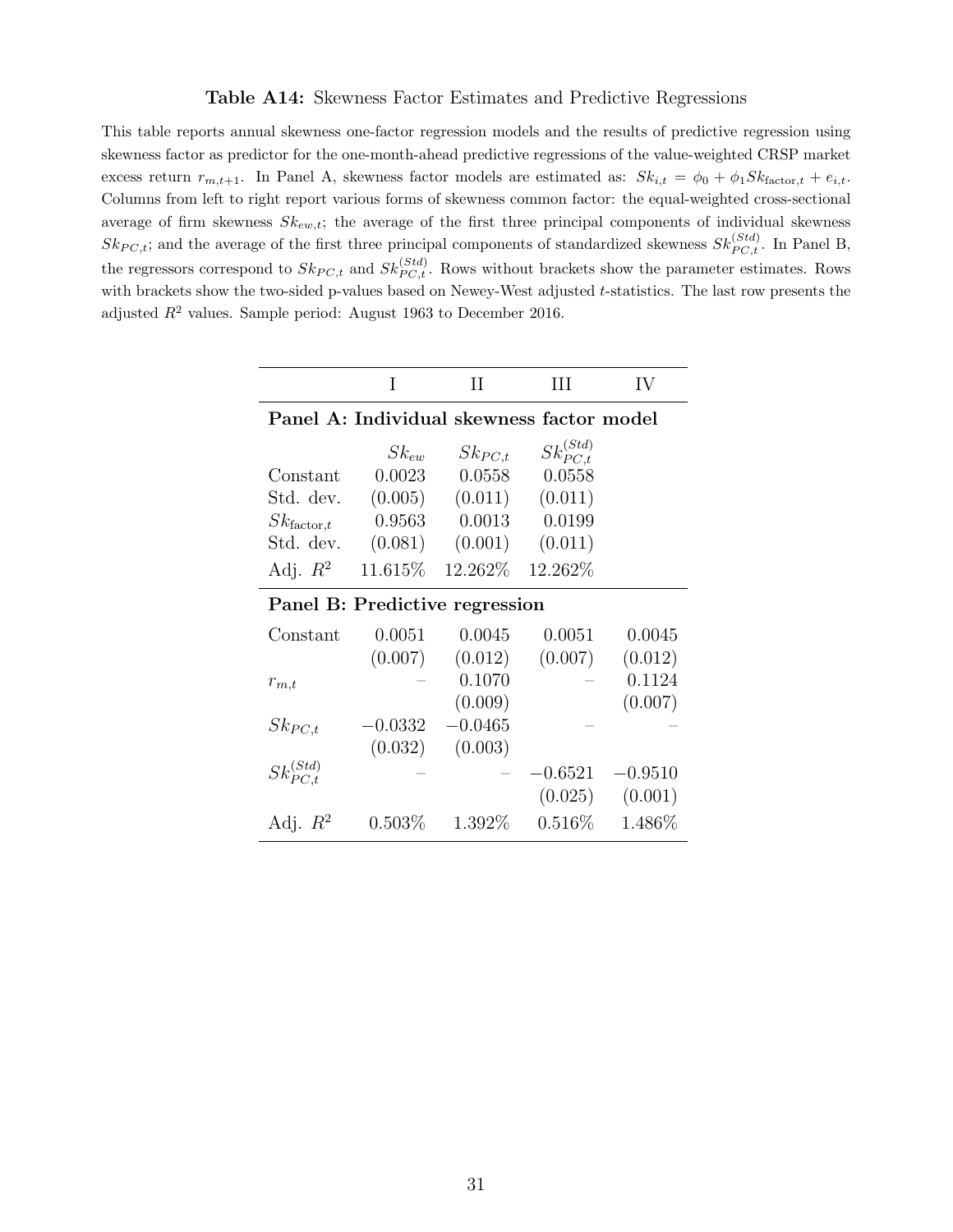#### Table A15: Out-of-Sample Performances of Time Series Momentum Strategies

<span id="page-31-0"></span>This table reports the out-of-sample performance of the following variables: the value-weighted CRSP market excess return  $(r_{m,t})$ , the value-weighted  $(Sk_{vw,t})$  and equal-weighted  $(Sk_{ew,t})$  average skewness. Performance measures are: the average market weight,  $\bar{w}_m$ ; the annualized average return, volatility, and skewness of the portfolio; the annualized Sharpe ratio (SR); the annual transaction fee, obtained by assuming an  $f = 10$  basis point fee; and the number of rebalancing trades. The risk-aversion parameter  $\lambda$  is equal to 2. Critical values for the encompassing test statistics are from [Clark and McCracken](#page-15-7) [\(2001\)](#page-15-7) (Table 1). The asymptotic distribution for the test of the null hypothesis that the SR of a given strategy is equal to 0 is given in [Lo](#page-16-13) [\(2002\)](#page-16-13). The asymptotic distribution for the test of the null hypothesis that the SR of a given strategy is equal to the SR of the Buy-and-Hold strategy is given in [DeMiguel, Garlappi, and Uppal](#page-15-8) [\(2009\)](#page-15-8). <sup>∗</sup> denotes significance at the 5% significance level. The out-of-sample period is from August 1963 to December 2016.

|                       |                                   | Н<br>Ш                      |                                 | IV            |                                  | VI            | VН                                 |  |
|-----------------------|-----------------------------------|-----------------------------|---------------------------------|---------------|----------------------------------|---------------|------------------------------------|--|
|                       | Market<br>weight<br>$(\bar{w}_m)$ | Annual.<br>return<br>$(\%)$ | Annual.<br>volatility<br>$(\%)$ | Skew-<br>ness | Annual.<br>$_{\rm SR}$<br>$(\%)$ | Annual<br>fee | Number of<br>rebalancing<br>trades |  |
| $Buy-\&-Hold$         | 1.00                              | 10.11                       | 15.29                           | $-0.50$       | ∗<br>0.40                        | 0.00          |                                    |  |
| $r_{m,t}$             | 0.50                              | 9.47                        | 9.19                            | 0.07          | $\ast$<br>0.52                   | 0.57          | 309                                |  |
| $(r_{m,t};Sk_{vw,t})$ | 0.84                              | 14.57                       | 19.06                           | $-0.04$       | $\ast$<br>0.57                   | 1.23          | 389                                |  |
| $(r_{m,t};Sk_{ew,t})$ | 0.77                              | 13.29                       | 18.39                           | $-0.04$       | $\ast$<br>0.52                   | 1.19          | 370                                |  |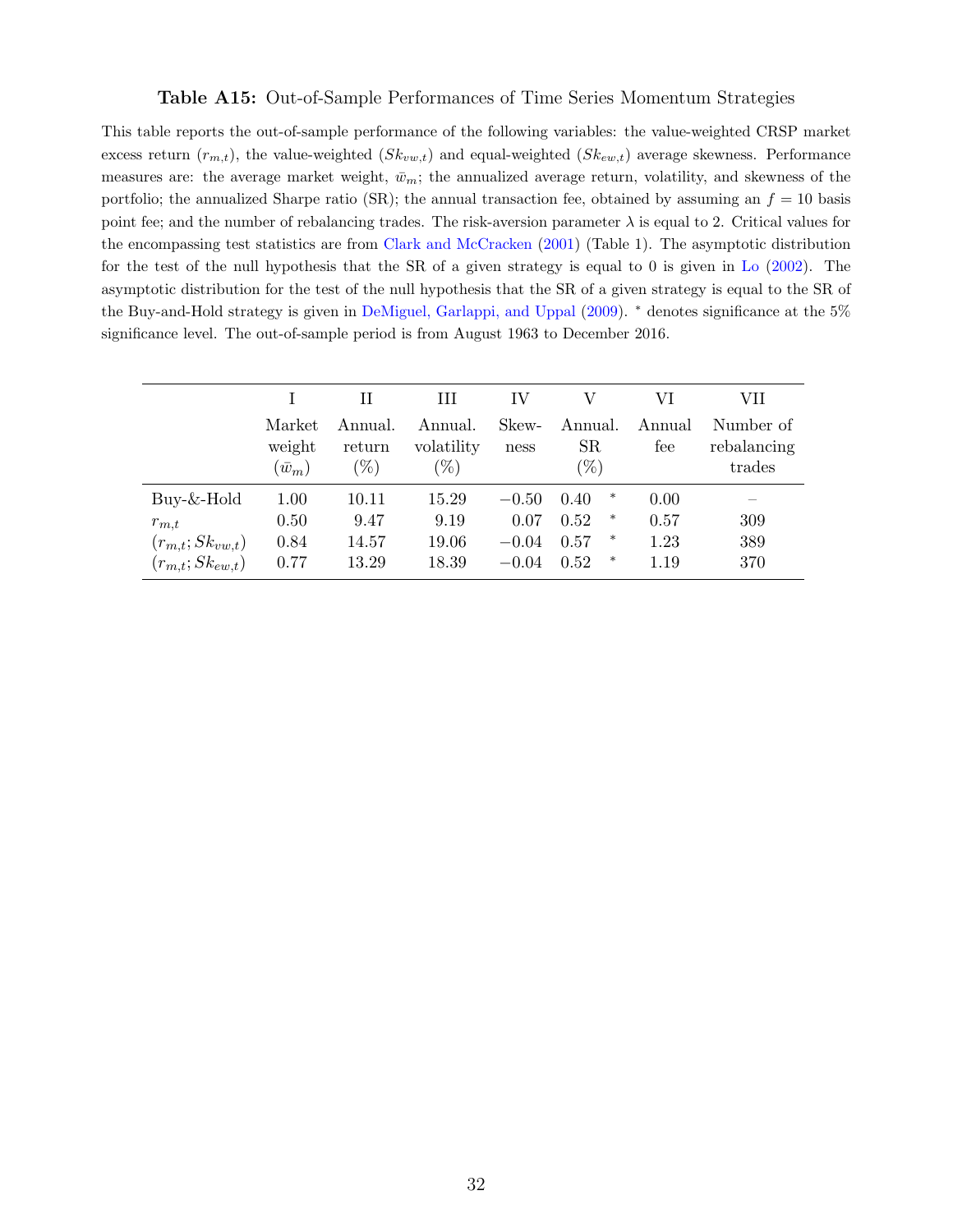#### Table A16: Predictive Regressions by Day of the Month

<span id="page-32-0"></span>This table reports results based on rolling 1 day in each month, and obtain monthly predictors to forecast next monthly market return. For instance, for "Day 2", we define  $r_{m,t}$  from day 2 of month t to day 1 of month  $t + 1$ . Then we define  $r_{m,t+1}$  from day 2 of month  $t + 1$  to day 1 of month  $t + 2$ . Rows without brackets show the parameter estimates. Rows with brackets show the two-sided p-values based on Newey-West adjusted t-statistics. The last column presents the adjusted  $R^2$  values. Sample period: August 1963 to December 2016.

|          | I        | $\rm II$ | III        | IV                       | $\rm V$     | VI      | <b>VII</b>     |
|----------|----------|----------|------------|--------------------------|-------------|---------|----------------|
|          | Constant | p-value  | $r_{m,t}$  | p-value                  | $Sk_{vw,t}$ | p-value | Adj. $R^2$ (%) |
| Day 1    | 0.0091   | (0.000)  |            | $\overline{\phantom{a}}$ | $-0.1259$   | (0.002) | 1.179          |
|          | 0.0089   | (0.000)  | $0.0839\,$ | (0.044)                  | $-0.1344$   | (0.001) | 1.726          |
| Day $2$  | 0.0092   | (0.000)  |            |                          | $-0.1238$   | (0.005) | 1.189          |
|          | 0.0091   | (0.000)  | $0.0786\,$ | (0.043)                  | $-0.1327$   | (0.003) | 1.648          |
| Day 3    | 0.0075   | (0.002)  |            |                          | $-0.0714$   | (0.100) | 0.300          |
|          | 0.0076   | (0.001)  | 0.0434     | (0.227)                  | $-0.0805$   | (0.068) | 0.325          |
| Day $4$  | 0.0076   | (0.002)  |            |                          | $-0.0764$   | (0.067) | 0.308          |
|          | 0.0076   | (0.001)  | $-0.0051$  | (0.893)                  | $-0.0750$   | (0.078) | 0.154          |
| Day $5$  | 0.0065   | (0.006)  |            |                          | $-0.0432$   | (0.363) | $-0.013$       |
|          | 0.0064   | (0.007)  | $-0.0265$  | (0.517)                  | $-0.0354$   | (0.461) | $-0.104$       |
| Day $6$  | 0.0075   | (0.001)  |            |                          | $-0.0794$   | (0.082) | 0.332          |
|          | 0.0075   | (0.001)  | $-0.0333$  | (0.360)                  | $-0.0716$   | (0.112) | 0.283          |
| Day 7    | 0.0067   | (0.003)  |            | $\qquad \qquad -$        | $-0.0536$   | (0.185) | 0.065          |
|          | 0.0067   | (0.004)  | $-0.0457$  | (0.222)                  | $-0.0440$   | (0.286) | 0.110          |
| Day $8$  | 0.0038   | (0.140)  |            |                          | 0.0473      | (0.409) | 0.012          |
|          | 0.0038   | (0.146)  | $-0.0145$  | (0.684)                  | 0.0504      | (0.397) | $-0.125$       |
| Day $9$  | 0.0034   | (0.163)  |            |                          | 0.0607      | (0.258) | 0.141          |
|          | 0.0034   | (0.165)  | $-0.0058$  | (0.882)                  | 0.0618      | (0.265) | $-0.012$       |
| Day $10$ | 0.0060   | (0.004)  |            |                          | $-0.0288$   | (0.433) | $-0.089$       |
|          | 0.0060   | (0.004)  | 0.0198     | (0.619)                  | $-0.0321$   | (0.399) | $-0.208$       |
| Day $11$ | 0.0048   | (0.031)  |            |                          | 0.0105      | (0.794) | $-0.147$       |
|          | 0.0048   | (0.029)  | 0.0170     | (0.654)                  | 0.0073      | (0.857) | $-0.276$       |
| Day 12   | 0.0033   | (0.197)  |            |                          | 0.0571      | (0.215) | 0.122          |
|          | 0.0033   | (0.192)  | 0.0268     | (0.488)                  | 0.0529      | (0.237) | 0.035          |
| Day $13$ | 0.0025   | (0.353)  |            |                          | 0.0792      | (0.117) | 0.482          |
|          | 0.0024   | (0.350)  | $0.0372\,$ | (0.394)                  | 0.0740      | (0.132) | 0.462          |
| Day $14$ | 0.0045   | (0.032)  |            |                          | 0.0175      | (0.669) | $-0.120$       |
|          | 0.0045   | (0.029)  | 0.0528     | (0.194)                  | 0.0088      | (0.844) | $-0.006$       |
| Day 15   | 0.0060   | (0.002)  |            |                          | $-0.0334$   | (0.451) | $-0.048$       |
|          | 0.0060   | (0.001)  |            | $0.0412 \quad (0.357)$   | $-0.0418$   | (0.365) | $-0.042$       |
| Day $16$ | 0.0060   | (0.004)  |            |                          | $-0.0350$   | (0.411) | $-0.047$       |
|          | 0.0061   | (0.003)  |            | $0.0533$ $(0.283)$       | $-0.0460$   | (0.296) | 0.070          |
| Day $17$ | 0.0065   | (0.005)  |            |                          | $-0.0507$   | (0.290) | 0.083          |
|          | 0.0065   | (0.004)  | 0.0349     | (0.544)                  | $-0.0585$   | (0.217) | 0.043          |
| Day 18   | 0.0063   | (0.004)  |            |                          | $-0.0453$   | (0.258) | 0.030          |
|          | 0.0064   | (0.003)  | 0.0639     | (0.159)                  | $-0.0583$   | (0.181) | 0.267          |
| Day $19$ | 0.0071   | (0.001)  |            |                          | $-0.0682$   | (0.145) | 0.231          |
|          | 0.0071   | (0.001)  | 0.0377     | (0.325)                  | $-0.0754$   | (0.133) | 0.212          |
| Day $20$ | 0.0084   | (0.000)  |            |                          | $-0.1079$   | (0.008) | 0.872          |
|          | 0.0084   | (0.000)  | 0.0329     | (0.378)                  | $-0.1139$   | (0.008) | 0.822          |
| Day $21$ | 0.0083   | (0.000)  |            |                          | $-0.1030$   | (0.013) | 0.691          |
|          | 0.0083   | (0.000)  | 0.0731     | (0.063)                  | $-0.1169$   | (0.006) | 1.056          |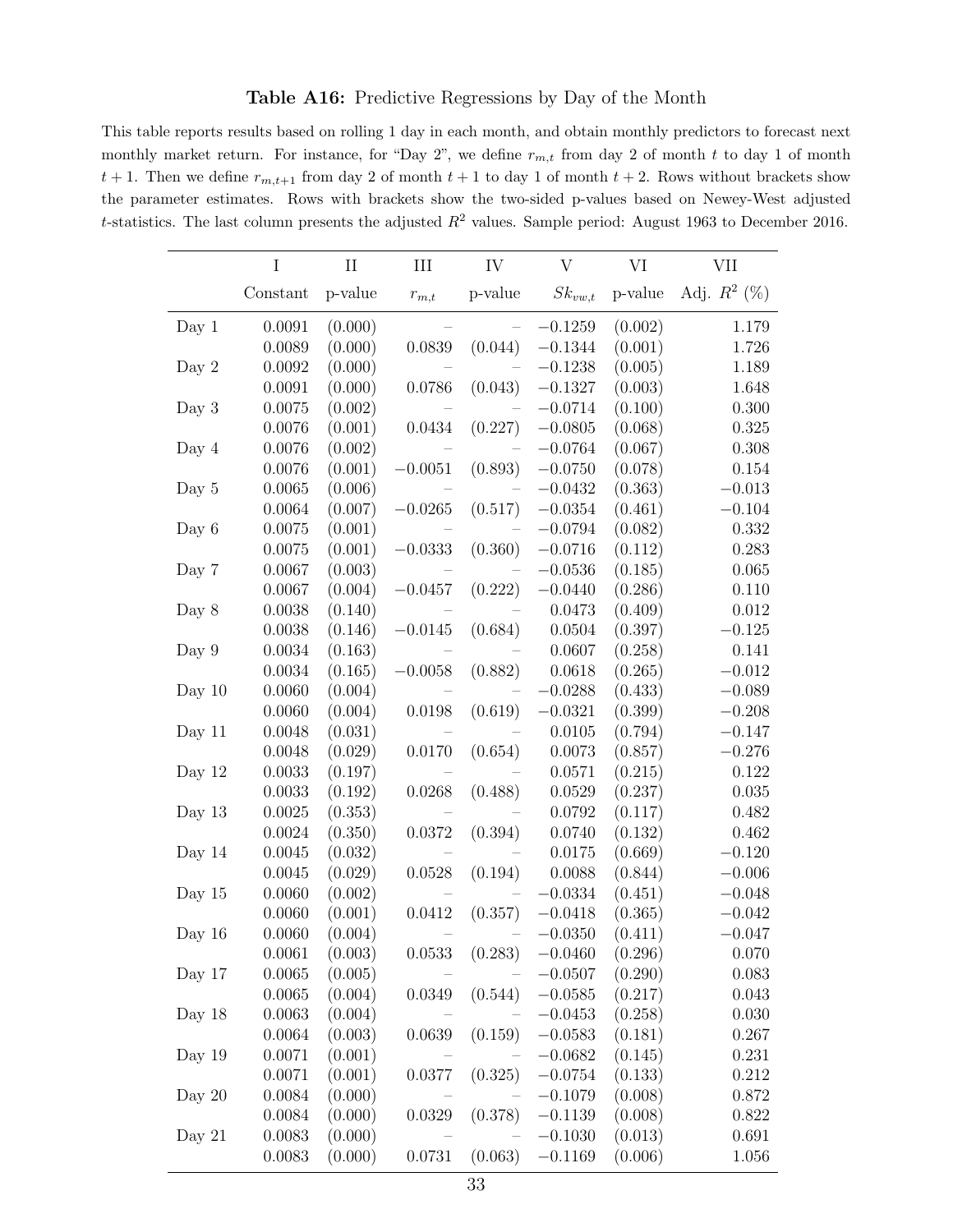#### <span id="page-33-0"></span>Table A17: Out-of-Sample Performances based on Predictive Regressions of Market Return by Day of the Month

This table reports the following results: the adjusted out-of-sample  $R^2$ ,  $\bar{R}^2_{OOS}$ ; the ENC statistics, which is the encompassing test of [Harvey, Leybourne, and Newbold](#page-16-14) [\(1998\)](#page-16-14) and [Clark and McCracken](#page-15-7) [\(2001\)](#page-15-7); the annualized Sharpe ratio (SR) and the annualized certainty equivalent (CE) for market return forecasts at monthly frequency; the annual transaction fee, obtained by assuming a 10 basis point fee; the annualized average return over the period. The risk-aversion parameter  $\lambda$  is equal to 2. The out-of-sample period is from January 1985 to December 2016. Critical values for the encompassing test statistics are from [Clark and](#page-15-7) [McCracken](#page-15-7) [\(2001\)](#page-15-7) (Table 1). The asymptotic distribution for the test of the null hypothesis that the SR (CE) of a given strategy is equal to the SR (CE) of the strategy based on the historical mean of the market return is given in [DeMiguel, Garlappi, and Uppal](#page-15-8) [\(2009\)](#page-15-8). <sup>∗</sup> denotes significance at the 5% level.

|                          | $\bar{R}^2_{OOS}$ | $_{ENC}$         | Market        | Annual.     | Annual. | Skew    | Annual. | Annual.          | Annual     |
|--------------------------|-------------------|------------------|---------------|-------------|---------|---------|---------|------------------|------------|
|                          |                   |                  | weight        | return      | volat.  | ness    | SR      | CE               | fee        |
|                          | $(\%)$            |                  | $(\bar{w}_m)$ | $(\%)$      |         |         |         | $(\%)$           | $(\%)$     |
| Day 1 $Sk_{vw,t}$ alone  | 0.93              | $6.16$ $^{\ast}$ | 1.13          | 15.80       | 21.62   | $-0.82$ | $0.62*$ | $8.82*$          | $\rm 0.91$ |
| $(r_m, Sk_{vw,t})$       | 1.16              | $8.44*$          | 1.19          | 14.80       | 20.97   | $-0.90$ | $0.60*$ | $8.08$ $^{\ast}$ | 0.89       |
| Day 2 $Sk_{vw,t}$ alone  | 1.17              | $4.92$ $^{\ast}$ | 1.16          | 14.57       | 21.71   | $-0.35$ | $0.57*$ | $7.68*$          | 0.80       |
| $(r_m, Sk_{vw,t})$       | 0.60              | $5.93*$          | 1.19          | 14.73       | 19.15   | $-0.41$ | $0.63*$ | $8.32$ $^{\ast}$ | 0.87       |
| Day 3 $Sk_{vw,t}$ alone  | $-0.04$           | 0.91             | 1.16          | 10.14       | 21.00   | $-0.56$ | 0.39    | 3.87             | 0.45       |
| $(r_m, Sk_{vw,t})$       | $-0.84$           | 0.52             | 1.16          | 10.31       | 19.00   | $-1.00$ | 0.42    | 4.43             | 0.67       |
| Day 4 $Sk_{vw,t}$ alone  | $-0.26$           | 1.39             | 1.12          | 11.84       | 21.13   | $-0.19$ | 0.46    | 5.35             | 0.70       |
| $(r_m, Sk_{vw,t})$       | $-1.05$           | 0.41             | 1.11          | 11.07       | 21.31   | $-0.21$ | 0.43    | 4.62             | 0.71       |
| Day 5 $Sk_{vw,t}$ alone  | $-0.95$           | $-0.55$          | 1.13          | 8.34        | 22.30   | $-1.29$ | 0.32    | 2.06             | 0.57       |
| $(r_m, Sk_{vw,t})$       | $-1.70$           | $-1.45$          | 1.10          | 7.81        | 22.31   | $-1.29$ | 0.29    | 1.57             | 0.61       |
| Day 6 $Sk_{vw,t}$ alone  | $-0.32$           | 1.00             | $1.10\,$      | $\ \, 9.50$ | 21.32   | $-0.91$ | 0.37    | $3.30\,$         | 0.65       |
| $(r_m, Sk_{vw,t})$       | $-0.95$           | 0.39             | 1.08          | 9.22        | 21.93   | $-0.77$ | 0.35    | 2.90             | 0.68       |
| Day 7 $Sk_{vw,t}$ alone  | $-0.28$           | 0.52             | 1.04          | 7.72        | 21.11   | $-1.16$ | 0.29    | 1.71             | 0.49       |
| $(r_m, Sk_{vw,t})$       | $-0.84$           | 0.21             | 1.01          | 8.22        | 22.06   | $-0.91$ | 0.31    | 1.97             | 0.63       |
| Day 8 $Sk_{vw,t}$ alone  | $-0.84$           | $-0.63$          | 1.01          | 7.02        | 19.98   | $-2.03$ | 0.27    | 1.39             | 0.40       |
| $(r_m, Sk_{vw,t})$       | $-1.41$           | $-1.23$          | 1.00          | 6.13        | 20.34   | $-2.02$ | 0.23    | 0.49             | 0.46       |
| Day 9 $Sk_{vw,t}$ alone  | $-0.86$           | $-0.22$          | 0.97          | 6.46        | 21.09   | $-1.61$ | 0.24    | 0.62             | 0.52       |
| $(r_m, Sk_{vw,t})$       | $-1.45$           | $-0.76$          | 0.98          | 6.04        | 20.01   | $-2.06$ | 0.22    | 0.44             | 0.55       |
| Day 10 $Sk_{vw,t}$ alone | $-0.66$           | $-0.61$          | 1.08          | 7.57        | 21.05   | $-1.47$ | 0.29    | 1.62             | 0.28       |
| $(r_m, Sk_{vw,t})$       | $-1.22$           | $-0.92$          | 1.11          | 7.78        | 19.90   | $-1.46$ | 0.30    | 2.00             | 0.43       |
| Day 11 $Sk_{vw,t}$ alone | $-0.88$           | $-0.98$          | 1.10          | 8.12        | 19.87   | $-0.98$ | 0.31    | 2.27             | 0.27       |
| $(r_m, Sk_{vw,t})$       | $-1.48$           | $-1.51$          | $1.11\,$      | 7.31        | 18.77   | $-1.17$ | 0.28    | 1.73             | 0.40       |
| Day 12 $Sk_{vw,t}$ alone | $-1.01$           | 0.33             | 1.05          | 10.87       | 18.99   | 0.12    | 0.45    | 4.88             | 0.73       |
| $(r_m, Sk_{vw,t})$       | $-1.59$           | 0.07             | 1.07          | 9.97        | 18.10   | $-0.20$ | 0.42    | 4.23             | 0.80       |
| Day 13 $Sk_{vw,t}$ alone | $-0.62$           | 1.69             | 1.04          | 9.90        | 19.70   | 0.09    | 0.39    | 3.86             | 0.79       |
| $(r_m, Sk_{vw,t})$       | $-1.92$           | 1.28             | 1.07          | 9.54        | 18.82   | 0.14    | 0.39    | 3.70             | 1.00       |
| Day 14 $Sk_{vw,t}$ alone | $-1.30$           | $-1.52$          | 1.12          | 7.58        | 20.57   | $-1.58$ | 0.29    | 1.71             | 0.23       |
| $(r_m, Sk_{vw,t})$       | $-3.05\,$         | $-2.03$          | 1.13          | 8.76        | 17.65   | $-0.53$ | 0.36    | 3.22             | 0.78       |
| Day 15 $Sk_{vw,t}$ alone | $-0.54$           | $-0.45$          | 1.10          | 8.44        | 18.80   | $-1.07$ | 0.34    | 2.78             | 0.23       |
| $(r_m, Sk_{vw,t})$       | $-2.50$           | $-1.80$          | 1.08          | 8.94        | 16.84   | $-0.63$ | 0.38    | 3.53             | 0.79       |
| Day 16 $Sk_{vw,t}$ alone | $-0.58$           | $-0.16$          | 1.12          | 10.08       | 20.03   | $-1.15$ | 0.40    | 4.09             | 0.45       |
| $(r_m, Sk_{vw,t})$       | $-2.01$           | $-0.63$          | 1.11          | 9.44        | 18.83   | $-1.19$ | 0.39    | 3.70             | 0.85       |
| Day 17 $Sk_{vw,t}$ alone | $-0.39$           | 0.53             | 1.11          | 10.85       | 20.53   | $-1.49$ | 0.44    | 4.75             | 0.54       |
| $(r_m, Sk_{vw,t})$       | $-1.94$           | $-0.54$          | 1.10          | 9.25        | 20.64   | $-2.01$ | 0.37    | 3.33             | 0.84       |
| Day 18 $Sk_{vw,t}$ alone | $-0.37$           | 0.38             | 1.15          | 10.90       | 19.82   | $-1.78$ | 0.45    | 4.95             | 0.50       |
| $(r_m, Sk_{vw,t})$       | $-1.39\,$         | 0.92             | 1.17          | 11.13       | 19.46   | $-0.90$ | 0.46    | 5.10             | 0.81       |
| Day 19 $Sk_{vw,t}$ alone | $-0.29$           | 1.54             | 1.13          | 10.69       | 20.87   | $-2.10$ | 0.43    | 4.66             | 0.66       |
| $(r_m, Sk_{vw,t})$       | $-1.68$           | 0.84             | 1.16          | 11.68       | 19.88   | $-0.74$ | 0.48    | 5.51             | 0.80       |
| Day 20 $Sk_{vw,t}$ alone | 0.88              | $4.10*$          | 1.07          | 11.48       | 21.03   | $-2.13$ | $0.47*$ | $5.38$ $^{\ast}$ | 0.71       |
| $(r_m, Sk_{vw,t})$       | $-0.56$           | $3.46*$          | 1.11          | 13.02       | 19.23   | $-0.07$ | $0.55*$ | $6.79*$          | 0.86       |
| Day 21 $Sk_{vw,t}$ alone | 0.61              | $2.86$ $^{\ast}$ | 1.09          | 11.39       | 21.44   | $-0.92$ | 0.45    | 4.99             | 0.59       |
| $(r_m, Sk_{vw,t})$       | 0.16              | $4.04$ $^{\ast}$ | 1.14          | 9.96        | 20.82   | $-1.08$ | 0.39    | 3.81             | 0.85       |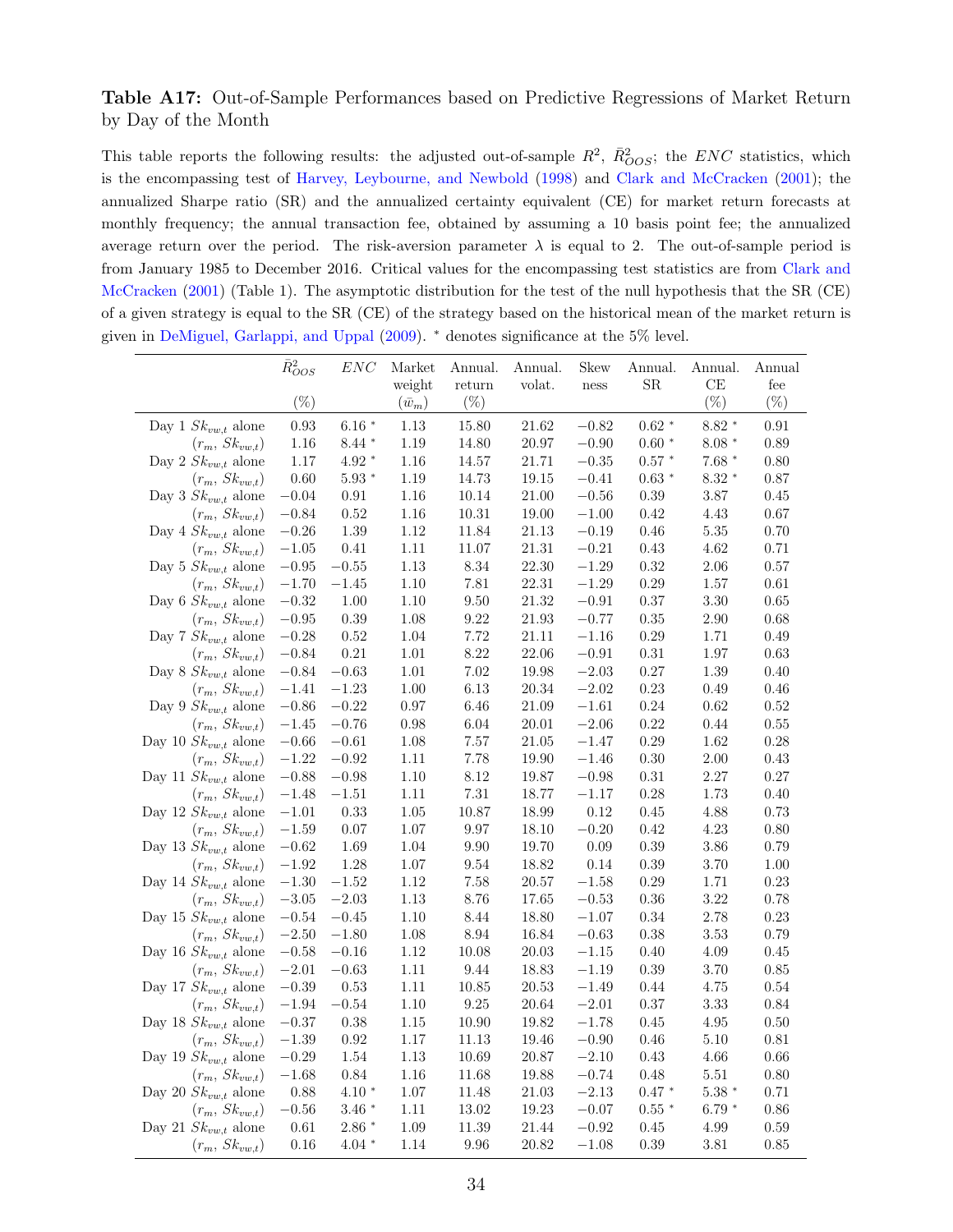<span id="page-34-0"></span>Figure A1: Contemporaneous Relation between Average Skewness and Market Return – No Winsorization

Market return is the value-weighted CRSP market excess return  $r_{m,t}$ . Average skewness is the value-weighted average stock skewness  $Sk_{vw,t}$ . Sample period: August 1963 to December 2016.



<span id="page-34-1"></span>Figure A2: Contemporaneous Relation between Average Skewness and Market Return – With Winsorization

Market return is the value-weighted CRSP market excess return  $r_{m,t}$ . Average skewness is the value-weighted average stock skewness. We removed market returns below −15% and average skewness below −10%. Sample period: August 1963 to December 2016.

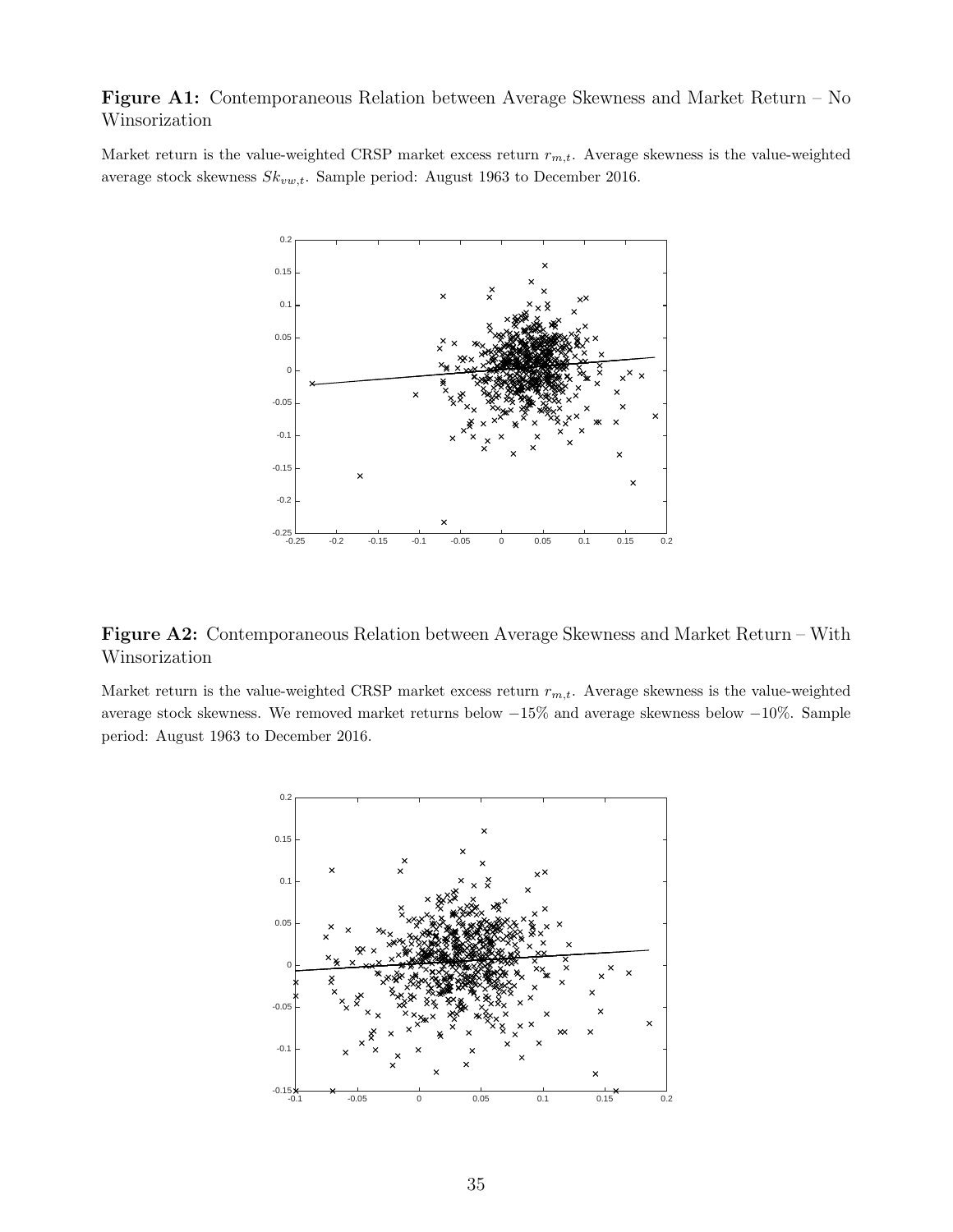<span id="page-35-0"></span>Figure A3: Lagged Relation between Average Skewness and Market Return – No Winsorization

Market return is the value-weighted CRSP market excess return  $r_{m,t}$ . Average skewness is the value-weighted average stock skewness  $Sk_{vw,t}$ . Sample period: August 1963 to December 2016.



<span id="page-35-1"></span>Figure A4: Lagged Relation between Average Skewness and Market Return – With Winsorization

Market return is the value-weighted CRSP market excess return  $r_{m,t}$ . Average skewness is the value-weighted average stock skewness  $Sk_{vw,t}$ . We removed market returns below  $-15\%$  and average skewness below  $-10\%$ . Sample period: August 1963 to December 2016.

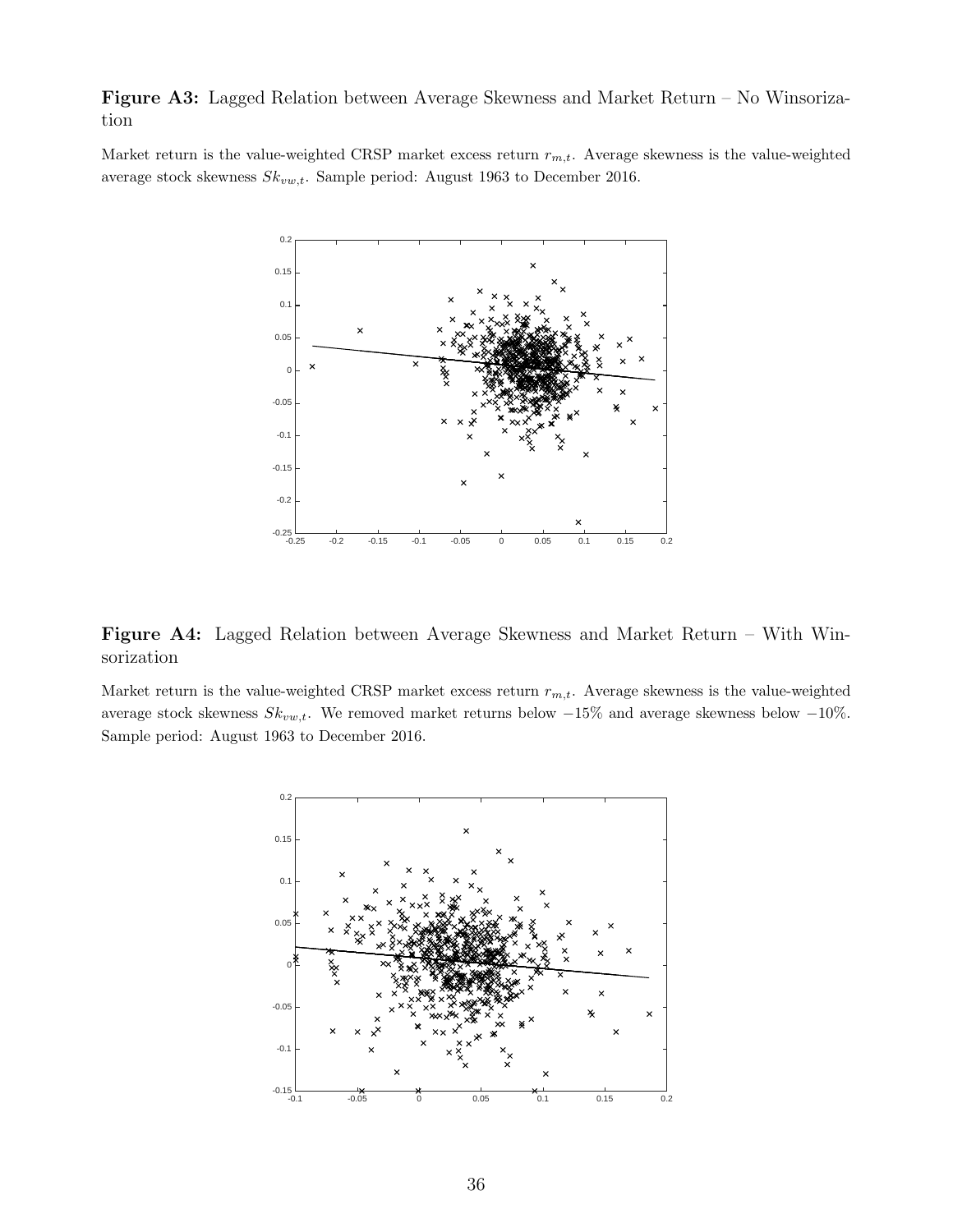## Figure A5: Market Return and Its Prediction

<span id="page-36-0"></span>Market return is the value-weighted CRSP market excess return  $r_{m,t}$ . The prediction is based on the average skewness defined as the value-weighted average stock skewness  $Sk_{vw,t}$ . Sample period: August 1963 to December 2016.